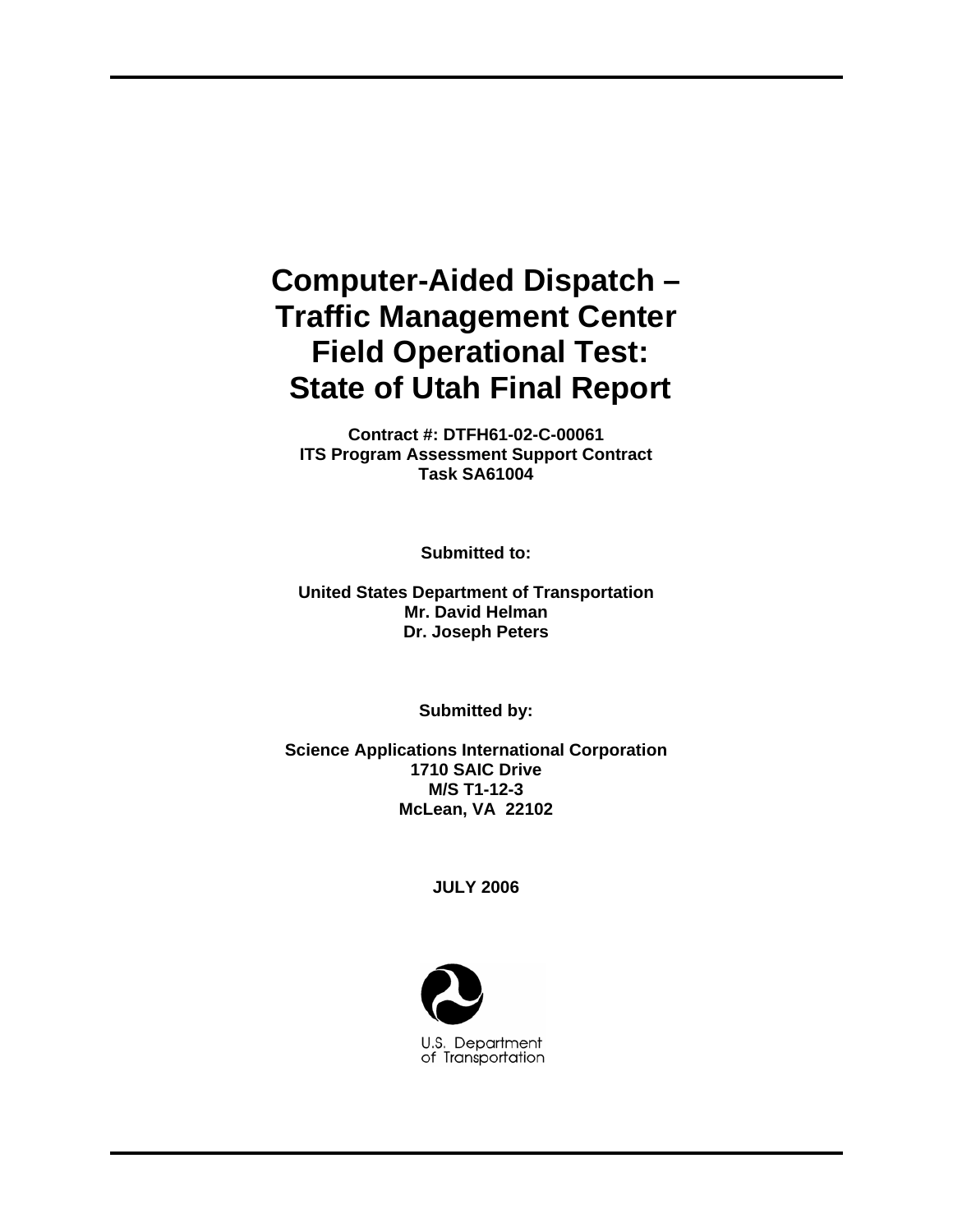## **FOREWORD**

This *Computer-Aided Dispatch (CAD) –Traffic Management Center (TMC) Field Operational Test (FOT): State of Utah Final Report* provides detail about the integration of the Utah Highway Patrol (UHP), the Utah Department of Transportation (UDOT), the Salt Lake City Fire and Police Departments, the Utah Transit Authority (UTA), and the Valley Emergency Communications Center (VECC) information systems to enable the real-time exchange of incident data. The FOT was designed to demonstrate how the integration of CAD and TMC systems can improve incident response capabilities and how institutional barriers can be overcome. Through the CAD-TMC system, an integrated transportation and public safety incident management information network was developed and implemented for enhanced information-sharing capabilities between multiple incident management response agencies across multiple jurisdictions. This integrated system provides a new information exchange mechanism to complement those that were previously in place. This deployment was implemented specifically for the Incident Management Team Program's Region 2 (Salt Lake Valley), with the intent to expand statewide.

This report will be useful to incident response agencies (e.g., fire and rescue, law enforcement, and transportation) located throughout Utah's four-region Incident Management Team response area. The four-region response area could benefit from having a single, integrated communications system that can be used during traffic incidents, planned or unexpected road closures, construction, or emergency situations. This document provides information for the appropriate incident response agencies to integrate and promote the ability to communicate directly or transmit real-time messages and data via the CAD-TMC integrated system with one another, thereby reducing delays caused by relaying information through operators, dispatchers, or other agencies, and to proactively coordinate their incident management activities. Since the CAD-TMC project has the potential to provide a roadmap for implementing similar networks throughout the United States and in other countries, its progress can be tracked at a national level.

This *Computer-Aided Dispatch –Traffic Management Center Field Operational Test: State of Utah Final Report* provides the conclusions and recommendations to the baseline evaluation criteria used to evaluate the following elements:

- Assess technical and institutional challenges involved in the CAD-TMC deployment.
- Assess the CAD-TMC system performance.
- Determine the CAD-TMC integrated system's impact on efficiency of incident response communications.
- Provide a summary of the lessons learned, recommendations, and benefits associated with the CAD-TMC deployment for use by other agencies contemplating a similar system.

This document supersedes the May 2006 report on the subject.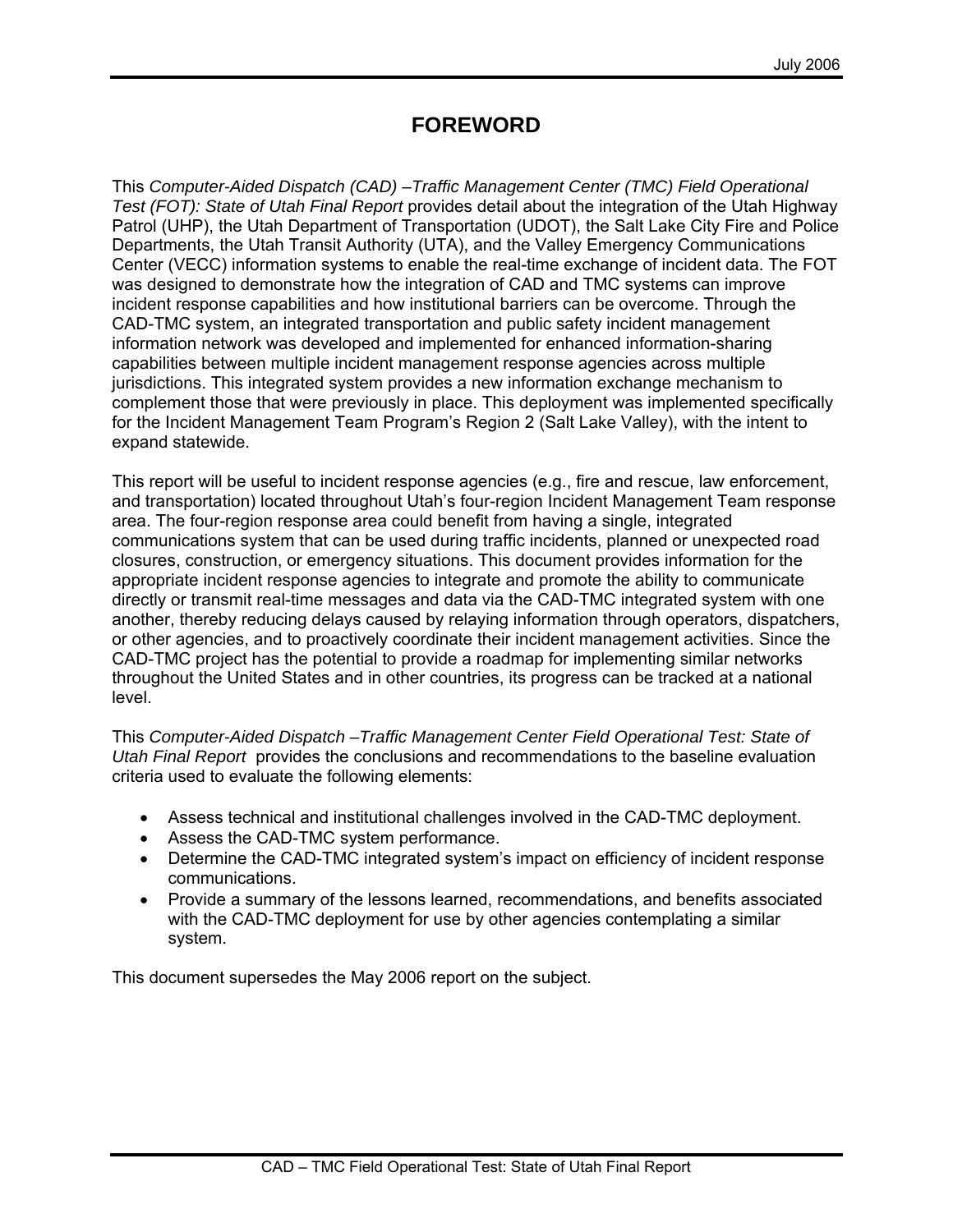## **Notice**

This document is disseminated under the sponsorship of the U.S. Department of Transportation in the interest of information exchange. The U.S. Government assumes no liability for the use of the information contained in this document. This report does not constitute a standard, specification, or regulation.

The U.S. Government does not endorse products or manufacturers. Trademarks or manufacturers' names appear in this report only because they are considered essential to the objective of the document.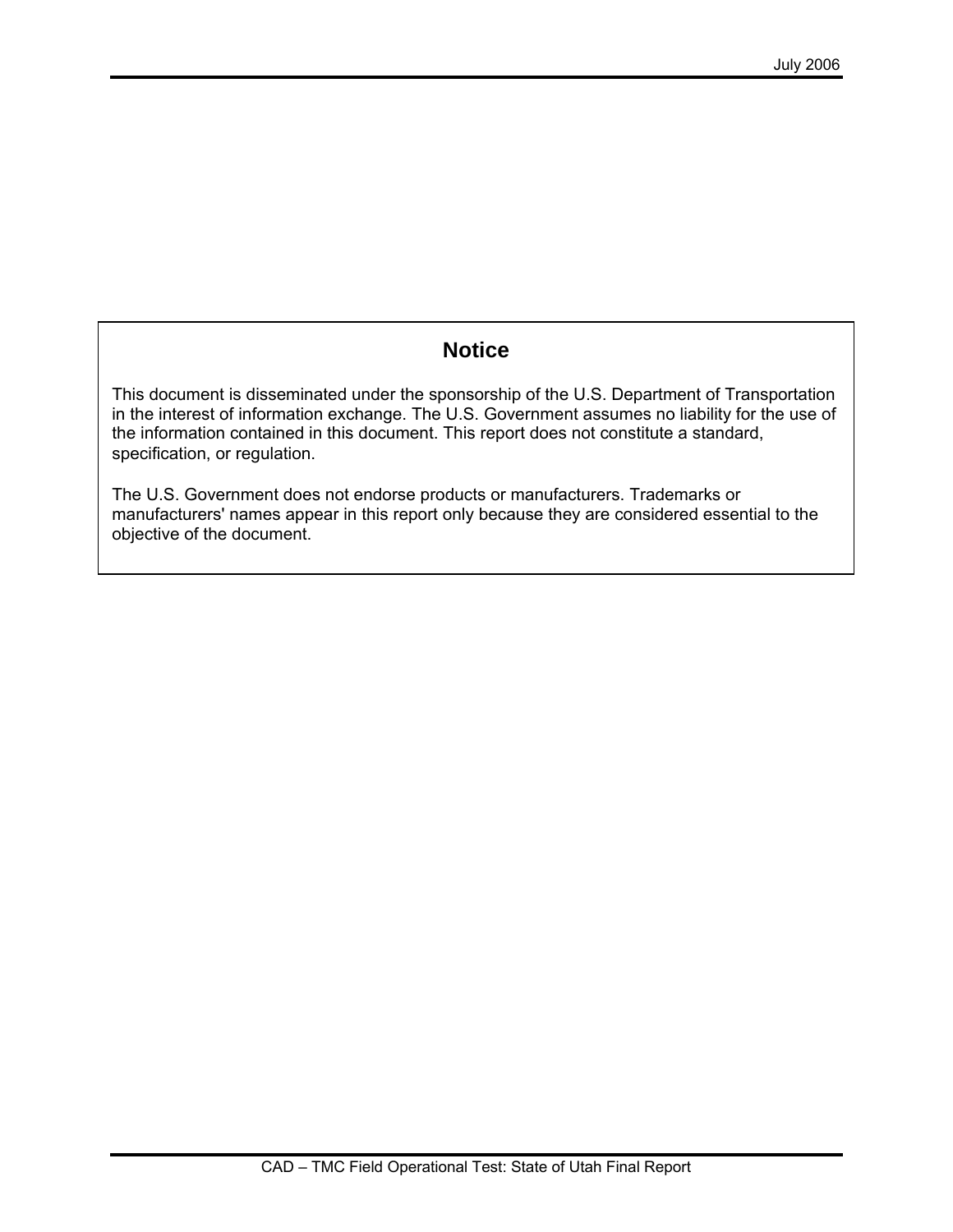| 1. Report No.                                                                                                                                                                                                                                                                                                                                                                                                                                                                                                                                                                                                                                                                                                                                                                                                                                                                          | 2. Government Accession No.                                                 |                                   | 3. Recipient's Catalog No.               |     |
|----------------------------------------------------------------------------------------------------------------------------------------------------------------------------------------------------------------------------------------------------------------------------------------------------------------------------------------------------------------------------------------------------------------------------------------------------------------------------------------------------------------------------------------------------------------------------------------------------------------------------------------------------------------------------------------------------------------------------------------------------------------------------------------------------------------------------------------------------------------------------------------|-----------------------------------------------------------------------------|-----------------------------------|------------------------------------------|-----|
| 4. Title and Subtitle                                                                                                                                                                                                                                                                                                                                                                                                                                                                                                                                                                                                                                                                                                                                                                                                                                                                  |                                                                             |                                   | 5. Report Date                           |     |
| Computer-Aided Dispatch - Traffic Management Center Field Operational Test:<br>State of Utah Final Report                                                                                                                                                                                                                                                                                                                                                                                                                                                                                                                                                                                                                                                                                                                                                                              |                                                                             |                                   | <b>July 2006</b>                         |     |
|                                                                                                                                                                                                                                                                                                                                                                                                                                                                                                                                                                                                                                                                                                                                                                                                                                                                                        |                                                                             |                                   | 6. Performing Organization Code          |     |
| 7. Authors                                                                                                                                                                                                                                                                                                                                                                                                                                                                                                                                                                                                                                                                                                                                                                                                                                                                             |                                                                             |                                   | 8. Performing Organization Report        |     |
| Nick Owens (SAIC), Mark Carter (SAIC), Chuck Louisell (SAIC), Robert Haas<br>(SAIC), Carol Mitchell (SAIC), Leslie Jacobson (PB Farradyne), Joel Ticatch (PB<br>Farradyne), John O'Laughlin (PB Farradyne), Jason Stribiak, (PB Farradyne),<br>Matthew Seal (PB Farradyne), and Douglas Parker (Transystems).                                                                                                                                                                                                                                                                                                                                                                                                                                                                                                                                                                          |                                                                             |                                   |                                          |     |
| 9. Performing Organization Name and Address                                                                                                                                                                                                                                                                                                                                                                                                                                                                                                                                                                                                                                                                                                                                                                                                                                            |                                                                             |                                   | 10. Work Unit No. (TRAIS)                |     |
| Science Applications International Corporation (SAIC)                                                                                                                                                                                                                                                                                                                                                                                                                                                                                                                                                                                                                                                                                                                                                                                                                                  |                                                                             |                                   |                                          |     |
| 1710 SAIC Drive, M/S T1-12-3                                                                                                                                                                                                                                                                                                                                                                                                                                                                                                                                                                                                                                                                                                                                                                                                                                                           |                                                                             |                                   | 11. Contract or Grant No.                |     |
| McLean, VA 22102                                                                                                                                                                                                                                                                                                                                                                                                                                                                                                                                                                                                                                                                                                                                                                                                                                                                       |                                                                             |                                   | DTFH61-02-C-00061;Task SA61004           |     |
| 12. Sponsoring Agency Name and Address<br>United States Department of Transportation                                                                                                                                                                                                                                                                                                                                                                                                                                                                                                                                                                                                                                                                                                                                                                                                   |                                                                             |                                   | 13. Type of Report and Period<br>Covered |     |
| ITS JPO, Room 2416                                                                                                                                                                                                                                                                                                                                                                                                                                                                                                                                                                                                                                                                                                                                                                                                                                                                     |                                                                             |                                   | 14. Sponsoring Agency Code               |     |
| 400 7 <sup>th</sup> Street, SW<br>Washington, DC 20590                                                                                                                                                                                                                                                                                                                                                                                                                                                                                                                                                                                                                                                                                                                                                                                                                                 |                                                                             |                                   | HOIT-1                                   |     |
| 15. Supplementary Notes                                                                                                                                                                                                                                                                                                                                                                                                                                                                                                                                                                                                                                                                                                                                                                                                                                                                |                                                                             |                                   |                                          |     |
|                                                                                                                                                                                                                                                                                                                                                                                                                                                                                                                                                                                                                                                                                                                                                                                                                                                                                        |                                                                             |                                   |                                          |     |
| Mr. David Helman (COTM)<br>Dr. Joseph I. Peters (COTR)                                                                                                                                                                                                                                                                                                                                                                                                                                                                                                                                                                                                                                                                                                                                                                                                                                 |                                                                             |                                   |                                          |     |
| 16. Abstract                                                                                                                                                                                                                                                                                                                                                                                                                                                                                                                                                                                                                                                                                                                                                                                                                                                                           |                                                                             |                                   |                                          |     |
| This document provides the final report for the evaluation of the USDOT-sponsored Computer-Aided Dispatch - Traffic<br>Management Center Integration Field Operations Test in the State of Utah. The document discusses evaluation findings in<br>the following study areas:                                                                                                                                                                                                                                                                                                                                                                                                                                                                                                                                                                                                           |                                                                             |                                   |                                          |     |
| System Functionality: An assessment of the performance of the system and how well the system met technical<br>1)<br>specifications and functional requirements.                                                                                                                                                                                                                                                                                                                                                                                                                                                                                                                                                                                                                                                                                                                        |                                                                             |                                   |                                          |     |
| System Impact: An assessment of the impact did the integration have on systems operations, in particular impacts<br>2)<br>on emergency response procedures and response times.                                                                                                                                                                                                                                                                                                                                                                                                                                                                                                                                                                                                                                                                                                         |                                                                             |                                   |                                          |     |
| Institutional Issues: The identification of institutional issues that were encountered and how these were resolved.<br>3)                                                                                                                                                                                                                                                                                                                                                                                                                                                                                                                                                                                                                                                                                                                                                              |                                                                             |                                   |                                          |     |
| Technical Issues: The identification of technical issues that were encountered and how these were resolved.<br>4)                                                                                                                                                                                                                                                                                                                                                                                                                                                                                                                                                                                                                                                                                                                                                                      |                                                                             |                                   |                                          |     |
| Lessons Learned: The documentation of all lessons learned.<br>5)                                                                                                                                                                                                                                                                                                                                                                                                                                                                                                                                                                                                                                                                                                                                                                                                                       |                                                                             |                                   |                                          |     |
| 6)                                                                                                                                                                                                                                                                                                                                                                                                                                                                                                                                                                                                                                                                                                                                                                                                                                                                                     | Benefits: The identification of both qualitative and quantitative benefits. |                                   |                                          |     |
| 7)<br>Conclusions and Recommendations: Utah is one of the very best in the nation in responding to and managing<br>traffic incidents. Utah is fortunate that it had such a positive program in place prior to this field test. A joint process<br>for handling incidents had been developed and refined over several years and included access to 9-1-1/CAD<br>information for all types of incidents. Many of the benefits of an integrated TMC-CAD system were realized well<br>before the field test got underway. The recommendations developed are intended to serve as a general guideline<br>that other states could consider when planning similar CAD-TMC integration projects. The intent was to help states<br>proactively identify issues that may impact deployment cost, schedule, and technical performance, and reflect the<br>lessons learned by Utah during the FOT. |                                                                             |                                   |                                          |     |
| <b>Key Words</b>                                                                                                                                                                                                                                                                                                                                                                                                                                                                                                                                                                                                                                                                                                                                                                                                                                                                       |                                                                             | <b>18. Distribution Statement</b> |                                          |     |
| Intelligent Transportation Systems, ITS Deployments,<br>No restrictions. This document is available to the public<br>Transportation, Computer-Aided Dispatch, Traffic<br>from: The National Technical Information Service,<br>Management Centers, Transit Systems<br>Springfield, VA 22161.                                                                                                                                                                                                                                                                                                                                                                                                                                                                                                                                                                                            |                                                                             |                                   |                                          |     |
| 19. Security Classif. (of this report)<br>20. Security Classif. (of this page)<br>21. No of Pages<br>22. Price                                                                                                                                                                                                                                                                                                                                                                                                                                                                                                                                                                                                                                                                                                                                                                         |                                                                             |                                   |                                          |     |
| Unclassified<br>Ferm DOT F 4700.7 Depreduction of completed nego outboring                                                                                                                                                                                                                                                                                                                                                                                                                                                                                                                                                                                                                                                                                                                                                                                                             | Unclassified                                                                |                                   | 60                                       | N/A |

**Form DOT F 1700.7** Reproduction of completed page authorized.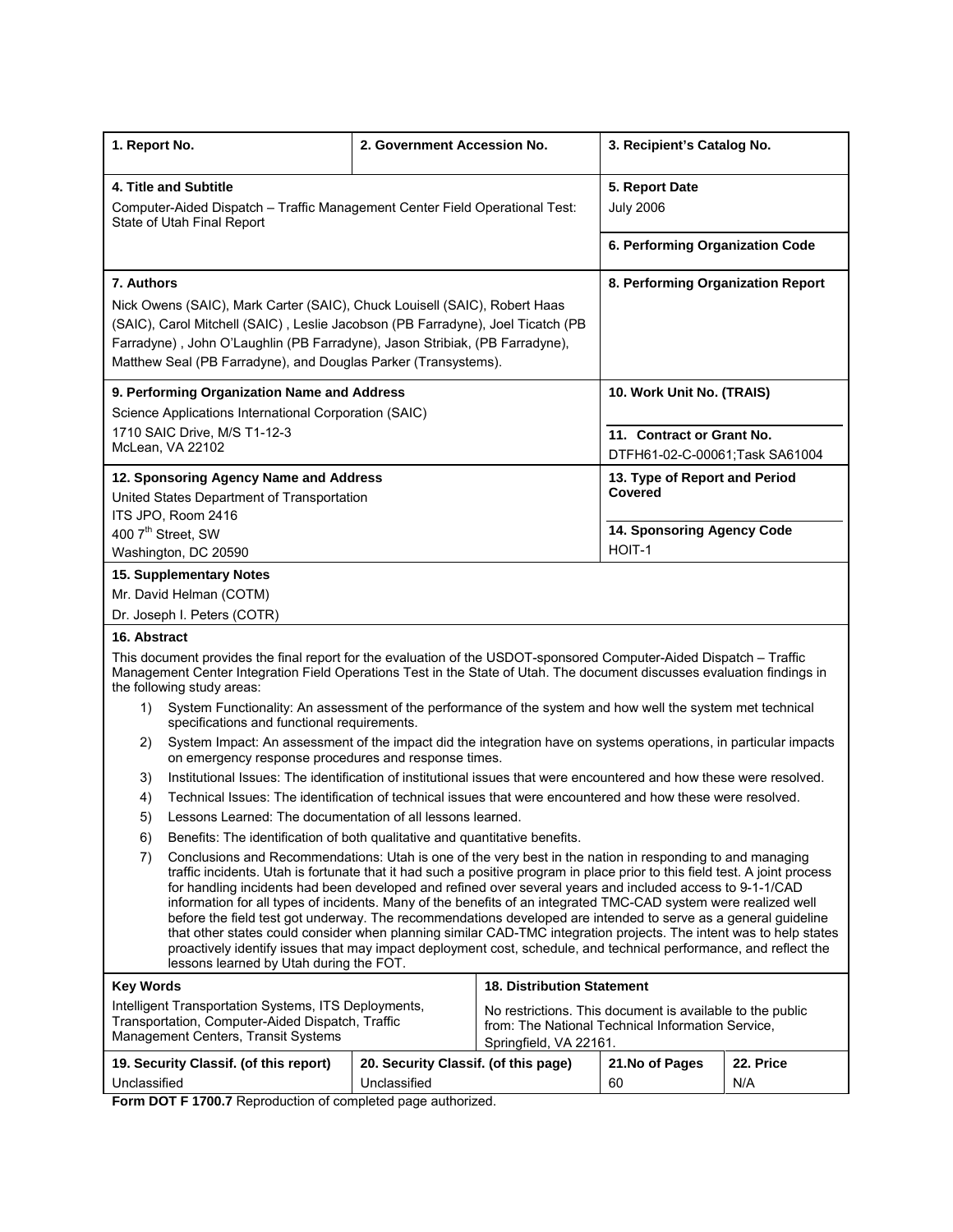# **TABLE OF CONTENTS**

| 1.                                                                           |    |
|------------------------------------------------------------------------------|----|
| 1.1                                                                          |    |
|                                                                              |    |
|                                                                              |    |
| 2.                                                                           |    |
| 2.1                                                                          |    |
|                                                                              |    |
|                                                                              |    |
|                                                                              |    |
|                                                                              |    |
|                                                                              |    |
|                                                                              |    |
|                                                                              |    |
|                                                                              |    |
|                                                                              |    |
|                                                                              |    |
|                                                                              |    |
|                                                                              |    |
|                                                                              |    |
|                                                                              |    |
|                                                                              |    |
|                                                                              |    |
|                                                                              |    |
| 4.                                                                           |    |
|                                                                              |    |
|                                                                              |    |
| 4.1.2. Automate Information Transfer between TMC and Emergency Responders 34 |    |
|                                                                              |    |
|                                                                              |    |
|                                                                              |    |
|                                                                              |    |
|                                                                              |    |
|                                                                              |    |
| <b>Evaluation Findings.</b><br>5.                                            | 41 |
| 5.1                                                                          |    |
|                                                                              |    |
|                                                                              |    |
|                                                                              |    |
|                                                                              |    |
|                                                                              |    |
|                                                                              |    |
|                                                                              |    |
|                                                                              |    |
|                                                                              |    |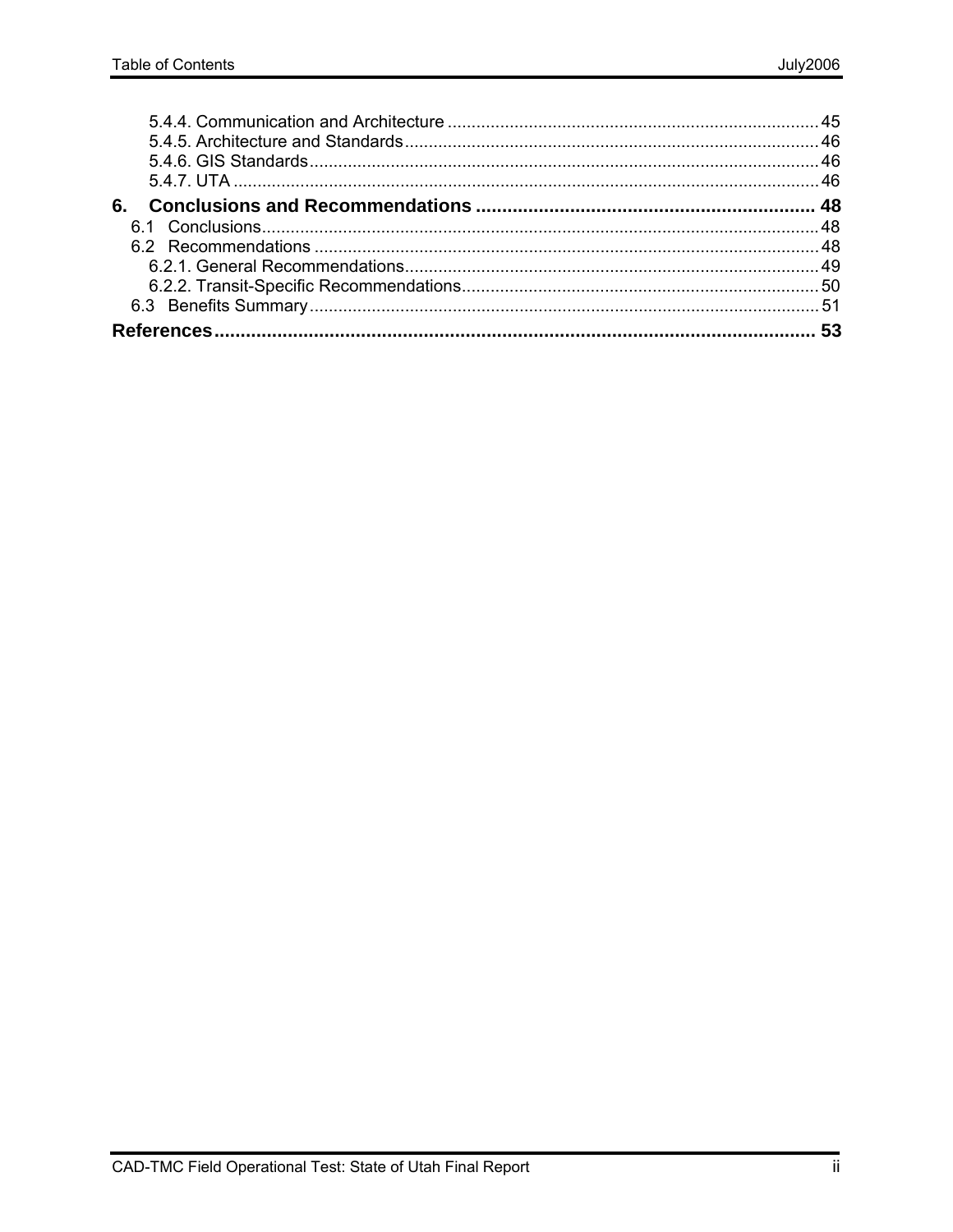# **LIST OF TABLES**

| Table 7. Increases in After-Deployment Incident Data Reports for May and June 200537  |  |
|---------------------------------------------------------------------------------------|--|
| Table 8. Incident Duration Variables Recorded Based on Number of Incidents by         |  |
|                                                                                       |  |
| Table 9. UTA Call Log Incidents Reported by Incident Type and Number Before and After |  |
|                                                                                       |  |
|                                                                                       |  |

# **LIST OF FIGURES**

| Figure 1. Utah Area Map Showing Regions 1-3 Served by the Incident Management |  |
|-------------------------------------------------------------------------------|--|
|                                                                               |  |
|                                                                               |  |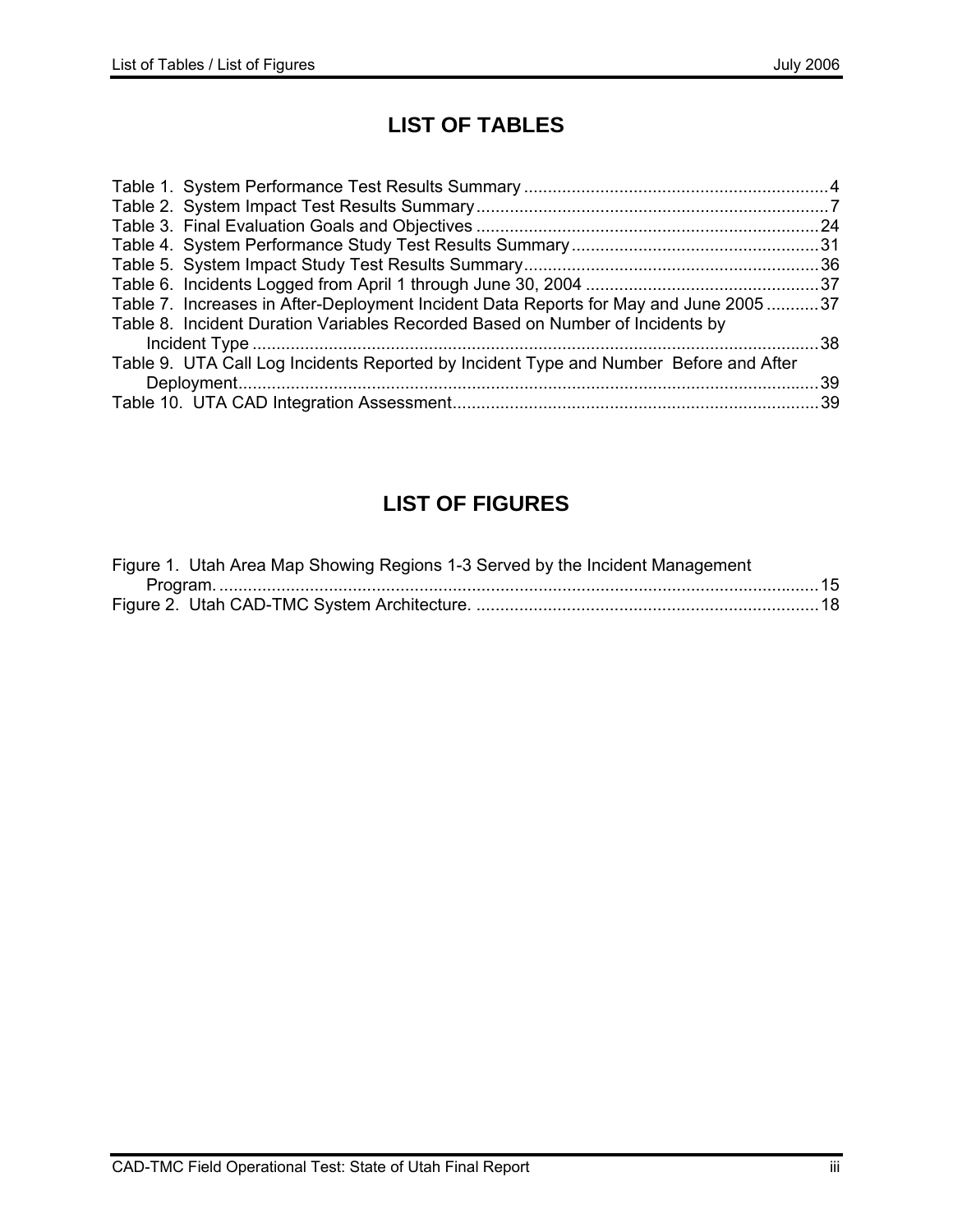# **ABBREVIATIONS**

| <b>ATMS</b>    | <b>Advanced Traffic Management System</b>                |
|----------------|----------------------------------------------------------|
| CAD-TMC        | Computer-Aided Dispatch - Traffic Management Center      |
| CCTV           | <b>Closed-Circuit Television</b>                         |
| COTM           | <b>Contracting Officer's Task Manager</b>                |
| COTR           | <b>Contracting Officer's Technical Representative</b>    |
| DOJ            | Department of Justice                                    |
| DPS            | Department of Public Safety                              |
| <b>DSS</b>     | <b>Data Specification Sets</b>                           |
| EMS            | <b>Emergency Medical Services</b>                        |
| ETS            | <b>Event Tracking System</b>                             |
| FOT            | <b>Field Operational Test</b>                            |
| GIS            | Geographical Information System                          |
| IAM            | <b>Interagency ATMS Message</b>                          |
| IEEE           | Institute of Electrical and Electronics Engineers        |
| IMT            | Incident Management Team                                 |
| ΙP             | <b>Internet Protocol</b>                                 |
| IPR            | <b>Interim Project Review</b>                            |
| ISDM           | Inter-agency Shared Data Messages                        |
| <b>ISR</b>     | Inter-agency Service Requests                            |
| <b>ITS</b>     | <b>Intelligent Transportation Systems</b>                |
| <b>ITS JPO</b> | Intelligent Transportation Systems Joint Program Office  |
| l/X            | Import/Export                                            |
| LSI            | Legacy System Interface                                  |
| MOE            | <b>Measure of Effectiveness</b>                          |
| MOU            | Memorandum of Understanding                              |
| <b>NTCIP</b>   | National Transportation Communications for ITS Protocol  |
| RFP            | <b>Request for Proposal</b>                              |
| SLC            | Salt Lake City                                           |
| SLCFD          | Salt Lake City Fire Department                           |
| SLCPD          | Salt Lake City Police Department                         |
| TMC            | <b>Traffic Management Center</b>                         |
| тос            | <b>Traffic Operations Center</b>                         |
| UDOT<br>UHP    | Utah Department of Transportation<br>Utah Highway Patrol |
| USDOT          | United States Department of Transportation               |
| UTA            | <b>Utah Transit Authority</b>                            |
| <b>VECC</b>    | <b>Valley Emergency Communications Center</b>            |
| XML            | Extensible Markup Language                               |
|                |                                                          |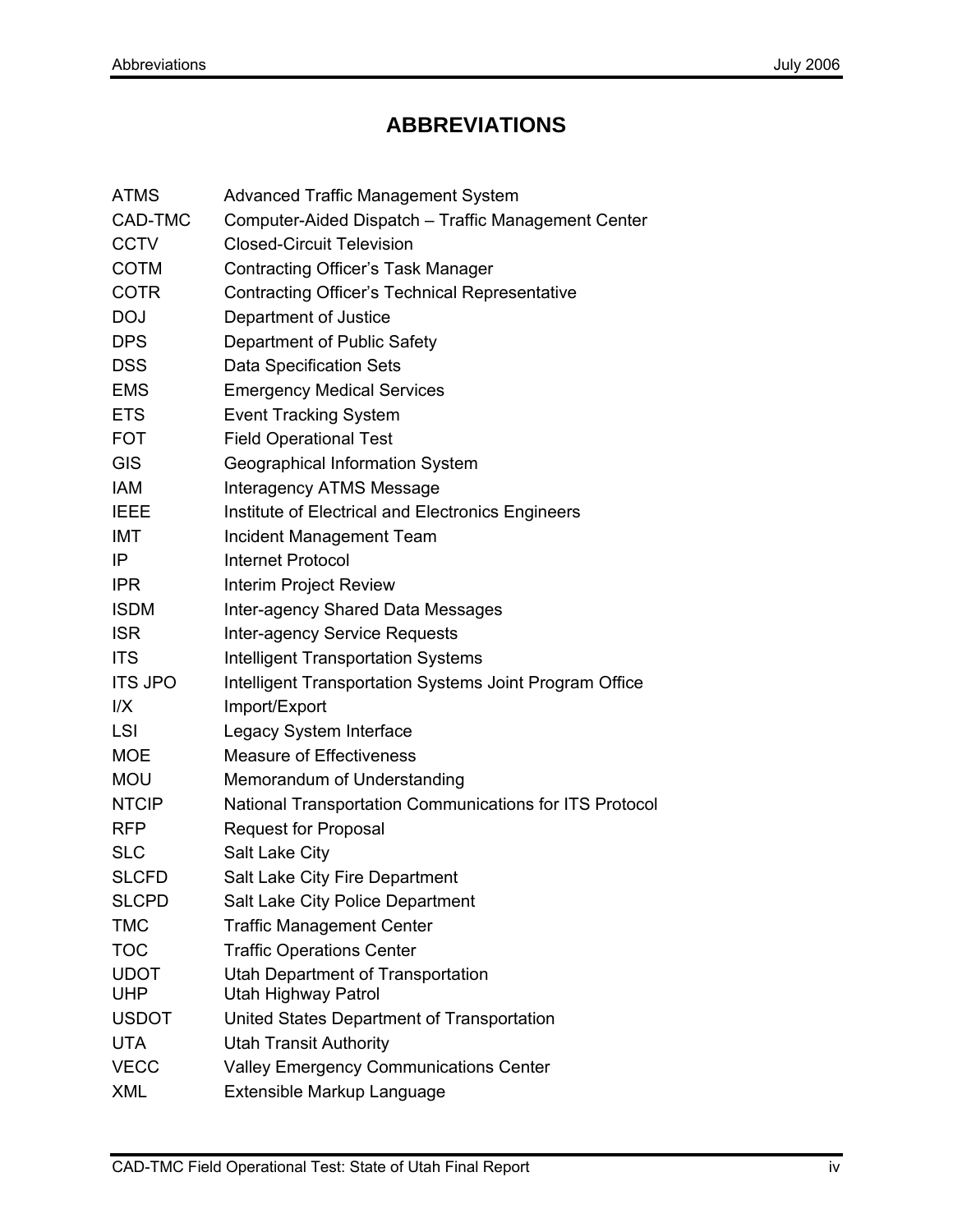# **EXECUTIVE SUMMARY**

# **Background**

Reducing traffic-related fatalities and improving emergency response capabilities are two primary goals of the U.S. Department of Transportation's (USDOT) Intelligent Transportation Systems Joint Program Office (ITS JPO), ITS Public Safety Program. To help achieve these goals, the ITS Public Safety Program is committed to:

- Improving incident detection and notification.
- Reducing emergency response times.
- Improving information flows between emergency response agencies (real-time wireless communications links, integration of systems).

To demonstrate how the integration of Computer-Aided Dispatch (CAD) and Traffic Management Center (TMC) systems can improve incident response capabilities and how institutional barriers can be overcome, the USDOT ITS JPO sponsored two field operational tests (FOT) through the ITS Public Safety Program that integrated CAD-TMC systems in Utah and Washington State, respectively.<sup>1</sup> As stated in the Request for Proposals (RFP) for the CAD-TMC Integration FOT evaluation:

Transportation, law enforcement, fire, and emergency medical personnel are discovering significant improvements in public safety operations can be made when information is shared across organizations and jurisdictions. Equipment and personnel can be more efficiently deployed, incidents can be cleared faster, and incident scenes can be made safer for the responders and the traveling public.

To date there has been little effort to integrate highway traffic management with public safety systems. Nor have systems supporting public safety operations been developed in the context of a regional ITS architecture or ITS standards. Most existing CAD systems are proprietary and not equipped to easily share information with systems with dissimilar interfaces. Further complicating integration are various data, message formats, and standards used by public safety agencies and transportation agencies. Nevertheless, CAD and ATMS systems can be integrated and data can be shared, provided that a number of related institutional and technical challenges are addressed. New procedures and methods of response that capitalize on the availability of the shared information must also be developed. $2$ 

It is important to understand the baseline conditions in Utah before discussing the FOT or the evaluation results. The Utah Department of Transportation (UDOT) and Utah Highway Patrol (UHP) had a long-established relationship for sharing details of incidents occurring on the freeway system. UHP has provided a CAD listing of incidents since the opening of its joint center with UDOT in 1999. The Incident Response program that began in 1994 was moved to

<sup>-</sup><sup>1</sup> The ITS JPO served as the Contract Technical Representative. The Federal Highway Administration (under ITS JPO jurisdiction) served as the Contract Technical Manager.

<sup>&</sup>lt;sup>2</sup> USDOT, ITS JPO-sponsored RFP, "National Evaluation of the Computer-Aided Dispatch – Traffic Management Center Integration Field Operational Test Request for Proposals," March 7, 2003, page 1.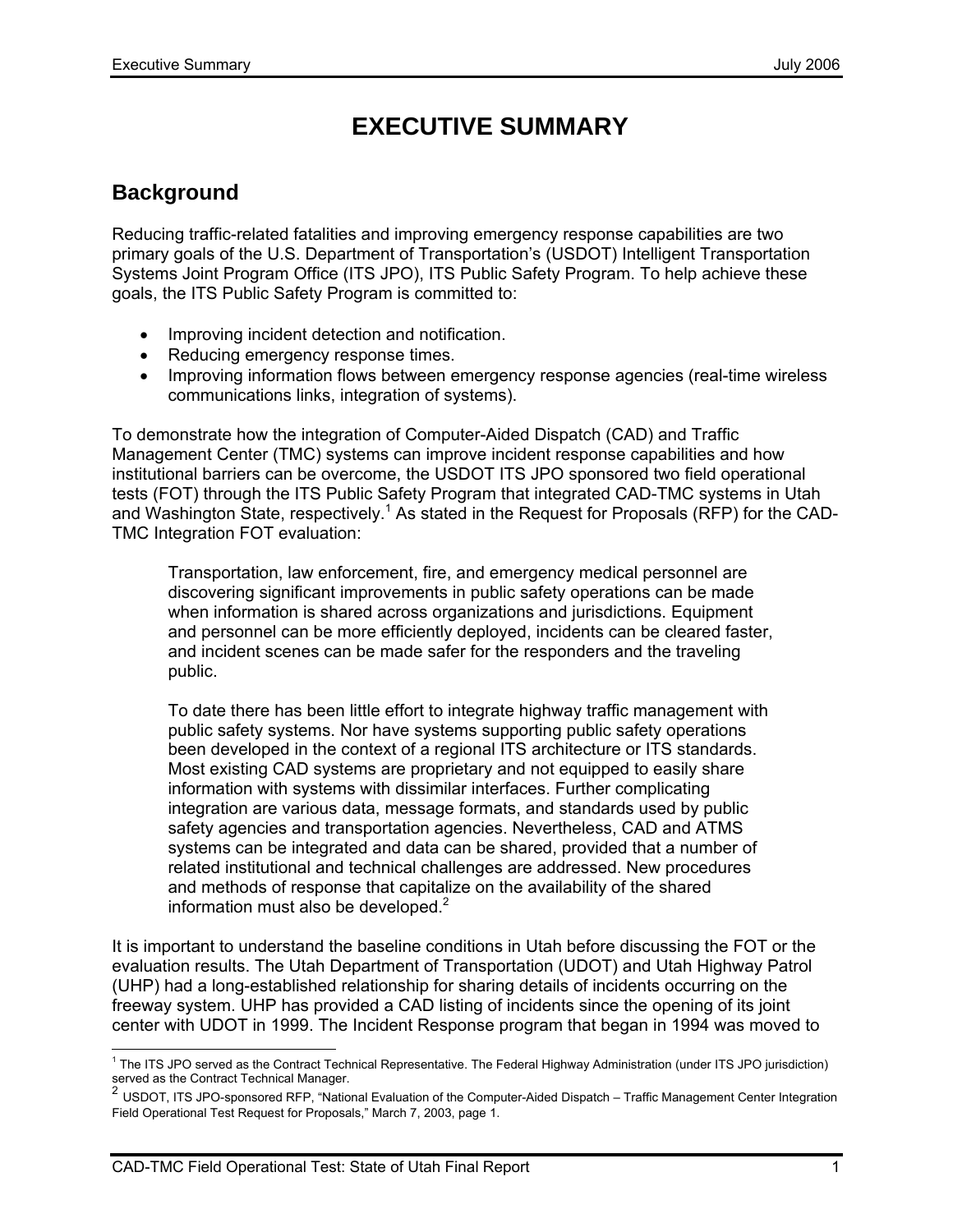this joint center and the operators are dispatched by the UHP. The TMC monitors both the UHP CAD log and the radio frequencies used by UHP troopers and the Incident Management Team (IMT) specialists. The IMT program was expanded in 2000 to Regions 1 and 3 (the regions immediately north and south of the Salt Lake City region) in anticipation of the Winter Olympics. These specialists have direct mobile to mobile communications with the maintenance personnel in their regions.

Due to the existing procedures among the project participants, it is a recognized challenge for the CAD-TMC integration FOT to show substantial improvement in accuracy and timeliness of incident reporting and response.

# **The CAD-TMC Integrated System**

Utah's integrated CAD-TMC system was intended to include the following elements and perform the associated functions:

- **Create a common message set**, structured in a uniform and open format, to enable the exchange of information between multiple agencies with unique requirements, policies, and operating environments. Two interagency-shared data messages (ISDM) are planned: the inter-agency service requests (ISR) and the interagency Advanced Traffic Management System (ATMS) message (IAM). The ISR specifically requests services rendered by public safety agencies and secondary responder services. ISRs may be between CAD systems and/or between CAD systems and ATMS to specifically request public safety and secondary responder services. The IAM relates to traffic condition advisories and traffic control requests between CAD systems and the ATMS.
- **Support the ISRs via data specification sets (DSS)** that incorporate the standard data elements found in all CAD Systems. The DSS will specify an Extendable Markup Language (XML) application to Import and Export (I/X) the data sets. The DSS will also specify the data standards for each element, as per the Institute of Electrical and Electronics Engineering (IEEE) standards, including IEEE 1512-2000, 1512.1, and 1512.2, as available and applicable. The ISR-DSS specifications will be in the public domain.
- **Select a commonly used operating system and language** (e.g., Windows 2000 and Visual Basic) to develop legacy system interfaces (LSI) between existing UHP and UDOT systems to enable information exchange. The LSI will be a stand-alone server program in the public domain designed for nationwide application at Traffic Management Centers (TMC) for the ISR and IAM messages between different vendor CAD systems and between CAD systems and ATMS.
- **Develop LSIs between the State systems and county and municipal government systems** (Valley Emergency Communications Center [VECC], Salt Lake City [SLC]).
- **Integrate the new Utah Transit Authority (UTA) CAD system** currently under development.
- **Continue UDOT ITS Division-developed unique browser-based Event Tracking System (ETS) to manage and update planned events (**i.e., roadway construction), and in real-time for subsequent dissemination to the traveling public. The ETS is being deployed statewide, and will be used by local city, county, and State agencies. Information from the ETS will be updated and integrated into the CommuterLink traffic management system, including 511, using XML.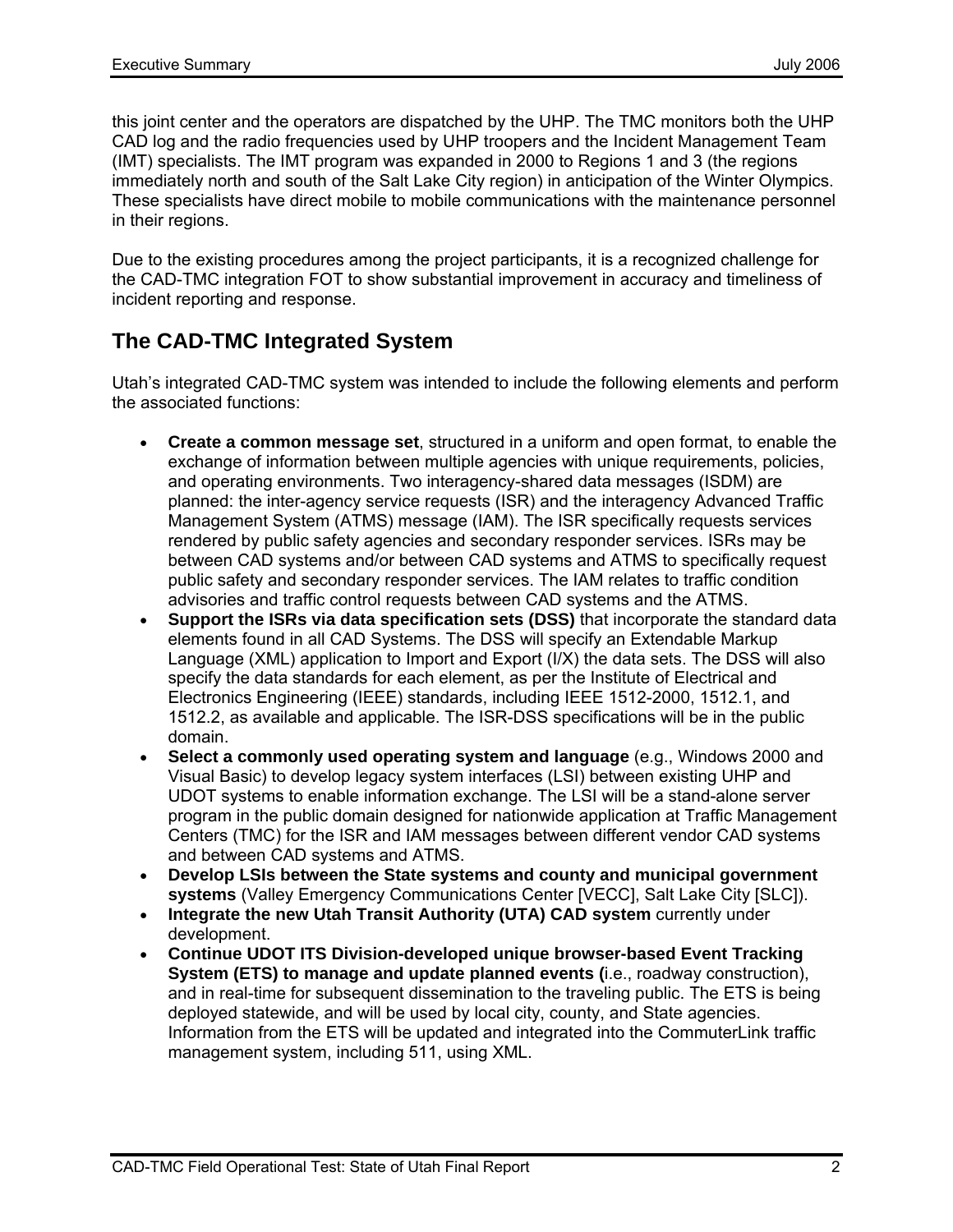# **System Performance Test Results**

The system performance study was designed to:

- Describe the environment in which the FOT will operate that could affect the applicability of the CAD-TMC concept to other sites and the interpretation of the system impacts data. This will help other potential deployment users to better understand the applicability of the CAD-TMC concept to their sites.
- Identify key performance measures that should be met by similar deployments to achieve the system impacts observed by the FOT deployment. This will help other deployment users identify and focus on the performance goals needed to achieve similar results. Also, document the design basis for these performance measures to help other deployment users adjust these measures to better suit their local conditions.
- Calculate and document the key performance measures for the system as it was deployed. This will help identify limitations in the deployed system that might affect the observed system impacts. Also, identify and document other performance measures that are gathered by the deployment team (e.g., during component and integration testing). While this data is not as critical to the evaluation as the key measures, the data should be available from the deployment team to reduce the cost associated with reporting the data.
- Identify other factors that affect the deployed system's performance. After the system is deployed, users may identify other factors that could make the system more useful and knowledge that could benefit others in developing similar systems.

In addition to these activities related to evaluating the performance of the deployed system, the system performance study was intended to:

- Evaluate the degree to which ITS standards such as IEEE 1512 and National Transportation Communications for ITS Protocol (NTCIP) were incorporated into the deployed system.
- Address the approach used to share data between map databases from different vendors and GIS standards that were applied.

The system performance study was evaluated through:

- Interviews with project management and technical staff.
- Observations of technical staff using the integrated system at TMCs.
- Review of data obtained from the integrated system.

The system performance test results are summarized in table 1.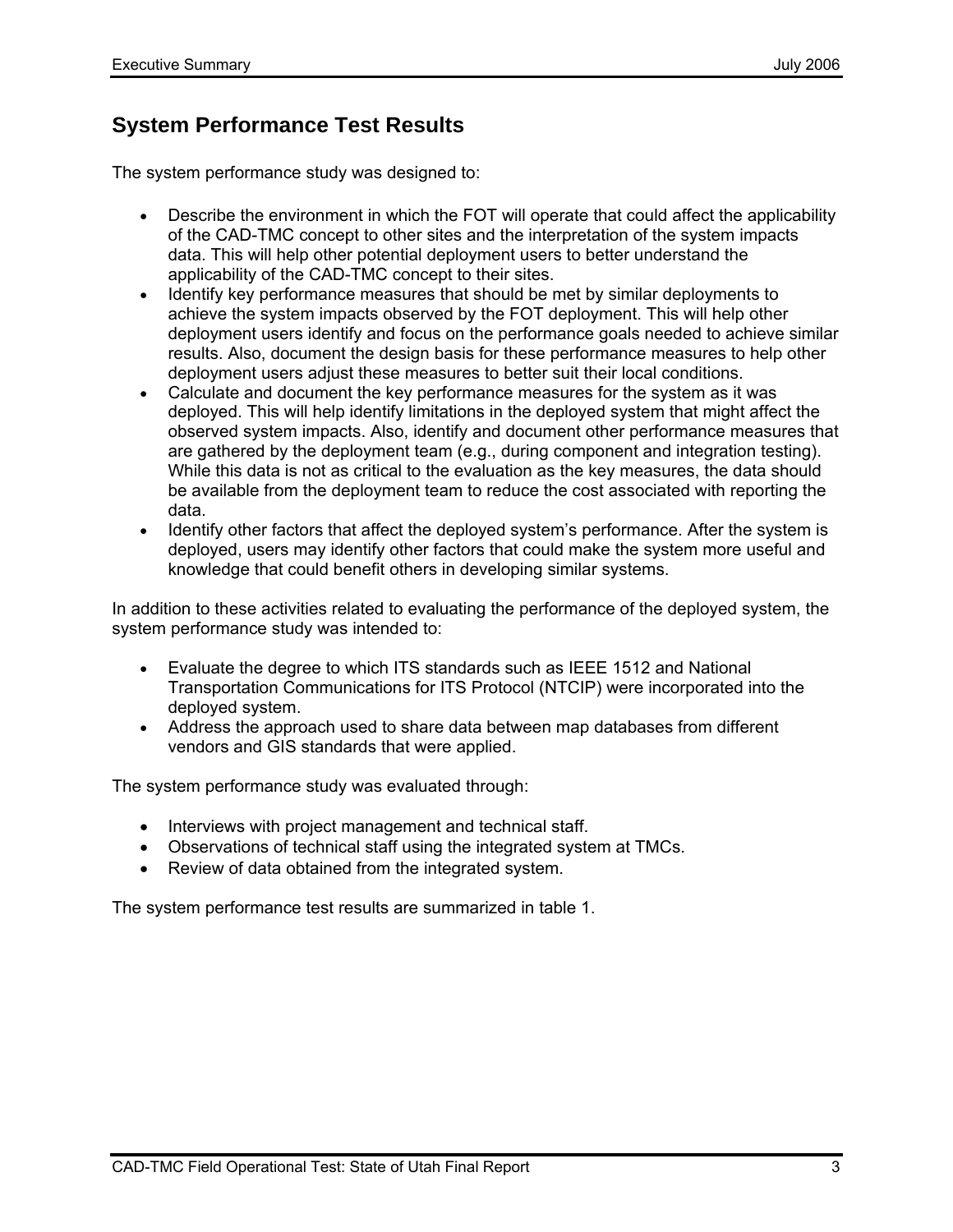| <b>Evaluation Objective</b>                                                                                                                                                              | <b>Hypothesis</b>                                                                                                                                                                                            | <b>Test Results</b>                                                                                           |
|------------------------------------------------------------------------------------------------------------------------------------------------------------------------------------------|--------------------------------------------------------------------------------------------------------------------------------------------------------------------------------------------------------------|---------------------------------------------------------------------------------------------------------------|
| Objective #1: Document the                                                                                                                                                               | The system meets functional specifications.                                                                                                                                                                  | Achieved.                                                                                                     |
| system component<br>performance.                                                                                                                                                         | The CAD and TMC systems will be able to<br>link data on an incident.                                                                                                                                         | Achieved.                                                                                                     |
|                                                                                                                                                                                          | Using the system improved incident<br>response procedures.                                                                                                                                                   | To a significant extent,<br>achieved through prior<br>projects.<br>Project specific impact<br>not measurable. |
| Objective #2: Automate the                                                                                                                                                               | The system meets functional specifications.                                                                                                                                                                  | Achieved.                                                                                                     |
| seamless transfer of<br>information between traffic<br>management workstations<br>and police, fire, and EMS                                                                              | The FOTs will decrease the reliance on<br>manual methods for exchanging<br>information.                                                                                                                      | Preliminary result -<br>achieved.                                                                             |
| CAD systems from different<br>vendors.                                                                                                                                                   | The FOTs will increase the extent and<br>reliability of information exchanges.                                                                                                                               | Preliminary result -<br>achieved.                                                                             |
| Objective #3: Extend the<br>level of integration to include<br>secondary responders such<br>as utilities, towing and<br>recovery, public works, and<br>highway maintenance<br>personnel. | Improved integration of secondary<br>responders will reduce incident recovery<br>time by getting required recovery personnel<br>to the incident site as quickly as possible to<br>begin recovery operations. | Secondary responders<br>(ambulance, utilities, etc.)<br>were not included in the<br>project.                  |

#### **Objective #1: Document the System Component Performance**

The Evaluation Team relied on a combination of observations and interviews to determine whether or not the system component performance meets functional specifications. Seeing the system work and finding out if the system meets operator expectations are the best indications of successfully meeting system performance needs.

After the integrated system was implemented, a demonstration of the capability was held at the TMC with positive results. A mock incident was sent from the UHP to the TMC, with the TMC having the ability to review each detail of the incident. The TMC staff was able to input updates to the incident information without needing to telephone the information to the UHP. The demonstration clearly illustrated that the technology works properly and has expanded the potential for improved sharing of future incident details.

#### **Objective #2: Automate the Seamless Transfer of Information between Traffic Management Workstations and Police, Fire, and EMS CAD Systems from Different Vendors**

From observations and interviews, it was demonstrated that the integrated system reduces the reliance on manual methods for exchanging information. Incidents reported by partner agencies are transmitted to the integrated system and easily imported into the UDOT incident management system. Sharing information on incidents reported by other agencies, particularly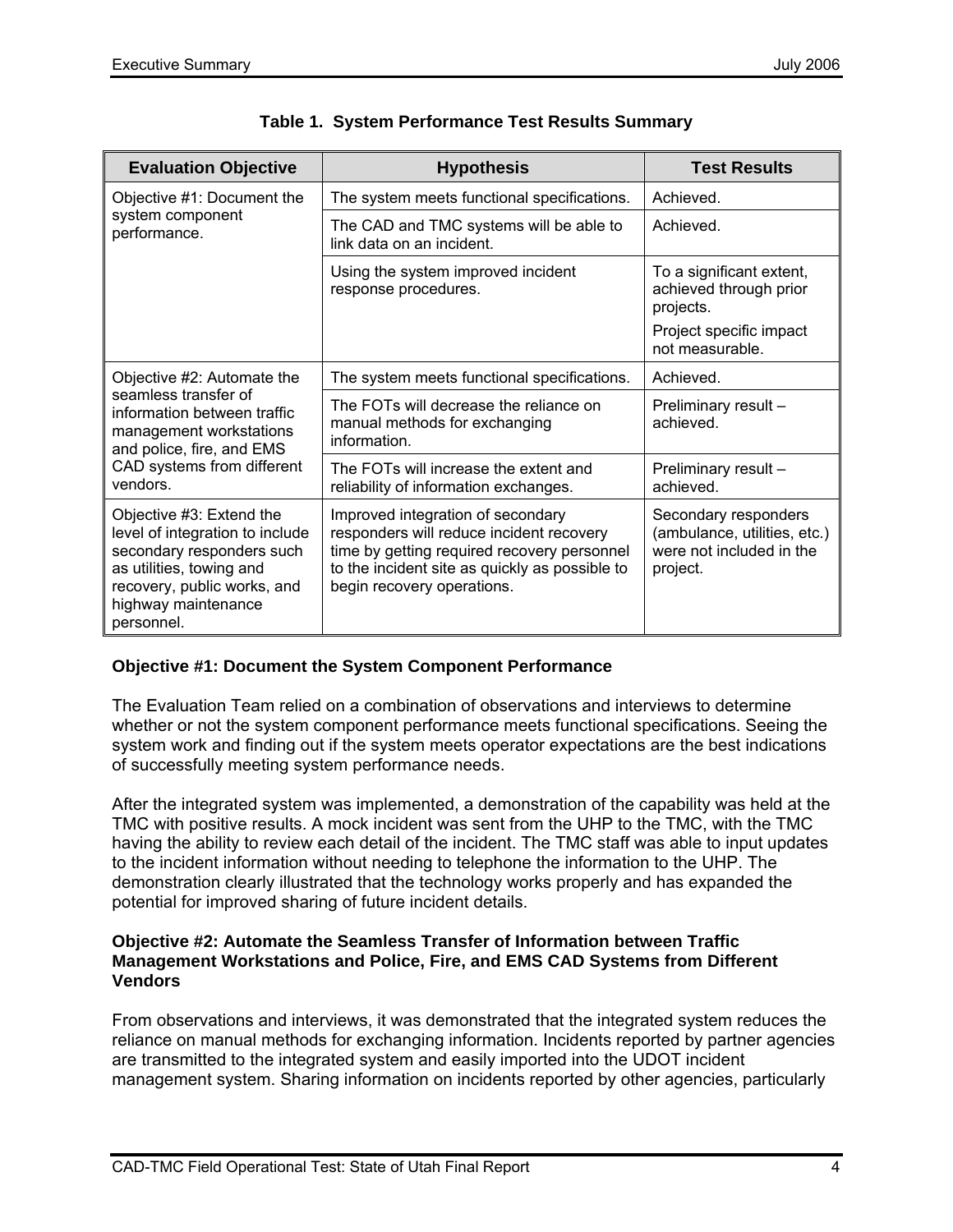from the Valley Emergency Communications Center (VECC), has significantly reduced UDOT operator reliance on listening to scanners to "discover" incidents of interest.

#### **Objective #3: Extend the Level of Integration to Include Secondary Responders such as Utilities, Towing and Recovery, Public Works, and Highway Maintenance Personnel**

Secondary responders have not yet been included in the FOT, and this component of the evaluation was not conducted.

## **System Impact Test Results Summary**

The system impact study was designed to:

- Determine if the CAD-TMC integration improves the efficiency and productivity of incident response.
- Determine if the CAD-TMC integration improves mobility and reduces delays during incidents.
- Determine if CAD-TMC integration enhances incident-specific traffic management plans.
- Determine if the CAD-TMC integration will reduce exposure of response personnel and secondary crashes during incident response activities
- Determine if CAD-TMC integration will improve incident management information available to travelers.

The system impact study was evaluated through:

- Interviews with project management and technical staff.
- Observations of technical staff using the integrated system at TMCs.
- Review of data obtained from the integrated system.

Evaluation findings related to the seamless transfer of information between the traffic management workstations and police, fire, and EMS CAD systems from different vendors were qualitative, as follows:

- From observations, communication among response agencies was enhanced by CAD-TMC integration. Project meetings enhanced face-to-face communication. Phone calls are focused on clarifying specific information rather than trying to receive all of the information on an incident.
- From observations, efficiency in documenting incident management improved.
- From interviews, scene clearance time improved. Better traveler information allows the public the opportunity to bypass the incident which leads to less congestion and better response sooner (response units getting to the scene via a clear route). This conclusion by responding agencies could not be verified.
- There were some apparent inconsistencies between the codes included in the "before" data collected (April – June 2004) and the "after" data collected (April – June 2005). The reasons for the inconsistencies are not known, but could range from a problem in translation to broader data issues. The questions that followed from these inconsistencies, however, led to the team rejecting most of the quantitative analysis that was done on the before and after data sets.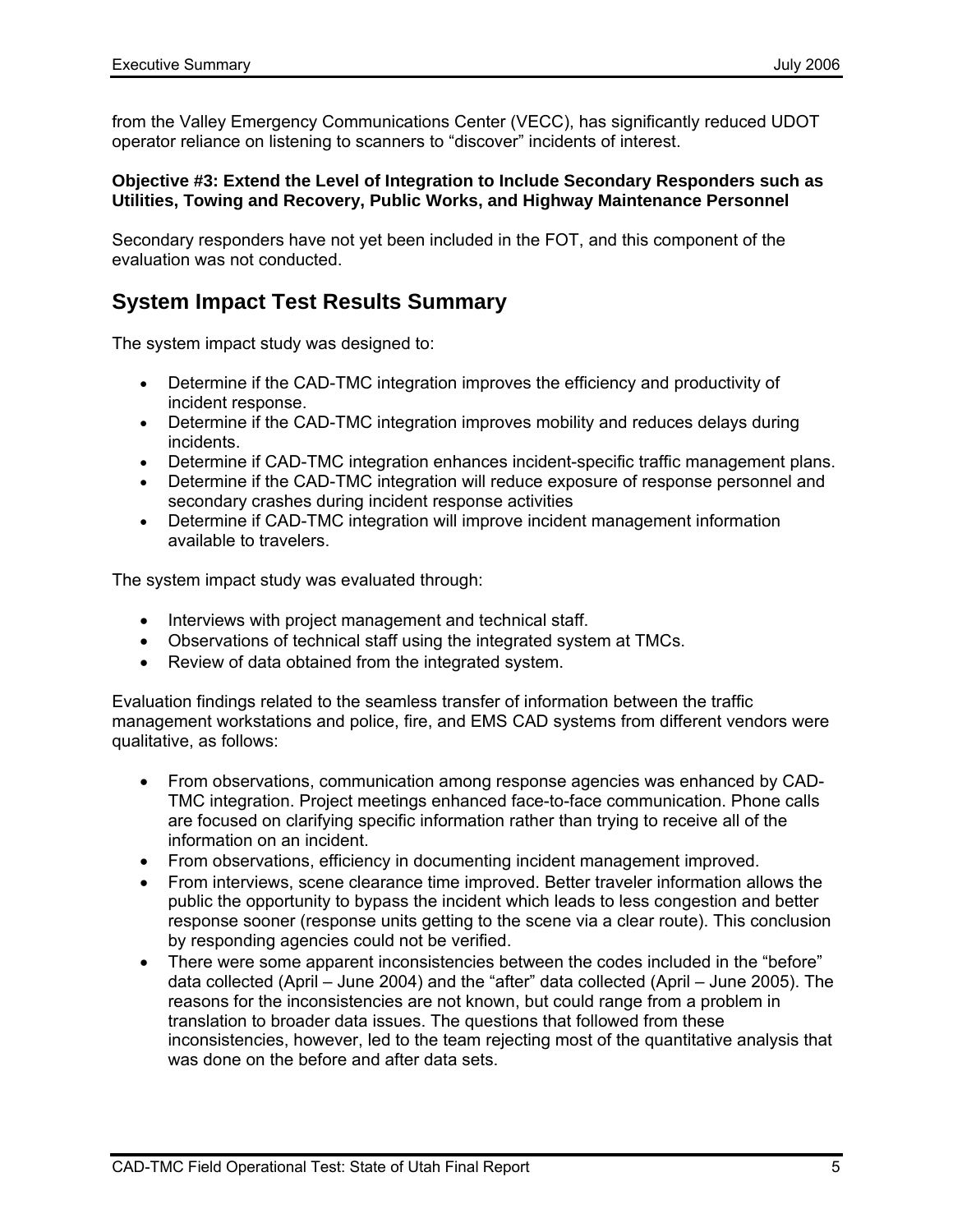- An additional issue encountered with the before data was that the "end time" field was recorded on the hour or half hour or was not completed, making the use of this data for quantitative analysis problematic.
- It should be noted, however, that a significant benefit of the FOT was a significant improvement in the quantity and quality of data collected. The system is generating standardized identification codes that all agencies understand and is also generating accurate incident "start time" and "end time" data.

The system impact test results are summarized in table 2.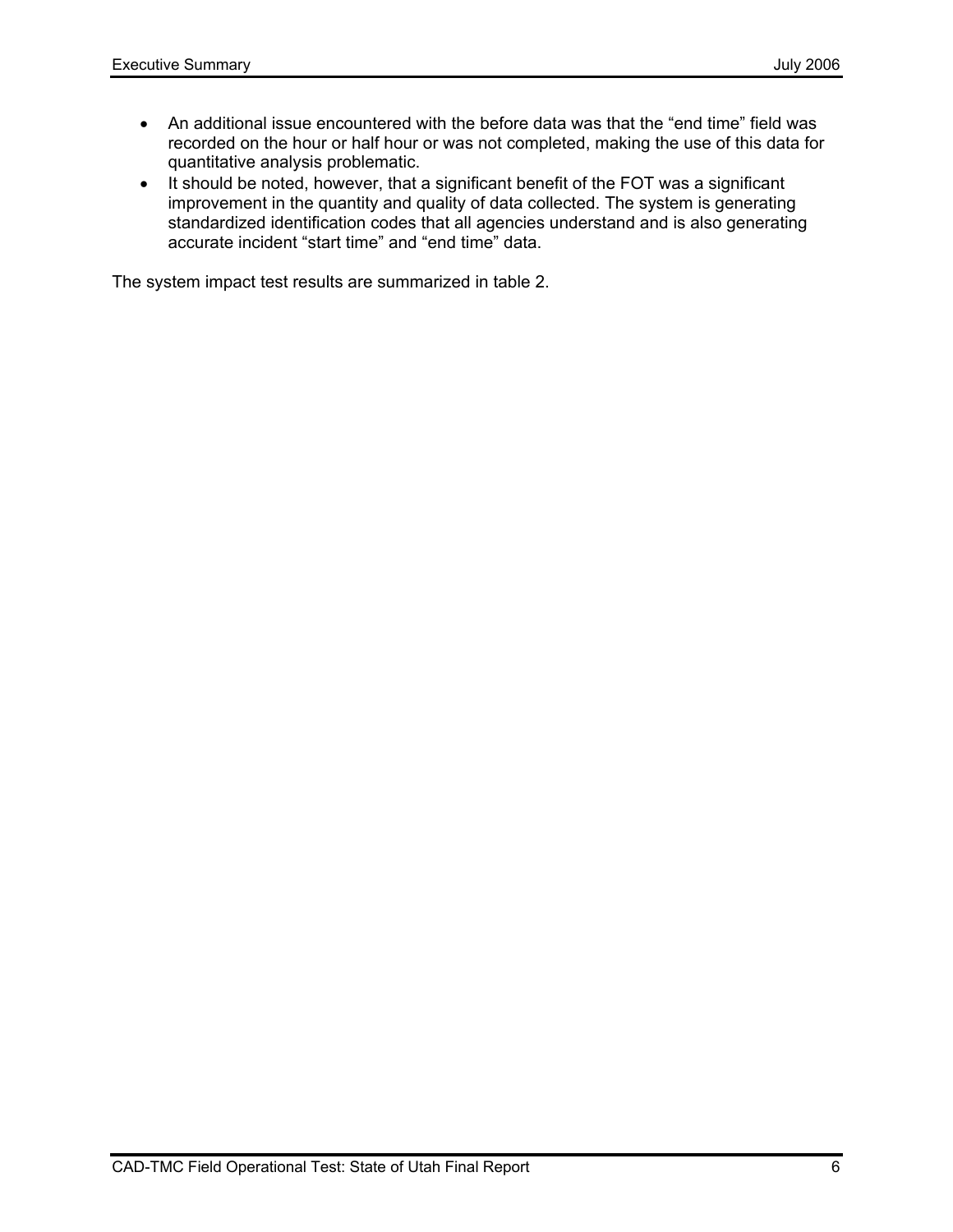| <b>Evaluation Objective</b>                                                                                                                                  | <b>Hypothesis</b>                                                                                                                                    | <b>Test Results</b>                                                                                                                                    |  |
|--------------------------------------------------------------------------------------------------------------------------------------------------------------|------------------------------------------------------------------------------------------------------------------------------------------------------|--------------------------------------------------------------------------------------------------------------------------------------------------------|--|
| Objective #1: Productivity -To<br>determine if the CAD-TMC<br>integration improves the<br>efficiency and productivity of                                     | CAD-TMC integration enhances<br>communications among<br>responders.                                                                                  | Achieved - Key issue to be<br>addressed is that of refining<br>information exchange to meet<br>agency specific requirements.                           |  |
| incident response.                                                                                                                                           | CAD-TMC integration improves<br>efficiency of on-scene operations.                                                                                   | Not measured during the<br>evaluation.                                                                                                                 |  |
|                                                                                                                                                              | CAD-TMC integration enhances<br>efficiency in documenting incident<br>management.                                                                    | Achieved.                                                                                                                                              |  |
|                                                                                                                                                              | CAD-TMC integration reduces<br>incident clearance times.                                                                                             | Not measured during the<br>evaluation.                                                                                                                 |  |
| Objective #2: Mobility - To<br>determine if the CAD-TMC<br>integration improves mobility<br>and reduces delays during<br>incidents.                          | CAD-TMC integration enhances<br>mobility during incident<br>management (IM) activities.                                                              | No impact measured during the<br>evaluation.                                                                                                           |  |
| Objective #3: Capacity/<br>Throughput - To determine if<br><b>CAD-TMC</b> integration<br>enhanced incident-specific<br>traffic management plans.             | CAD-TMC integration enhances<br>incident-specific traffic<br>management plans.                                                                       | Not measured during the<br>evaluation.                                                                                                                 |  |
| Objective #4: Safety - CAD-<br>TMC integration will reduce                                                                                                   | CAD-TMC increases safety for<br>response personnel.                                                                                                  | Not measured during the<br>evaluation.                                                                                                                 |  |
| exposure of response<br>personnel and secondary<br>crashes during incident<br>response activities.                                                           | CAD-TMC increases safety to the<br>traveling public.                                                                                                 | Not measured during the<br>evaluation.                                                                                                                 |  |
| Objective #5: Traveler<br>Information - To determine if<br>CAD-TMC integration will<br>improve incident<br>management information<br>available to travelers. | CAD-TMC integration enhances<br>customer satisfaction and mobility<br>during incident management<br>activities by improving traveler<br>information. | Qualitative assessment: Improved<br>ability to post incident information<br>for public access via 511, Web<br>site.                                    |  |
| UTA Objective: To determine<br>if the integration of the UTA<br>CAD system improves UTA's<br>ability to respond to incidents.                                | The CAD-TMC integration will<br>enable UTA to more effectively<br>implement reroute decisions in<br>response to an incident.                         | CAD-TMC integration provided<br>real-time information on<br>unplanned incidents and<br>complemented existing UTA<br>incident management<br>procedures. |  |
|                                                                                                                                                              |                                                                                                                                                      | Additional benefit from system is<br>information provided on planned<br>incidents, such as road closures<br>and/or construction activities.            |  |

|  |  |  | Table 2. System Impact Test Results Summary |  |
|--|--|--|---------------------------------------------|--|
|--|--|--|---------------------------------------------|--|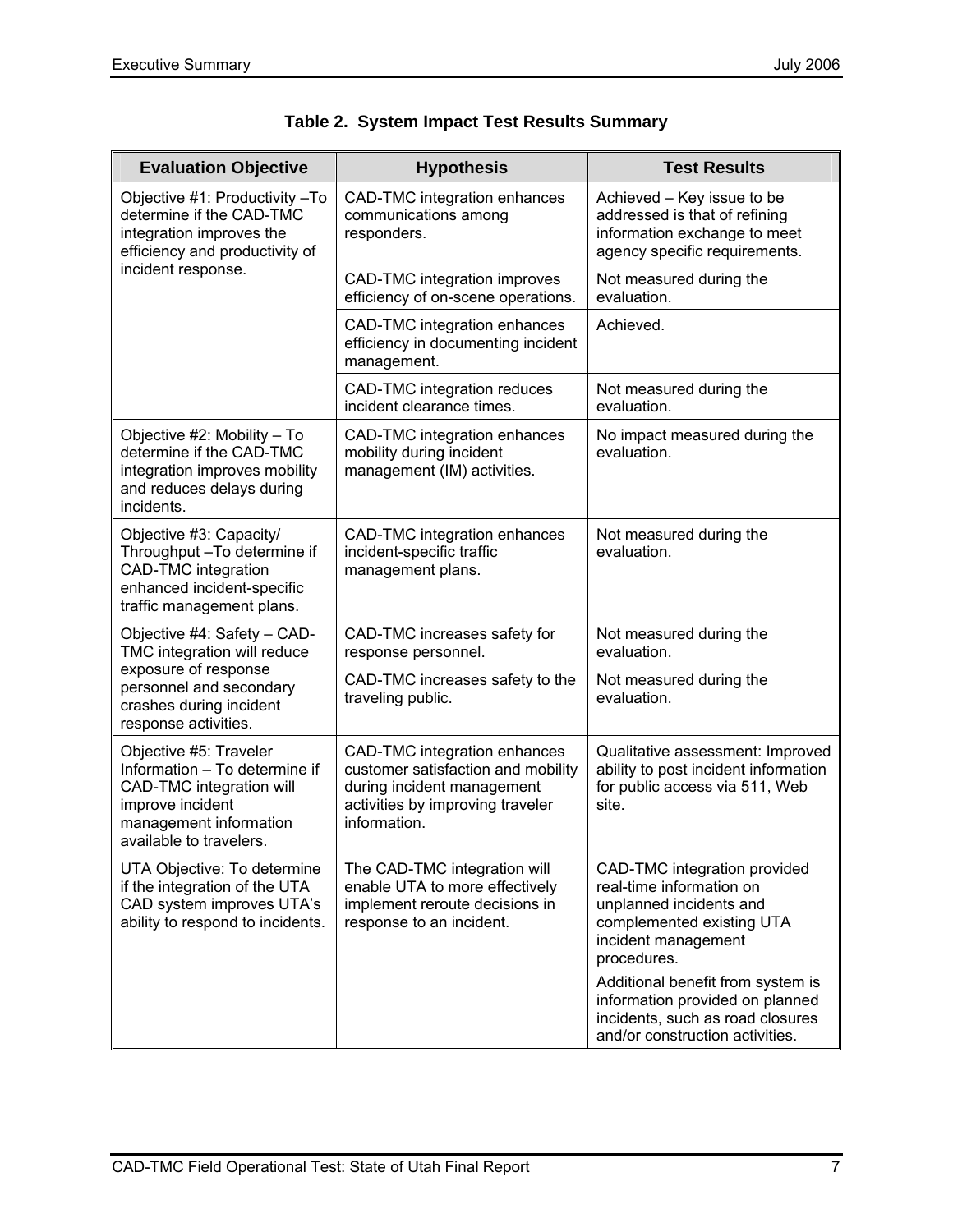# **Benefits Summary**

**Enhanced field operations were associated with locating and responding to incidents.**

To a significant extent, this benefit was previously realized by Utah. UDOT and UHP had previously co-located staff at TMCs, and CAD terminals were placed in TMCs to enable data sharing. The most significant benefit realized by the project was the ability to engage in direct data exchange between legacy systems rather than having an operator observe two or more terminals. This real-time exchange of data adds to the benefits previously obtained through inter-agency cooperation and represents an additional enhancement of field operations and fills what had been a gap in the existing incident management and response program already in place in Utah.

**Geo-location for placing incidents and marginal improvement in scene clearance.**  Observed benefits included the use of Geo-location in providing a mechanism to place incidents without operator intervention, and from interviews, a qualitative assessment that scene clearance time seemed to improve marginally. Better traveler information allows the public the opportunity to bypass the incident which leads to less congestion and better response sooner (response units getting to the scene via a clear route). This logic seems sound; however, data was not available to support these conclusions.

**Enhanced communications among responders; enhanced on-scene activities.** The evaluation was not able to completely assess this benefit. The system is newly deployed and while operational is still undergoing refinement. This benefit would be more accurately assessed when the system has matured and has been in use for a period of several years instead of several months.

**Enhanced efficiency in documenting the incidents.** In the first 2 months of operation, the number of incidents documented by the integrated system increased by about 800 percent, as noted in section 4.2.1. The number of incidents for which the TMC maintained data increased significantly after the CAD-TMC integration. The main difference observed between the before and after data discussed above was that UDOT seemed to maintain much more complete incident records after the deployment, both in terms of the number of incidents recorded and the details recorded about each incident. It is believed that this increase is due in large part to the fact that CAD data was more readily available to TMC operators after the CAD-TMC deployment. This is supported, in part, by the large number of incidents in the after data for which Dispatch Services/9-1-1 were listed as the reporting agency.

**Improved data quality.** The electronic data collection, particularly in recording the incident start and stop times, has significantly improved overall data quality. An additional example of this is reflected in a decrease in the error rate for the coding of incidents by type.

**Improved interagency working relationships.** Utah had already achieved substantial progress in this area, and the project represented a continuation of this benefit. Utah's success in this area is represented by the inter-agency discussions on the amount and type of data that should be exchanged between the systems—the inter-agency cooperation that enabled this data exchange established the venue for addressing this type of system refinement based on initial deployment experience.

**Enhanced communication with the traveling public and media.** This benefit would be more properly addressed at system maturity. While anecdotal evidence obtained during after project interviews indicates that enhanced communication is occurring, assessing this metric based on several years of implementation experience will provide a more accurate measure the benefit of enhanced communication to the traveling public and the media. From observations, efficiency in documenting incident management improved. This was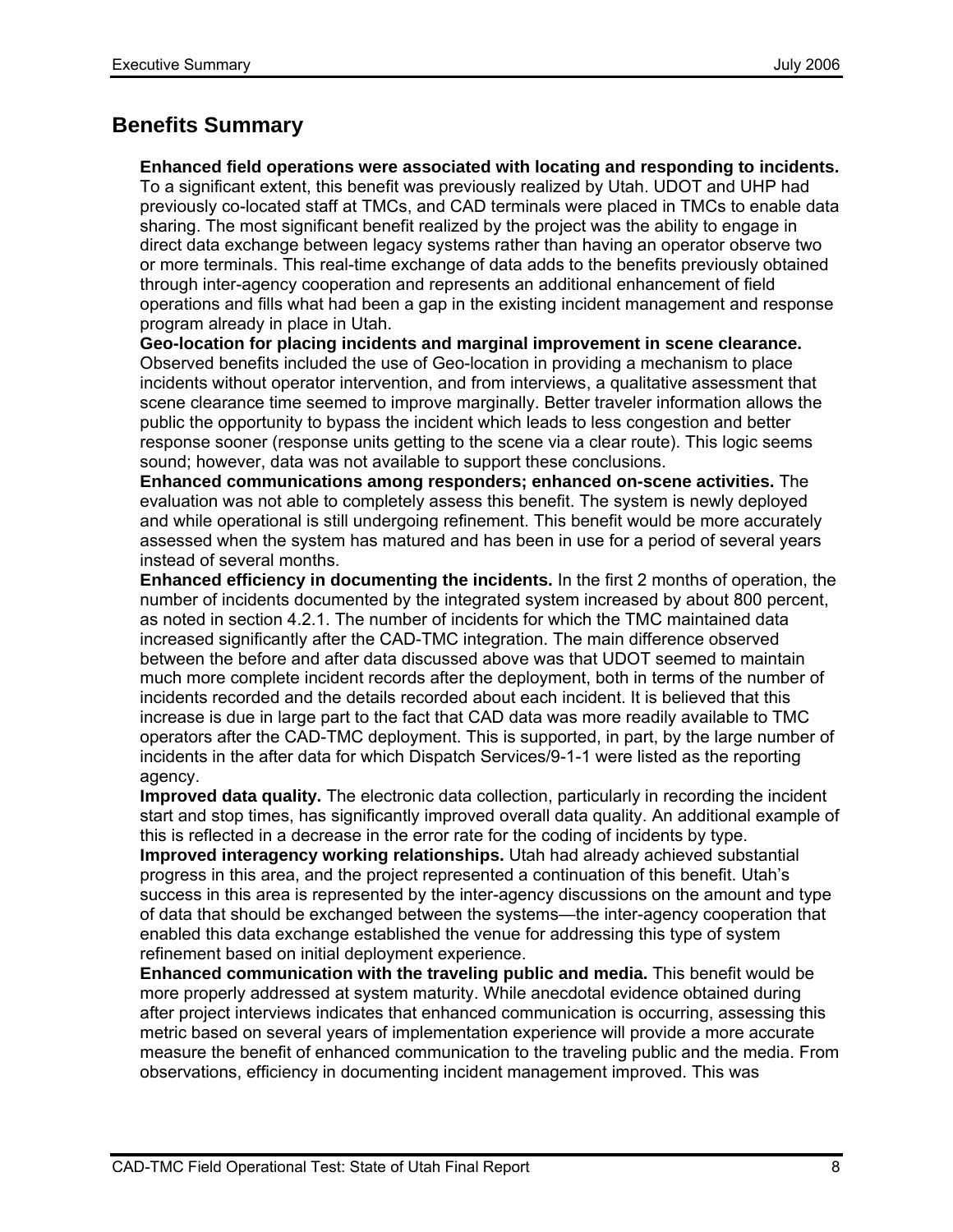presented in section 4.1, and was also an objective of the system impact study. Input for some fields was automated so UDOT operators did not have to enter this data.

# **Conclusions**

Utah is fortunate that it had a well-established Incident Management program in place prior to this field test. A joint process for handling incidents had been developed and refined over several years and included access to 9-1-1/ CAD information for all types of incidents. Many of the benefits of an integrated TMC-CAD system were realized well before the field test got underway.

The FOT has proven worthwhile for the agencies to continue their quest to develop a true realtime data exchange system. As improvements are completed, operators from both agencies will recognize the benefits. To date, the agencies have already benefited from improved data collection, both in quantity and quality.

The real value of this FOT can be applied in Region 4 within Utah, and in other states that do not have the interoperability and strong institutional relationships that are already in place in the Salt Lake Valley region. This is especially true for areas where multiple agencies from state and local government agencies may respond to incidents on freeways, such as home rule states, $3$ where interoperable CAD would be a huge benefit in trying to provide real-time traffic information. This would apply both to other regions within Utah and to other states. Delays in obtaining information in these outlying areas far exceed the delays that occur in the Salt Lake City area and sometimes significant events are not reported to UDOT at all. The strong institutional relationships already established in Utah, both between state agencies and state and local government agencies, can serve as a model to other regions on how to achieve interoperability.

### **Recommendations**

A number of recommendations were developed as a result of the FOT. These recommendations are offered to other states or jurisdictions considering similar deployments, and are intended as a guide to help identify issues that could impact system deployment, in particular, cost, schedule, and system performance. Also included are transit-specific lessons learned, with recommendations derived from UTA's participation in the project.

 3 The term "home rule states" refers to a certain type of governmental organization within states. The following definition of home rule is incorporated from the National League of Cities Web site: <http://www.nlc.org/about\_cities/cities\_101/153.cfm>: "Home rule is a delegation of power from the state to its sub-units of governments (including counties, municipalities, towns or townships, or villages). That power is limited to specific fields, and subject to constant judicial interpretation. Home rule creates local autonomy and limits the degree of state interference in local affairs."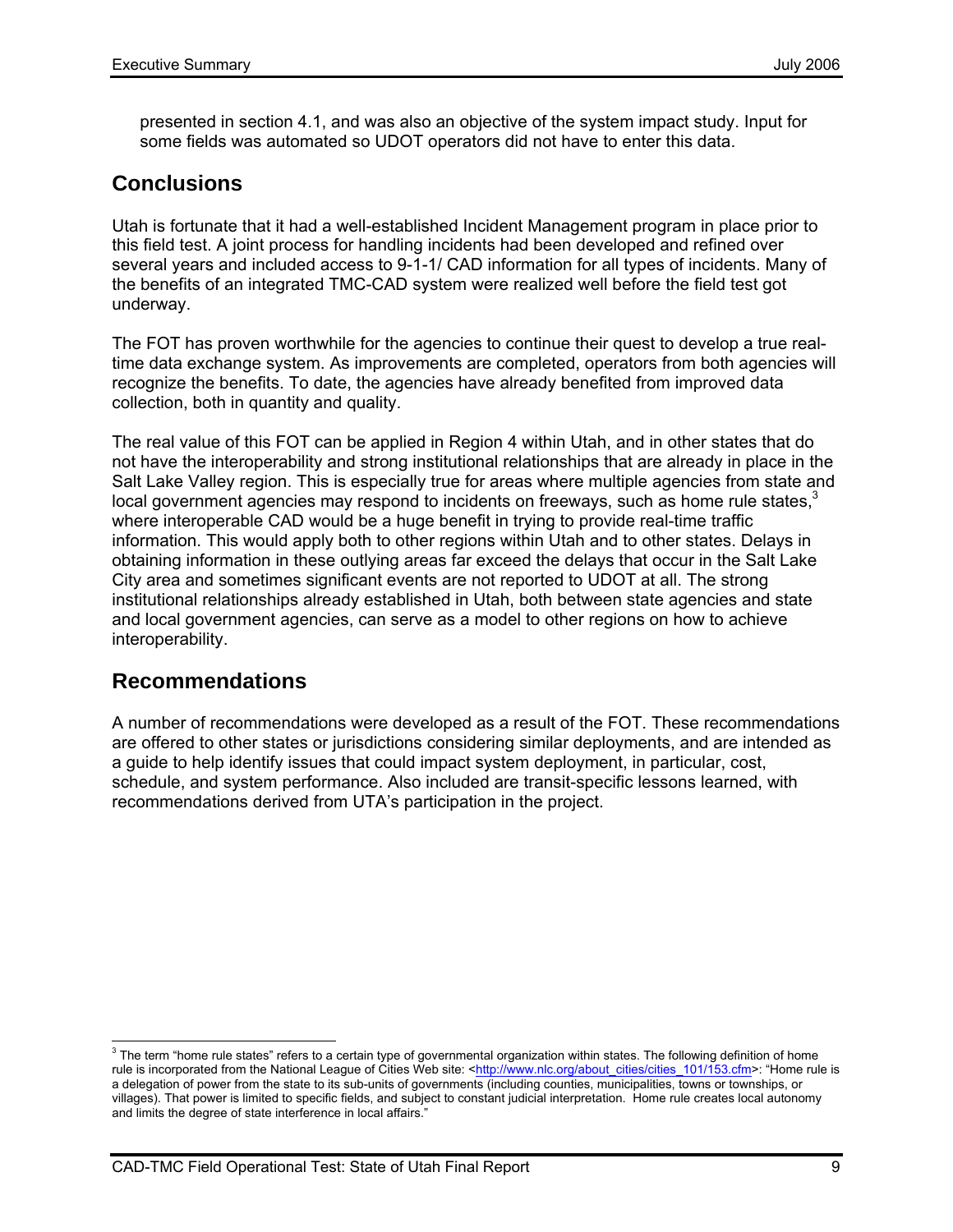#### *General Recommendations*

**#1: Involve IT staff early-on in the project planning process.** Interviewees mentioned the importance of involving agency information technology staff early in the development of the integrated system. This is important so the IT organization provides technical input to the system to assure that the computing and communication environment fit within each agency and can be effectively maintained.

**#2: Understand the importance of close working relations from the start.** All of those interviewed by the Evaluation Team mentioned the importance of the close working relationship among the agencies involved in this FOT. The close working relationship was strengthened by the work these agencies did in preparation for and during the 2002 Winter Olympic Games. Although not every region can strengthen relationships among agencies by hosting the Olympic Games, agencies should consider how to build these relationships in advance implementing an integrated system.

**#3: Provide dedicated staff working on integration, or staff with emphasis on integration.** Interviewees mentioned that it was often difficult to spend enough time on the integrated system. Decisions and work items sometimes took longer than those involved would have preferred. Even though every agency supported the integrated system, staff had normal responsibilities with integration duties added on. It would be ideal if staff involved had a priority on the integrated system tasks.

**#4: Build in short development cycles to reduce staff turnover issues.** Interviewees mentioned that some agencies had critical staff turnover during the implementation of the integrated system. Staff turnover can be disruptive to implementation schedules and budgets as new people have to come up to speed on the system. If the system is planned to have incremental implementations (see section 5.4, Technical Challenges), then the development cycles for each incremental implementation can be short to minimize the likelihood that staff will turnover during a given development cycle. Staff turnover between cycles is not as disruptive as turnover during a development cycle.

**#5: Understand the importance of considering role of business practices in the integrated system.** As discussed earlier in this document, it is important that the integrated system not require a change in the operator's or dispatcher's work process. However, if other aspects of an agency's business practice would improve the integrated system, it should be considered. For example, VECC agencies were concerned about providing certain information to the integrated system. UDOT is planning to develop an MOU with the VECC agencies that will specify how the information will be used. This may allow a change in those agencies' business practices that will lead to more information shared in the integrated system.

**#6: Understand the importance of coordination meetings**. Interviewees mentioned the importance of ongoing, periodic coordination meetings with the partner agencies. These meetings kept communication open and emphasis on the integrated project.

**#7: Coordinate deployment schedule with vendor schedule for system modifications and upgrades.** As mentioned in section 5, CAD systems are generally off-the-shelf products. Vendors have a fixed release schedule. It is important to coordinate project schedules with the vendors' release schedules.

**#8: Define what data is exchanged and when**. In the Utah system, the IEEE 1512 standard was selected for incident management messages and codes. However, not all vendors supported those codes. It is important for agencies to prepare for differences in codes and determine how to handle these differences.

**#9: Decide what incidents will be shared among agencies and what information will be exchanged when an incident is shared.** The experience in Utah is leading the participating agencies to automatically send incidents of interest and allow the receiving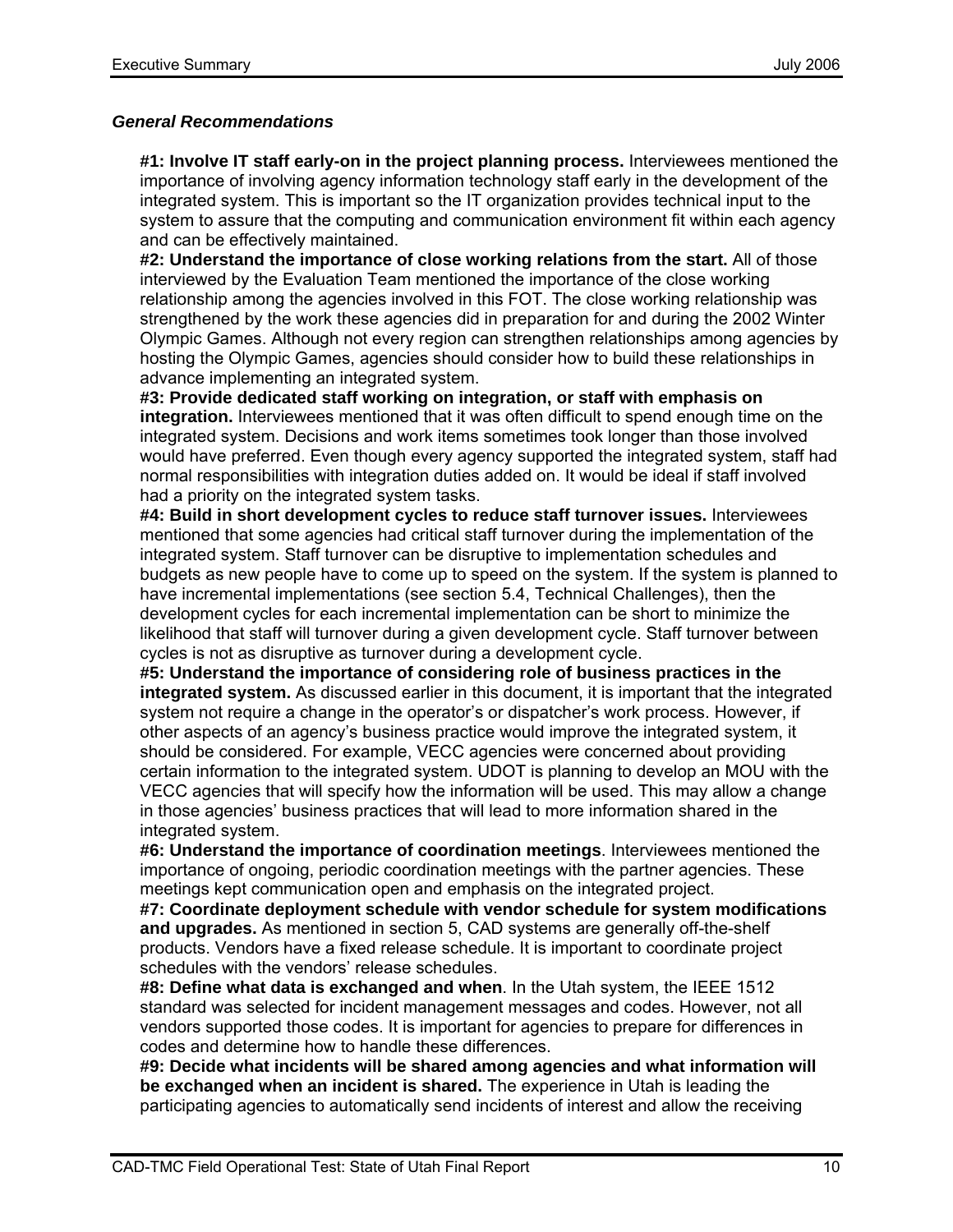systems to filter those incidents to display the ones that are likely to be of most interest to the operators.

**#10: Understand the importance of incremental implementation.** In the Utah system, agencies learned a lot in the initial implementation of the integrated system. The agencies are using that knowledge to plan improvements to the integrated system. For agencies planning an integrated system, it is recommended that they plan an initial implementation and at least one subsequent, incremental improvement. Any group of agencies is almost certain to learn how they would prefer to have the system operate. The project and related contracts should be arranged to allow the agencies to implement what they learn in the initial implementation.

**#11: Understand the importance of redundant communication path.** As discussed in section 5, a back-up communication pathway is important. Agencies should plan to include redundant communications in an integrated system.

**#12: Minimize or avoid duplicate entry**. Because not all needed information is transferred from VECC to the integrated system, UDOT operators have to enter data in their system that was already entered by VECC dispatchers in their system. Ideally, any given piece of information would only be input once by any operator in the integrated system. This is an important concept to plan for in any integrated system.

#### *Transit-Specific Recommendations*

**Transit #1:** Expect a great deal of complexity in interfacing with the various network protocols and security infrastructures for multiple public sector agencies, in particular, given the sensitive nature of much of the subject matter for the messages. Not everything UTA thought it understood at the outset turned out to be correct, both technically and institutionally. There is no effective way to learn these things other than by working through them with the other agencies, and it is useful to understand that extra time and effort will be needed.

**Transit #2:** A technical example was the need to make various unexpected changes in UTA's messaging interface to accommodate the specific configurations of the messaging system interfaces developed later by other agencies. UTA did not anticipate the amount of time that would be needed for such adjustments to the configuration of its software.

**Transit #3:** An institutional example was the unexpected difficulty for dispatchers in being able to quickly interpret public safety agency incident messages, due to the various codes and jargon used.

**Transit #4:** For agencies that need to work with a vendor for the necessary enhancements to their respective CAD systems, it will be useful to establish strong working relationships and effective contractual mechanisms for ongoing technical support. It would be difficult to anticipate the specifics of all required vendor support for incorporation into system specifications. This leads to vendor support being needed for requirements that were not necessarily incorporated into UTA's original specifications. Since UTA developed and enhanced its software using in-house resources, it did not need to work with a vendor and did not experience this directly. However, several of the other agencies did need to work with their respective CAD software vendors to implement the changes, and this was UTA's observation on the effect.

**Transit #5:** Incident information generated by public safety agencies needed to be filtered and processed before being presented, for effective use by transit dispatchers. In their raw form, it was found that only some of these incident messages would affect traffic. In addition, the message description contained a range of information not needed by transit operations and in a format that was difficult to decipher. The filtering and processing could be performed either by a designated staff person, or by another agency such as UDOT. The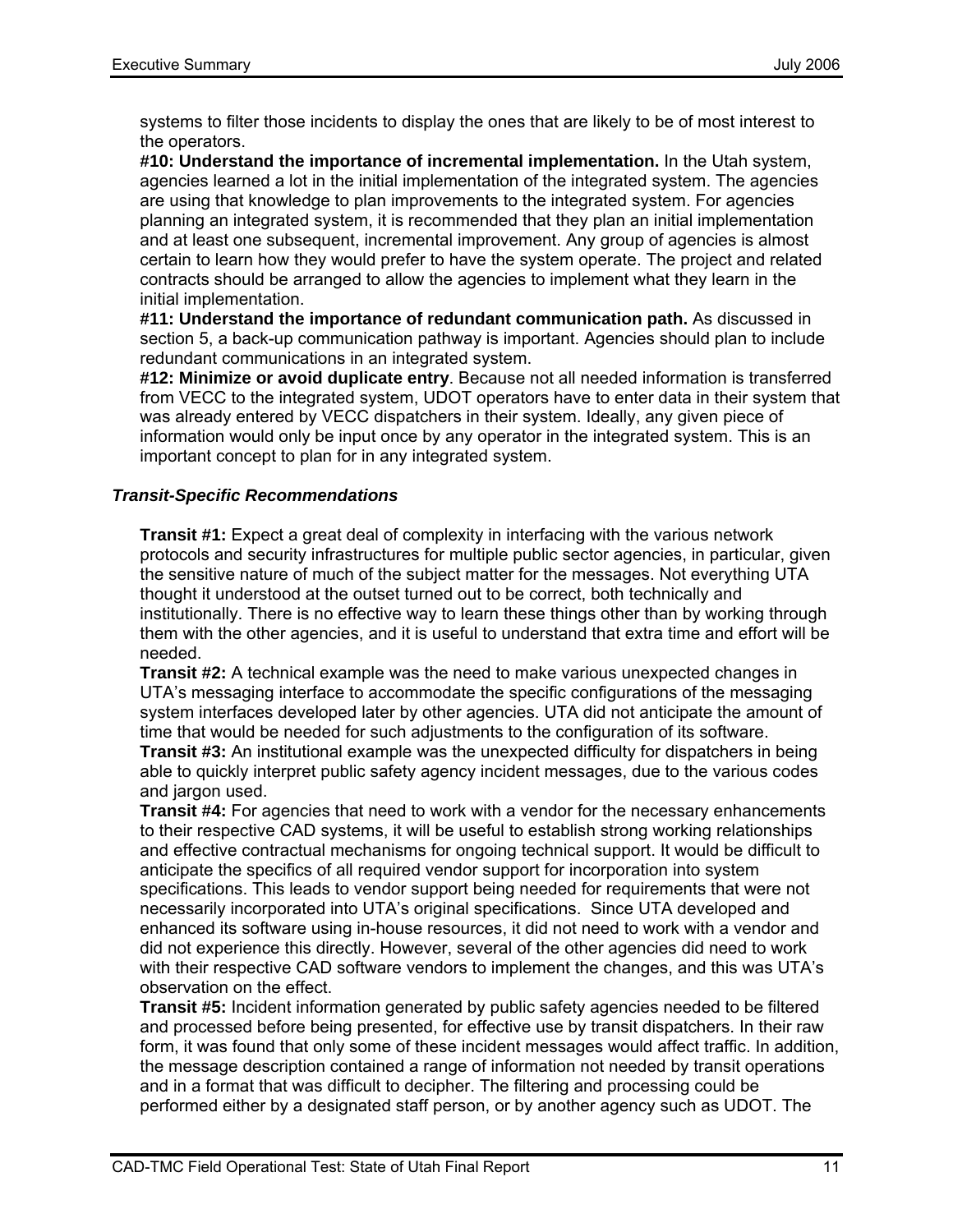purpose of this filtering and pre-processing for UTA would ideally be to (1) limit messages to those that could affect traffic in main corridors of the UTA service area; (2) provide a plain language description of the potential traffic impact location; and (3) distinguish between messages about new incidents and updates on existing incidents.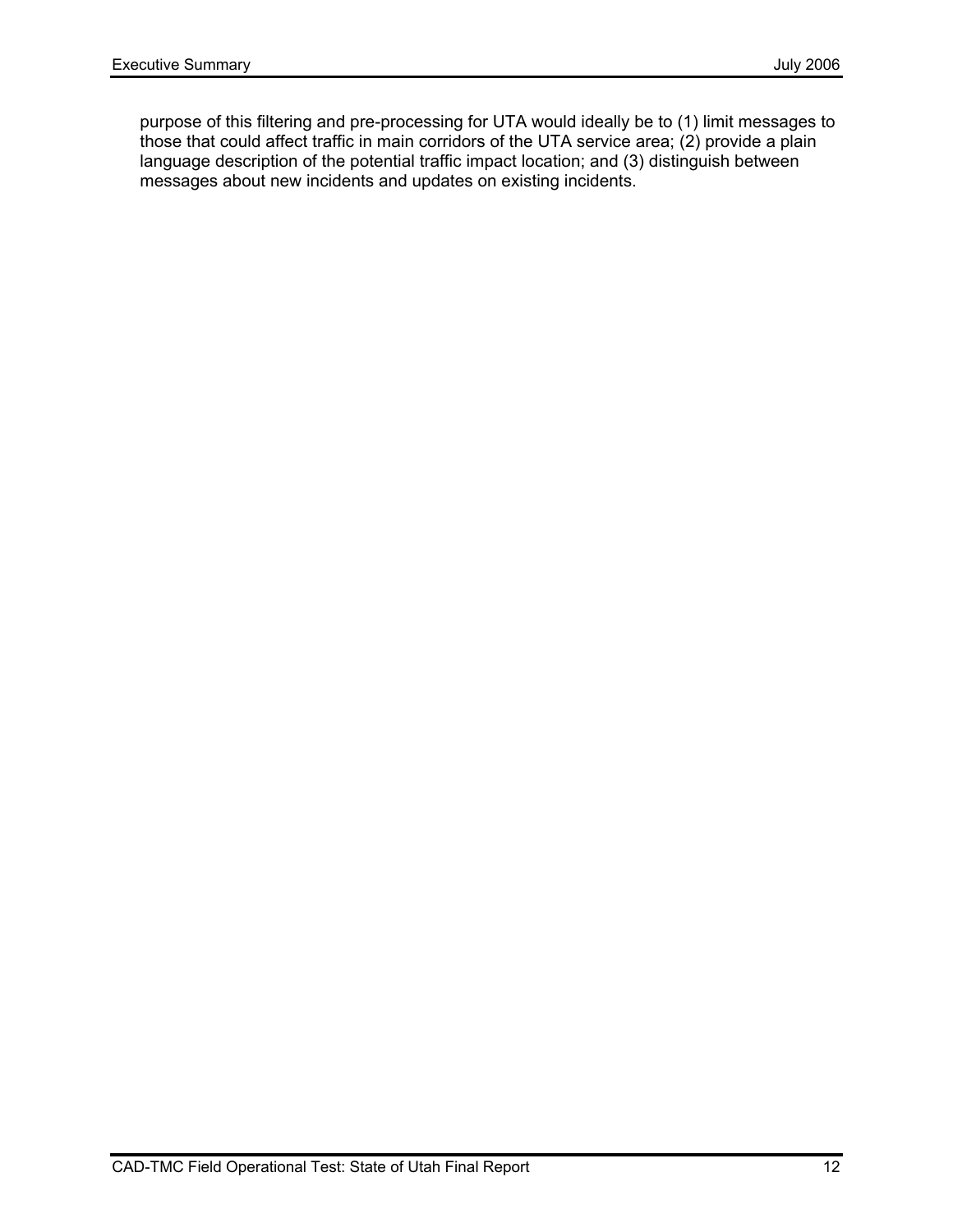# **1. INTRODUCTION**

# **1.1 BACKGROUND**

Reducing traffic-related fatalities and improving emergency response capabilities are two primary goals of the U.S. Department of Transportation's (USDOT) Joint Program Office (JPO) Intelligent Transportation Systems (ITS) Public Safety Program. To help achieve these goals, the ITS Public Safety Program has implemented a number of initiatives with specific objectives toward:

- Improving incident detection and notification.
- Reducing emergency response times.
- Improving information flows between emergency response agencies (real-time wireless communications links, integration of systems).4

Currently, most major metropolitan areas in the United States rely on some type of Advanced Traffic Management System (ATMS) to help manage mobility, congestion, and incident response. Many states have installed an extensive infrastructure of remote cameras, loop detectors, and other ITS applications that provide traffic management services. These systems are operated from centralized Traffic Management Centers (TMC), where traffic-related information is received and processed, and appropriate remedial actions are deployed and coordinated. However, to date, many of these systems are not integrated with the CAD systems used by law enforcement agencies.<sup>5</sup>

# **1.2 PROBLEM STATEMENT**

The USDOT-funded Computer-Aided Dispatch Traffic Management Center (CAD-TMC) integration and data exchange Field Operational Test (FOT) is one of many initiatives implemented to meet the ITS Public Safety Program goals. The objective of this FOT was to improve information flows between emergency response agencies and improve incident response capabilities. The intent was to develop the technical capability to exchange information as well as to identify and resolve the institutional barriers that can arise when multiple agencies are involved in this type of project.

To achieve these objectives, the USDOT sponsored two FOTs that integrated CAD-TMC systems in Washington State, and Utah, respectively. Both states have well-established incident response programs and have developed the institutional relationships needed to support multiple agency information exchange.

The rationale for this effort was stated in the Request for Proposals (RFP) for the CAD-TMC Integration FOT evaluation:

<sup>4&</sup>lt;br>A Excerpted in part from the UDOT ITS Program Safety Web site: <http://www.its.dot.gov/pubsafety/index.htm> (February 7, 2006). USDOT, ITS JPO, ITS Public Safety Program article, "Utah, Washington State Projects Will Demonstrate Integration of Intelligent Systems and Computer-Aided Dispatch," accessed from: <http://www.itspublicsafety.net/law\_fldtest.htm> (February 7, 2006).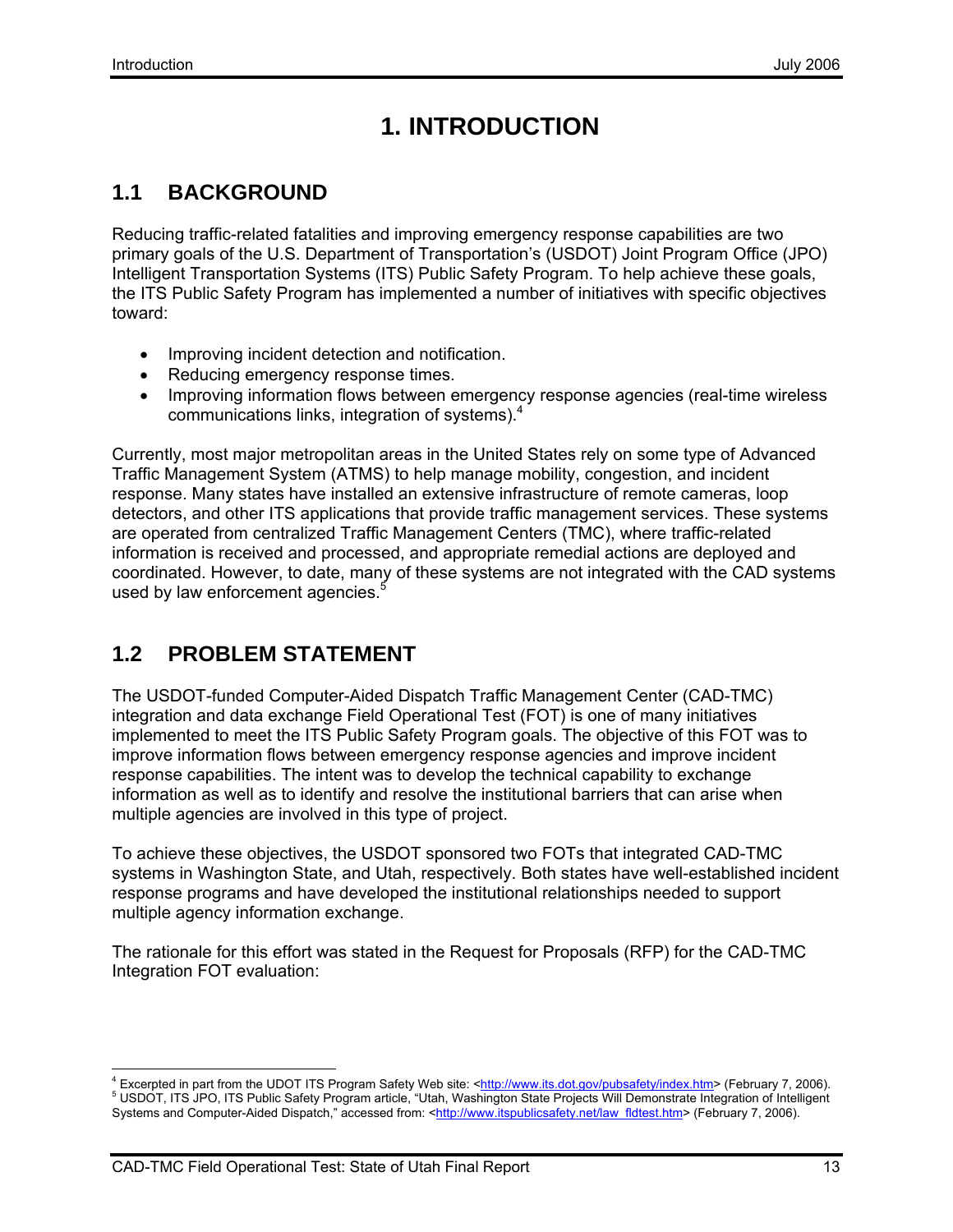*To date there has been little effort to integrate highway traffic management with public safety systems. Nor have systems supporting public safety operations been developed in the context of a regional ITS architecture or ITS standards. Most existing CAD systems are proprietary and not equipped to easily share information with systems with dissimilar interfaces. Further complicating integration are various data, message formats, and standards used by public safety agencies and transportation agencies. Nevertheless, CAD and ATMS systems can be integrated and data can be shared, provided that a number of related institutional and technical challenges are addressed. New procedures and methods of response that capitalize on the availability of the shared information must also be developed.<sup>6</sup>*

It is important to understand the baseline conditions in Utah before discussing the FOT or the evaluation. The Utah Department of Transportation (UDOT) and Utah Highway Patrol (UHP) have cultivated a long-standing relationship for sharing details of incidents that occur on the freeway system. UHP has provided UDOT with a CAD listing of incidents since the opening of its joint center with UDOT in 1999. The Incident Management Program that began in 1994 was moved to this joint center where the DOT field responders are dispatched by the UHP. The TMC monitors both the UHP CAD log and the radio frequencies used by UHP troopers and the Incident Management Team (IMT) specialists.

The IMT program was expanded in 2000 to Regions 1 and 3 (the regions immediately north and south of the Salt Lake City region) in anticipation of the Winter Olympics. These IMT specialists have direct mobile to mobile communications with the maintenance personnel in their regions. The IMT specialists respond to incidents to provide a full range of incident management services to prevent secondary crashes, reduce congestion, and restore normal traffic as soon as possible. Figure 1 presents a map of Utah delineating the three regional areas (Regions 1 – 3) served by the IMT program.

Given the nature of this well-established program, many of the benefits that might be expected from this type of FOT have already been realized, in particular, the resolution of institutional barriers. Due to the existing procedures as defined, it is a recognized challenge for the CAD-TMC integration FOT to show substantial improvement in accuracy and timeliness of incident reporting and response. To further improve the overall performance of incident response in the field is also a major challenge because of the stringent performance standards put in place for the 2002 Winter Olympic Games. UHP and UDOT emphasized quick clearance of incidents. They tracked each aspect of incident management to ensure they are keeping closures to an absolute minimum. Follow up training and after action review meetings were used for improved performance prior to and after the Games to ensure better response and clearance of all types of incidents. However, the FOT did address a key gap in the program – the ability of the agencies to exchange incident data electronically on a real-time basis using common formats and standards.

-

 $6$  USDOT, ITS JPO-sponsored RFP, "National Evaluation of the Computer-Aided Dispatch – Traffic Management Center Integration Field Operational Test Request for Proposals," March 7, 2003, page 1.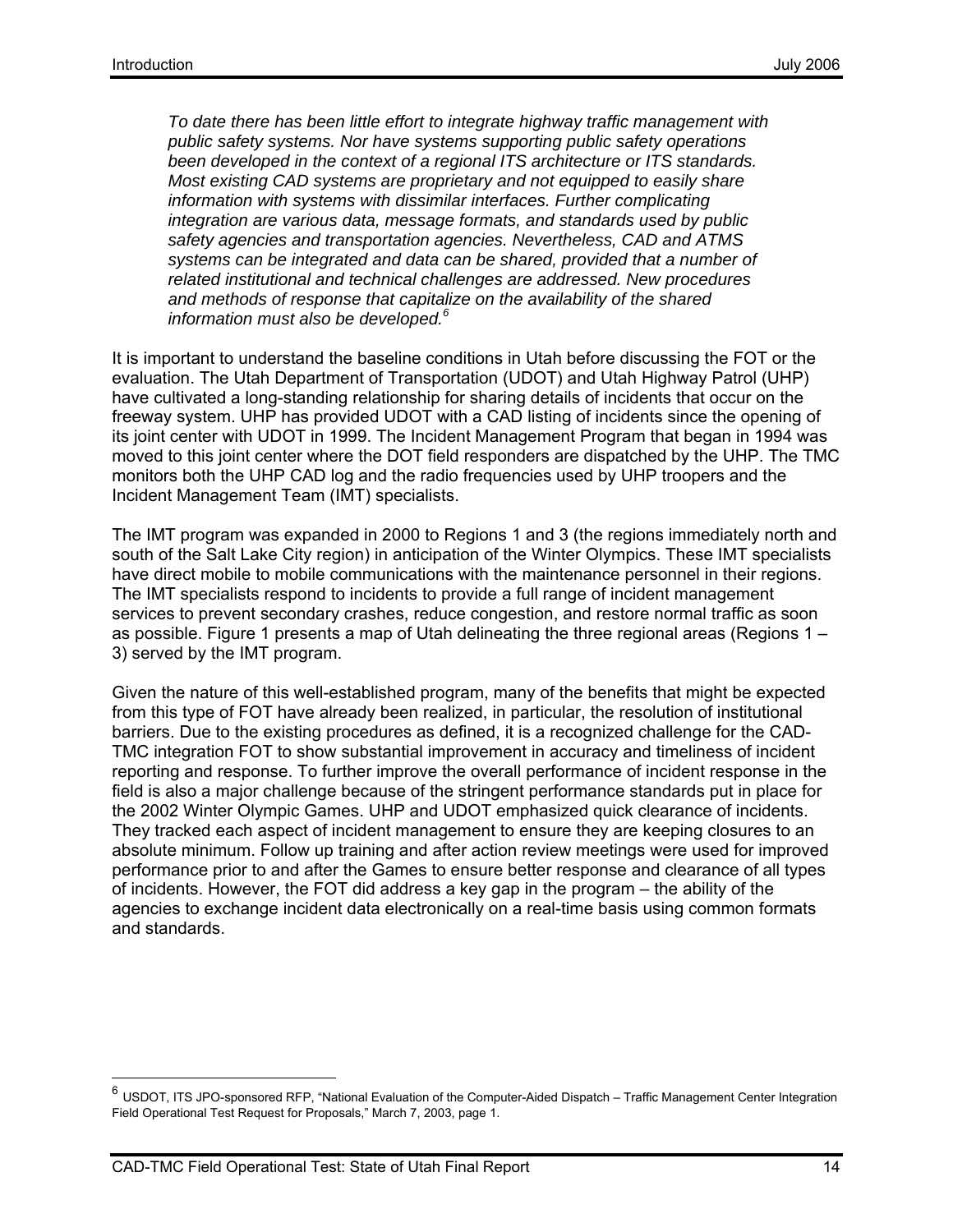

**Figure 1. Utah Area Map Showing Regions 1-3 Served by the Incident Management Program.<sup>7</sup>**

 <sup>7</sup> Source: Utah Department of Transportation.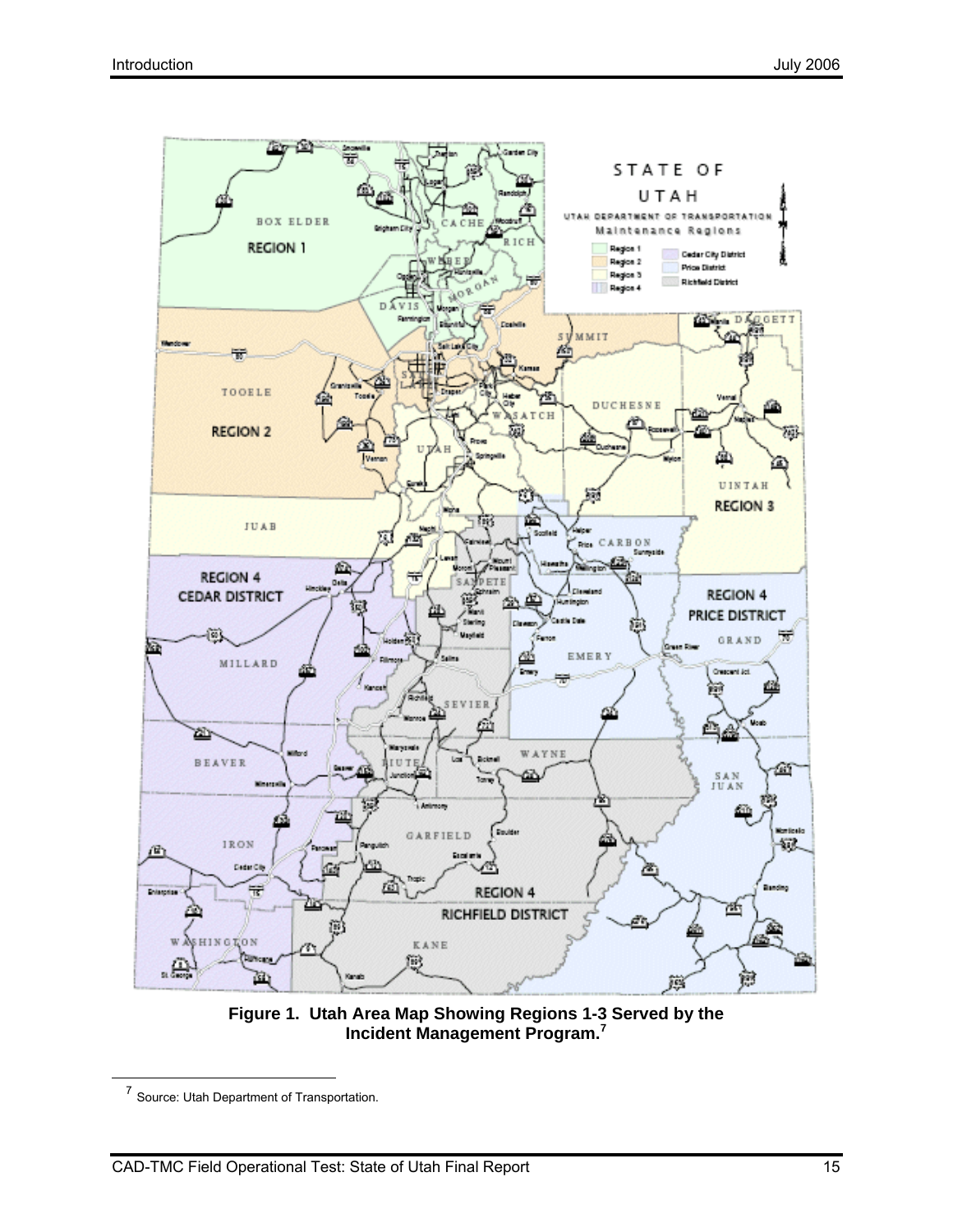UDOT served as the lead agency of the FOT. In addition to UDOT, the other Government agencies that participated in the CAD-TMC integration FOT included:

- SLC Police Department (SLCPD).
- SLC Fire Department (SLCFD).
- Utah Department of Public Safety (DPS).
- Valley Emergency Communications Center (VECC).
- Utah Transit Authority (UTA).
- USDOT's ITS JPO.

### **1.3 REPORT ORGANIZATION**

The USDOT determined that the Utah CAD-TMC integration FOT should be evaluated under the Joint Program Office's National ITS Assessment Program. This final report presents the evaluation findings of the FOT.

The remainder of this report is structured as follows:

- **Section 2 Implementation Results:** This section summarizes the results of the FOT implementation. The summary includes information on project components that were successfully implemented and project components that were not implemented or not completed at the time the evaluation was completed.
- **Section 3 Evaluation Strategy:** This section summarizes the strategy developed for the evaluation and how this strategy was implemented. This includes a discussion of data collection, both quantitative and qualitative, and the mid-term modification to the evaluation scope and schedule.
- **Section 4 Test Results:** This section presents the detailed results for two of the tests conducted as part of the evaluation:
	- − System Performance Study An assessment of how well the system met technical specifications, including as assessment of the standards used for system deployment.
	- − System Impact Study An assessment of what impact the integration had on incident response procedures, operations, and system mobility.
- **Section 5 Evaluation Findings:** This section discusses the findings of the evaluation. Findings are presented in support of each test component discussed in section 4 plus the results of the following study:
	- − Institutional and Technical Issues How these issues are identified, what the specific issues are, and how the issues have been resolved.
- **Section 6 Conclusions and Recommendations:** This section discusses overall conclusions and recommendations, and presents the following results:
	- − General and transit-specific recommendations for technical and institutional lessons learned: What are the lessons learned, and how are they useful to ITS JPO and other states considering similar deployments.
	- − Benefits Summary: A summary of the quantitative and qualitative benefits identified during the evaluation.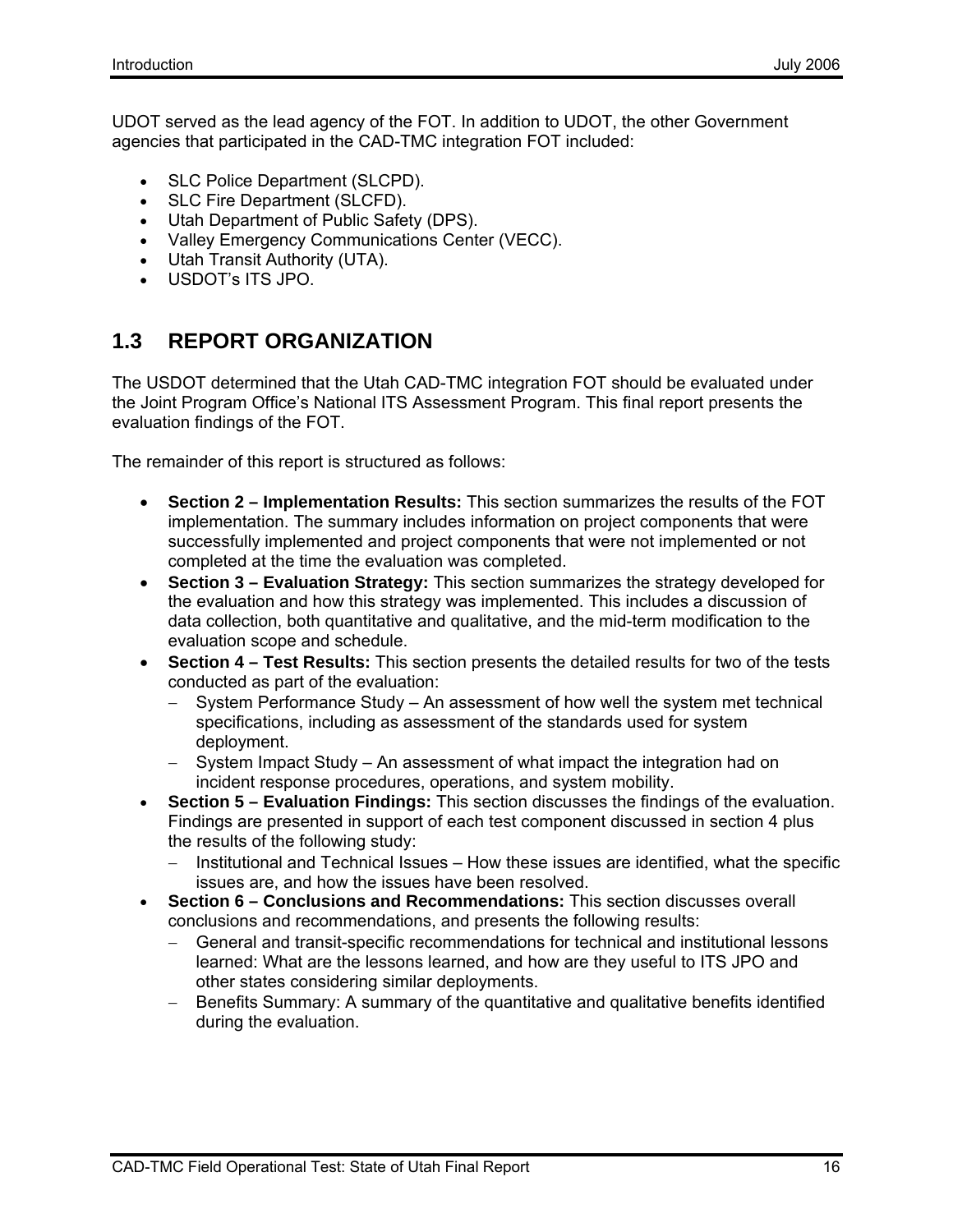# **2. IMPLEMENTATION RESULTS**

### **2.1 INTENDED SYSTEM ELEMENTS AND FUNCTIONS**

Utah's integrated CAD-TMC system was intended to include the following elements and perform the associated functions:

- Create a common message set, structured in a uniform and open format, to enable the exchange of information between multiple agencies with unique requirements, policies, and operating environments. Two interagency-shared data messages (ISDM) are planned: the inter-agency service requests (ISRs) and the interagency ATMS message (IAM). The ISR specifically requests services rendered by public safety agencies and secondary responder services. ISRs may be between CAD systems and/or between CAD systems and ATMS to specifically request public safety and secondary responder services. The IAM relates to traffic condition advisories and traffic control requests between CAD systems and the ATMS.
- Support the ISRs via data specification sets (DSS) that incorporate the standard data elements found in all CAD Systems. The DSS will specify an Extendable Markup Language (XML) application to Import and Export (I/X) the data sets. The DSS will also specify the data standards for each element, as per the Institute of Electrical and Electronics Engineering (IEEE) standards, including IEEE 1512-2000, 1512.1, and 1512.2, as available and applicable. The ISR-DSS specifications will be in the public domain.
- Select a commonly used operating system and language (e.g., Windows 2000 and Visual Basic) to develop legacy system interfaces (LSI) between existing UHP and UDOT systems to enable information exchange. The LSI will be a stand-alone server program in the public domain designed for nationwide application at TMCs for the ISR and IAM messages between different vendor CAD systems and between CAD systems and ATMS.
- Develop LSIs between the State systems and county and municipal government systems (Valley Emergency Communications Center [VECC], Salt Lake City [SLC]).
- Integrate the new UTA CAD system currently under development.
- Continue UDOT ITS Division-developed unique browser-based Event Tracking System (ETS) to manage planned events (i.e., roadway construction), and to update these events in real-time for subsequent dissemination to the traveling public. The ETS is being deployed statewide, and will be used by local city, county, and State agencies. Information from both the ETS and the existing 511 system will be updated and integrated into the CommuterLink traffic management system using XML.

The system architecture developed for the Utah CAD-TMC integration FOT is shown in figure  $2^8$ 

 8 Incorporated from: State of Utah, "A Proposal for the Integration of Computer-Aided Dispatch – Traffic Management Integration Field Operational Test," p. 16, (July 11, 2002).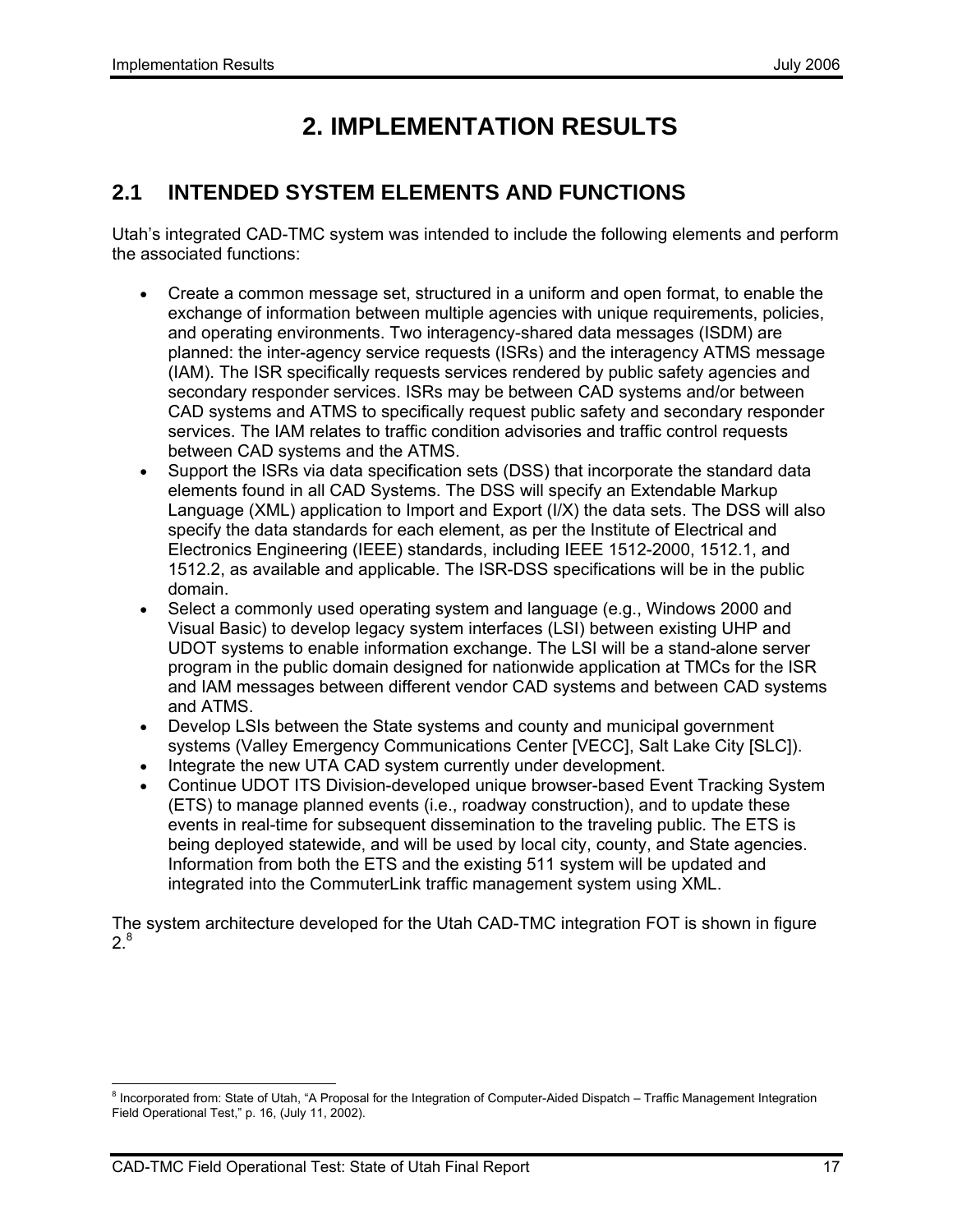

**Figure 2. Utah CAD-TMC System Architecture.9**

# **2.2 IMPLEMENTED SYSTEM**

For the FOT, the participating agencies used their existing CAD and related technologies. The Traffic Operations Center's (TOC) CommuterLink continued to provide the current ITS technologies, including closed-circuit television (CCTV) roadway coverage. UDOT distributes CommuterLink's CCTV video images and image selection controls to SLCPD, SLCFD, VECC, and UTA. Traffic information also is available via CommuterLink's Web pages (http://commuterlink.utah.gov/ie.htm). The CAD-TMC integration FOT tested the specific effects of introducing the shared data from the participating agencies, as facilitated by CAD-to-CAD ISRs and CAD-to-ATMS IAMs, regarding the performance of responders and related benefits.

The primary system changes that were required were involved only in the software applications. Since modifications to each participating agency's CAD system are maintained by the vendors, system reliability is not viewed as a future issue, and is a good means to support those systems. UTA modified its own software, and maintains its CAD system in-house. The integration software will be maintained by UDOT on an ongoing basis, along with its other systems.

Overall, the project participants indicated that the technical implementation was successful. Agencies were able to either modify their systems themselves, as was the case for UTA; have their systems integrator modify their system, as was the case for UDOT; or have their vendor modify their system, as was the case for VECC and SLCPD. (At the time during which this

 9 Source: State of Utah, "A Proposal for the Integration of Computer-Aided Dispatch – Traffic Management Integration Field Operational Test," p. 16, (July 11, 2002).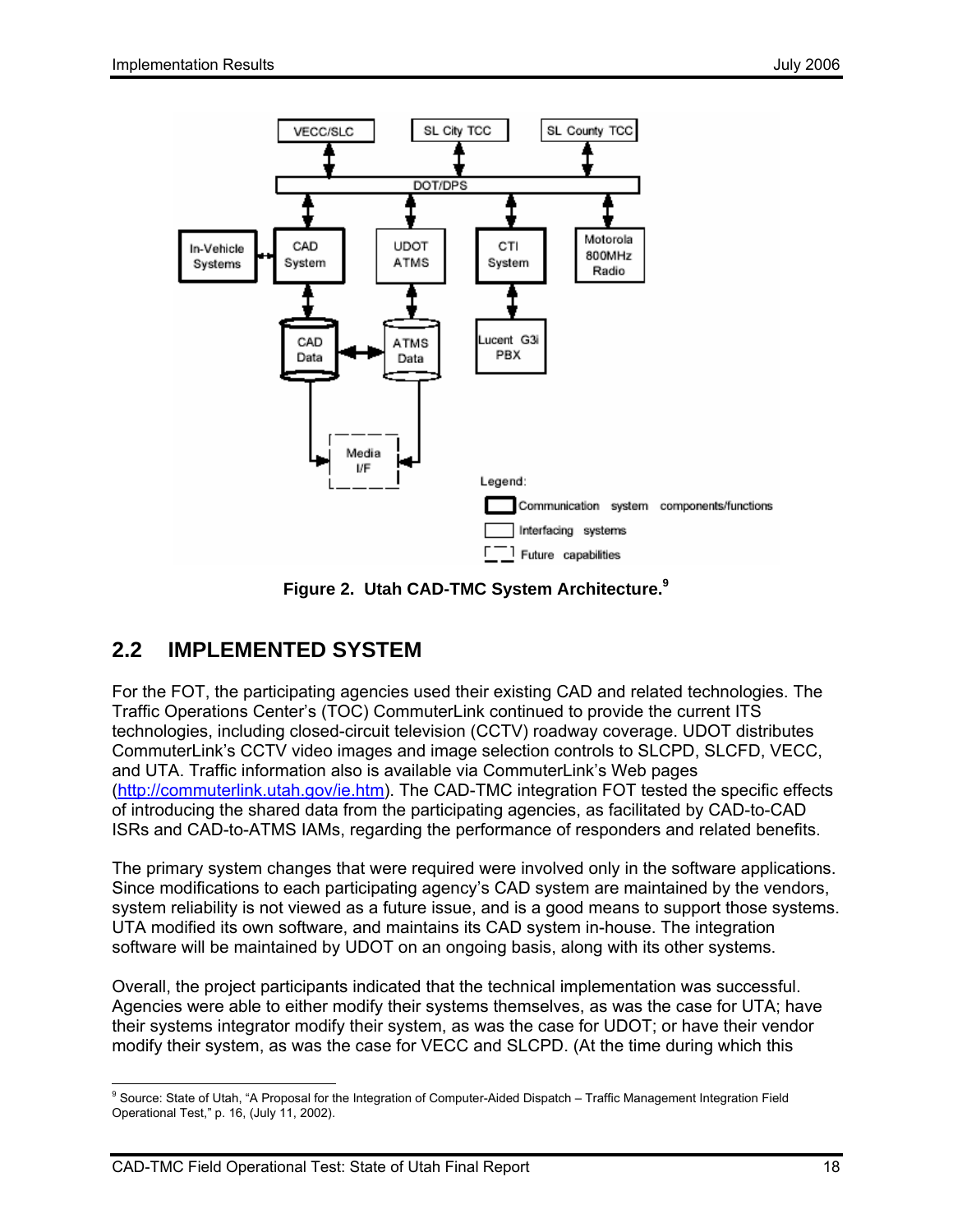report was written, SLCFD was still working with its vendor to complete modifications to its system to allow participation in the integrated system.)

#### **2.2.1. Data Exchange**

From the time the project was first implemented, participants expressed concern about the following issues:

- **The amount of data exchanged among the agencies.** There was sensitivity about overwhelming partner agencies with information about situations in which they weren't interested.
- **Operator and dispatcher workload.** There was concern that requiring dispatchers and/or operators to take additional actions in addition to their normal work processes had the potential to overload individuals during busy times. There also was a concern that the additional actions might be difficult to work into the normal daily routine, even during less busy times.
- **The appropriate types of data to be exchanged in the system.** There was sensitivity to the types of information that might be exchanged and how the receiving agency might use that information. In addition, there was some concern, primarily from SLCPD, about when information would be released to the public and when it could be released without compromising law enforcement actions.

#### **Amount of Data Exchanged**

Early discussions among the project participants led to slightly different approaches taken to address these concerns, depending on the agency involved. The concerns surrounding the amount of data exchanged led to discussion about filtering the records that would be exchanged. Ideally, only certain types of entries would be exchanged. However, because this information had never been exchanged before, it wasn't clear how to filter the entries by type.

The decision was made by most agencies involved to give the individual dispatcher or operator the responsibility to determine what entries should be transferred to the integrated system. Operator interfaces were generally modified to add a feature to share the entry by selecting to share the information and to which agencies the information would be sent. Drop-down menus were generally used as a means to simplify and speed the operator's action and to minimize the impact on operator or dispatcher workload. Operators at each agency were able to screen the entries in the integrated system and could decide whether to view a specific entry and whether or not to bring the entry into their systems.

The result, however, was to add a step to the operator work process. In general, this led to additional work to already busy operators. In the case of the two agencies that probably have the greatest need to exchange information, UDOT and DPS, it was determined that the existing level of integration is sufficient, since each agency already has access to the other's system. Both the UDOT and DPS felt that the added actions are unnecessary. Since UDOT and DPS already access each other's data, the benefit of taking additional steps to ensure the information goes into the integrated system is not obvious. As a result, neither agency chose to add their entries to the integrated system very often.

For SLCPD, adding the step of deciding when the appropriate time is to allow the system to exchange information about a particular event means that the dispatcher must go back and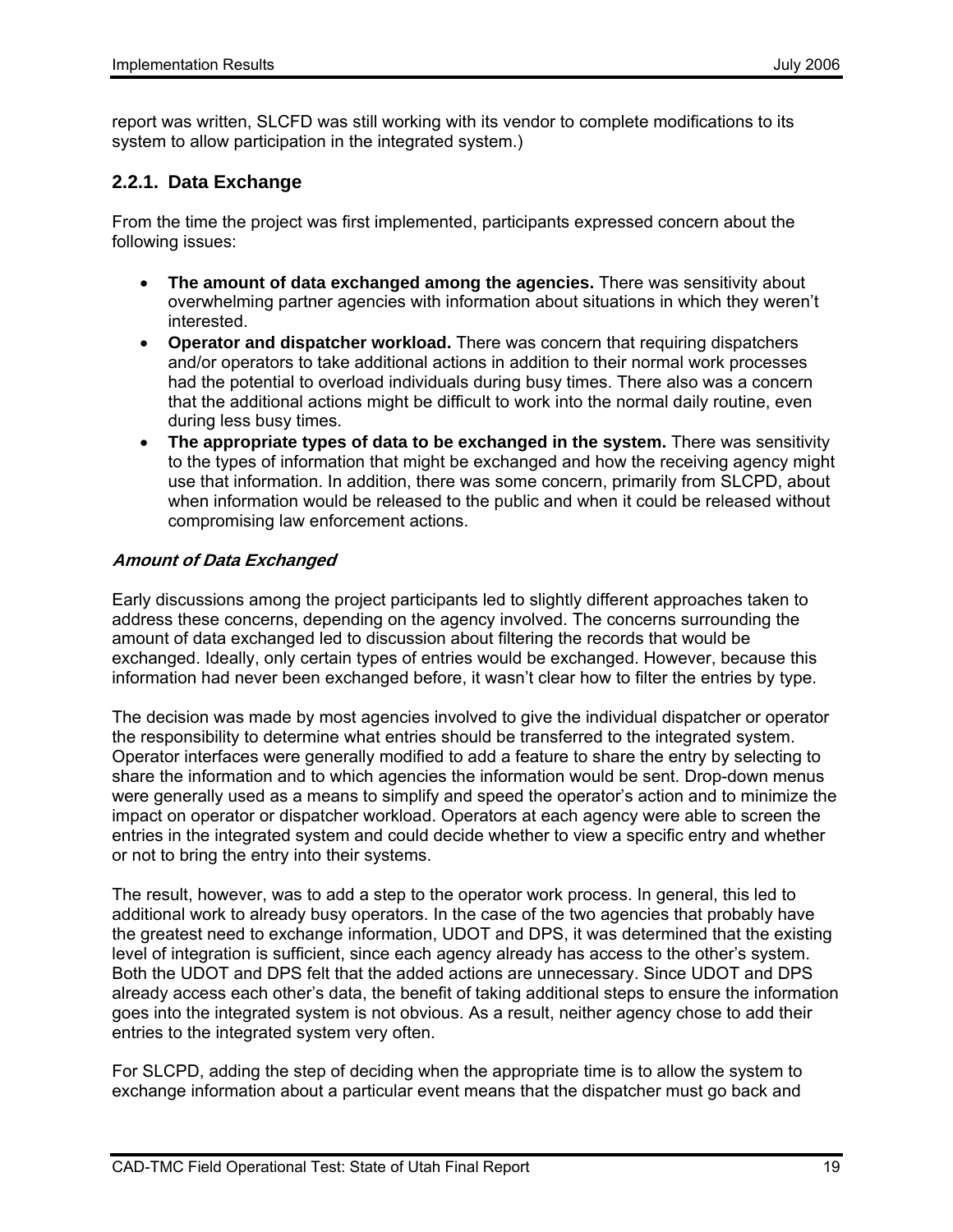select an entry for it to be shared. This step was also out of the normal work process. The dispatcher, after entering the event, would move on to other activities, usually with other events and emergencies. Without any cue from the system, the dispatcher had to recall that there was an event in which other agencies might be interested, determine whether or not the situation might compromise actions being taken by police officers, and then go back to the event and send the event information to the integrated system. The result was that very few SLCPD events go into the integrated system.

#### **Operator Workload**

The preceding discussion about the added steps necessary for operators/dispatchers to make decisions regarding information exchange relates directly to the second concern, operator workload. Agencies also were concerned about any increase in the operator or dispatcher workload. One agency, in particular, was so concerned that this element regarding operator workload became the driving force behind its decisions regarding the system implementation. Instead of requiring their operators to decide which entries may be appropriate to send to other agencies and determine the agencies with which to share the information, VECC decided to send all information directly to the integrated system.

Because some of VECC's client agencies were concerned about how the data might be used, VECC decided to take a conservative approach to the data that would be sent to the integrated system. Event type and location were selected as the fields that were of most interest to other agencies. The free text field was not included. As a result, the direction of travel is not included in the data that is sent from VECC to the integrated system. The result was that the UDOT operators would review the incidents in the integrated system that come from VECC. If one of the entries looked like it would be of interest to them, the UDOT operators needed to verify the direction that is affected by the incident. If a camera provided a view of the location, it was determined that the operator would use that device to confirm the direction affected by the incident and verify the incident itself. If no camera was located in the area, the operator would listen to the scanner and try to find other ways (such as telephoning VECC) to verify the incident and determine direction.

#### **Appropriate Data to Be Exchanged**

The concerns surrounding the sensitivity of some data being exchanged required that certain data fields would be transferred and others would not. There was no distinction between data that would be sent to one agency versus another agency. The agencies chose a relatively conservative approach to which data fields were sent out, in part, because they were not certain how the information might be used or distributed once it was transferred. As mentioned above, VECC chose to send all of its records to all agencies, but was one of the most conservative in what fields are actually sent for each event—just event type and location.

In some cases, the limited data that exchanged did add to the operator workload. As mentioned previously, the UDOT operators have to find alternative sources of information to add needed information and to verify the events that come in from VECC.

None of these results were particularly surprising when one considers that this system allowed data exchange that could never be exchanged in the past. The agencies took a prudent approach to provide the information that seemed the most useful in the manner that was viewed to work best with each agency's existing business practices. As will be stated in later sections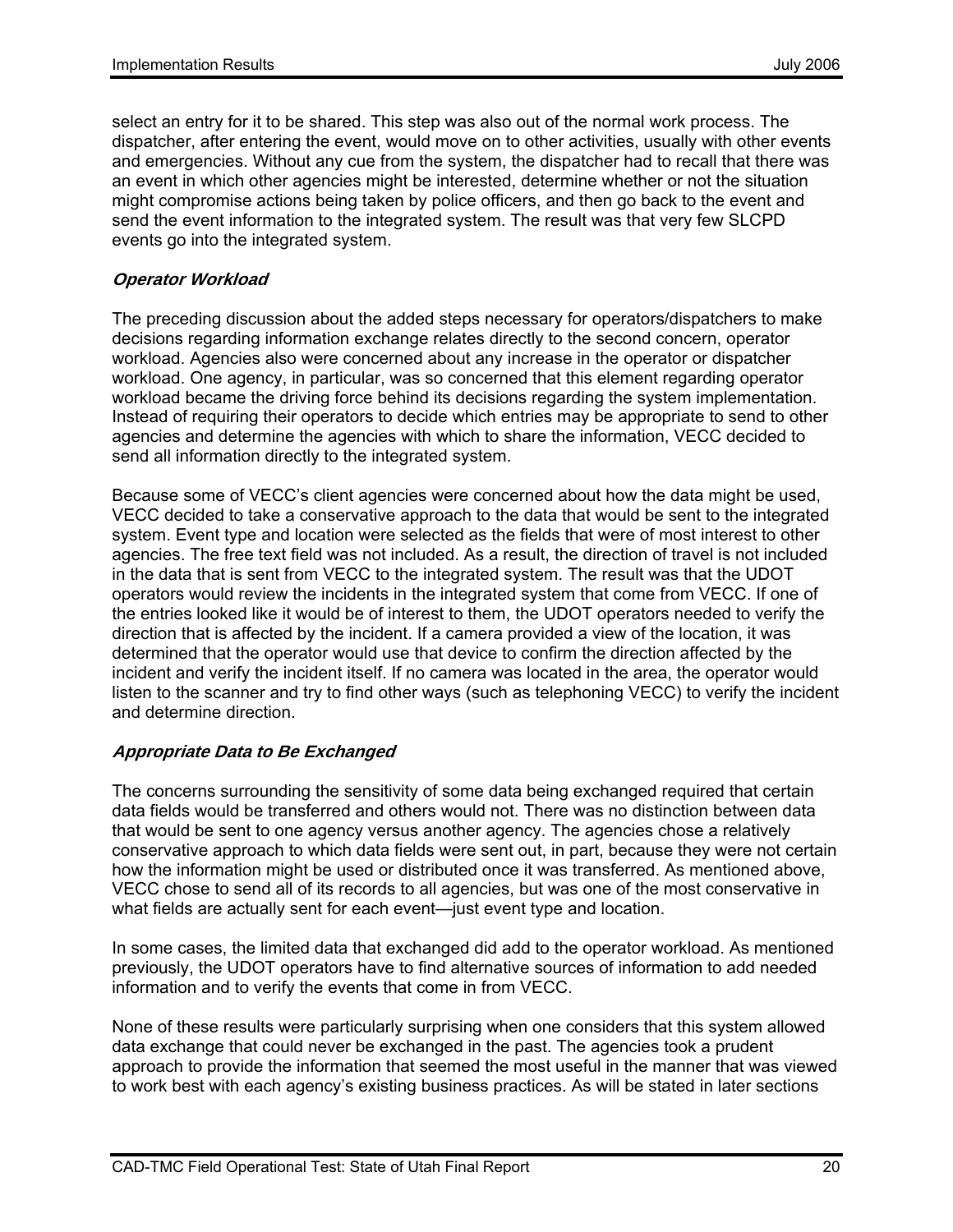on lessons learned, the agencies discovered what works well, what needs to be improved, and are committed to make improvements as they have resources to do so.

### **2.2.2. System Modifications**

To integrate the various CAD systems and the TMC, each system had to be modified. The partner agencies modified their own systems, generally through contracting with the original system providers. In the case of UTA, the modifications were made by internal staff. For the agencies that used the original system providers, separate contracts were issued.

Some issues surfaced surrounding the codes used in each system. These codes represented a variety of information from incident type to geographic location. The base systems included slightly different codes for similar information, and there were not always direct correlations between the codes used among the different systems. The UDOT system integrator provided an XML template that included the current version of 1512 codes, but the translation from the vendor codes to the standard codes was a bigger issue than envisioned. The translation wasn't always straightforward because there wasn't a one-to-one correlation. Mapping from one agency's terminology to another's created some difficulties.

### **2.2.3. Use of Standards**

#### **Department of Justice Standards**

The CAD vendors tended to use Department of Justice (DOJ) standards. Currently, the DOJ has an effort underway to get all CAD systems to use one standard to ensure that the various CAD systems can communicate with one another. However, UDOT uses ITS standards in its TMC and wanted to continue with those standards to remain consistent with the rest of its system. UDOT uses the IEEE 1512 family of standards for incident management as its primary standards. Therefore, both DOJ and ITS standards had to be used. Although there are current efforts underway to make these two families of standards consistent, they are not yet completely harmonized.

#### **Geo-location Standards**

It was determined that different geo-location referencing schemes also are used by the different systems. While most systems use latitude-longitude geo-location, the DPS CAD system used State plane coordinates, which were translated into latitude-longitude coordinates in the integrated system.

Since the location information from VECC included an event's latitude and longitude coordinates, the integrated system could automatically place the event once the UDOT operator accepted the event in the UDOT system. This automated action was found to reduce an important but previously manual step in the UDOT operator's process, which resulted in saved time in the operator workload.

### **2.2.4. UTA**

Each participating agency added software capability to send and receive IEEE 1512 standard messages to indicate a new incident or to post/update the status of an existing incident. UTA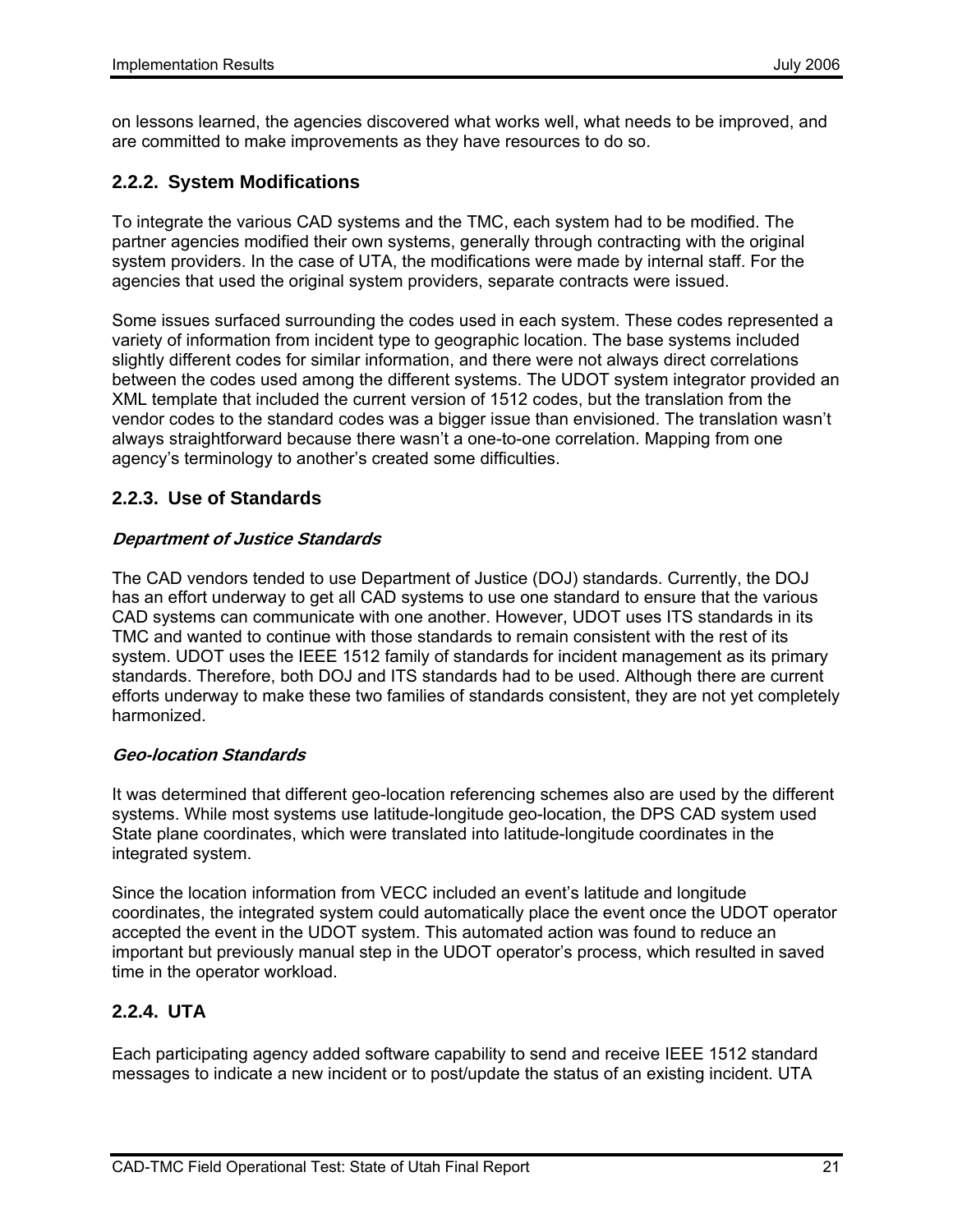had developed its CAD system in-house, and had the flexibility to incorporate its desired level of functionality as appropriate.

Given the limited initial knowledge about which types of messages would prove useful to send and receive, UTA opted to be able to view and generate every message type. UTA expressed concern about the potential to miss out on important information by not viewing any particular pre-designated types of messages, given that even relatively minor incidents have the potential to significantly affect transit operations.

Therefore, the protocol for determining whether or not a message is useful to UTA was modified as follows:

The UTA dispatcher was notified of all incoming messages on the system's primary CAD screen. This primary screen notification provided a listing with a summary title for all recently received messages, in reverse chronological order. The UTA dispatcher is able to select an item from the list to view more specific details about an incident and its status/history. In addition to using this information to assist with whatever operational actions are considered appropriate, the dispatchers use the existing documentation arm of the UTA CAD system to log any incidents considered relevant to UTA operations.

UTA expressed that the current system using the full message set was consistent with its original intentions, and originally thought that all participating agencies also were also going to send and receive the full message set. However, some other participating agencies limited the types of messages they would send or receive, and it was UTA's understanding is that in some cases, those choices are affected by constraints associated with the need to work with the CAD system vendor to implement the changes.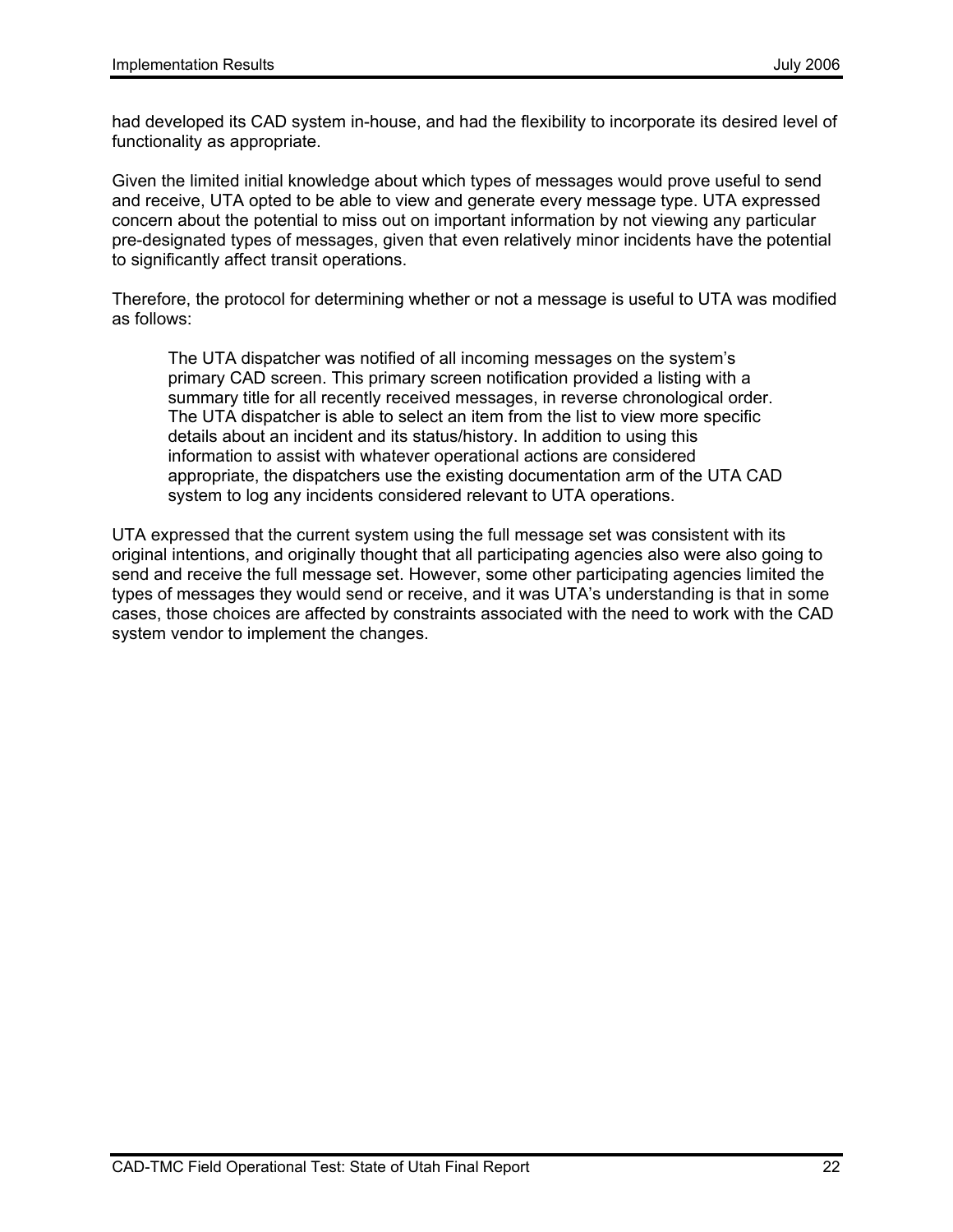# **3. EVALUATION STRATEGY**

## **3.1 EVALUATION STRATEGY OVERVIEW**

The evaluation strategy developed for the CAD-TMC integration FOT was designed to address both ITS JPO and UDOT goals and objectives for the project. The goals and objectives for this evaluation were developed using an iterative approach involving extensive review by ITS JPO and the two affected States: Utah and Washington.

The Evaluation Team reviewed all available project documentation, including the application submitted to ITS JPO by each State in response to ITS JPO's Request for Applications distributed on May 16, 2002. Based on this review, the Evaluation Team presented high-level goals and objectives in its proposal submitted in response to ITS JPO's RFP of March 7, 2003. These proposed goals and objectives were reviewed with the ITS JPO Contracting Officer's Technical Representative (COTR), the ITS JPO Public Safety Coordinator, and the Mitretek Analyst on May 6, 2003, and then again during a joint June 2, 2003 kick-off meeting with Utah State DOT representatives.

The proposed goals and objectives were revised based on these meetings, and presented to the ITS JPO COTR, the ITS JPO's Public Safety Coordinator, and the Mitretek Analyst on June 16, 2003, and to Utah and Washington State during evaluation strategy briefings conducted on June 25 and June 26, 2003, respectively. The final evaluation and objectives presented in this plan reflect the input obtained from ITS JPO and the two States throughout this process.

# **3.2 GOALS AND OBJECTIVES**

The Evaluation Team used the following high-level, ITS JPO-established FOT goals and objectives as the starting point for developing goals and objectives for the evaluation:

- The FOT will demonstrate the feasibility of automating the seamless transfer of information between traffic management workstations and police, fire and Emergency Medical Services (EMS) CAD systems from different vendors.
- The FOT will incorporate ITS standards such as IEEE 1512 and National Transportation Communications for ITS Protocol (NTCIP) into the integration of public safety and transportation information systems. Other standards areas that will have to be addressed are those pertaining to Geographic Information Systems (GIS).
- The FOT will extend the level of integration to include secondary responders such as utilities; towing and recovery; public works; and highway maintenance personnel.

The ITS JPO further identified a number of specific quantitative goals and objectives to be assessed during the evaluation, in particular, to:

- Determine how the FOT enhances communications among responders.
- Assess the extent to which the FOT enhances efficiency in documenting incidents.
- Determine how the FOT enhances on-scene operations.
- Measure the extent to which the FOT reduces incident clearance times.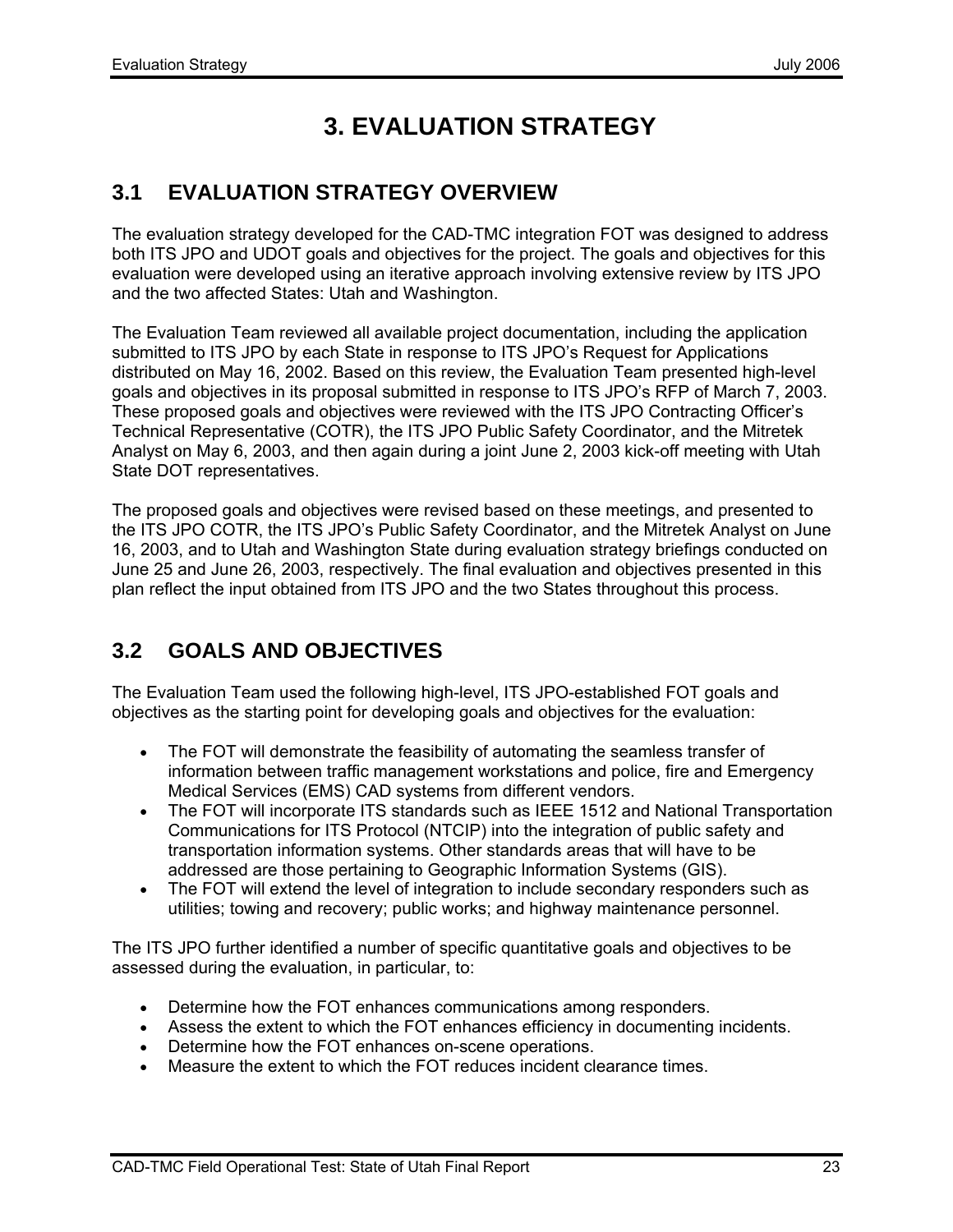The ITS JPO also specified that the final evaluation report include an assessment of institutional and technical challenges, and a summary of lessons learned and benefits, both qualitative and quantitative.

The high-level goals established for the CAD-TMC integration FOT by UDOT included:

- To demonstrate that open communication between the law enforcement and transportation agencies can improve emergency response and traveler information distribution. This open communication involves State agencies and county, municipal, and local government agencies.
- To demonstrate how this information exchange can be done without placing additional burdens on the already busy emergency response and radio dispatch staffs.<sup>10</sup>

The State also adopted the high-level goals and objectives for the FOT established by the ITS JPO described previously: automating the seamless exchange of data; using the appropriate ITS standards; and integrating local-, municipal-, and county-level emergency responders.

In developing goals for the evaluation, the ITS JPO- and UDOT-determined objectives were used to identify final evaluation goals that incorporated elements of both. The proposed goals were reviewed with both the ITS JPO and the State to ensure consistency and to ensure that data was available to conduct tests to support the evaluation.

As shown in table 3, the final evaluation goals and objectives were designed to enable the assessment of project performance as compared to both the ITS JPO and UDOT goals.

| <b>Evaluation Goal</b>    | <b>Evaluation Objectives</b>                                                                                                                                                                                                                          |
|---------------------------|-------------------------------------------------------------------------------------------------------------------------------------------------------------------------------------------------------------------------------------------------------|
| Assess System Performance | Automate the seamless transfer of information between<br>traffic management workstations and police, fire, and<br>EMS CAD systems from different vendors.                                                                                             |
|                           | Incorporate ITS standards such as IEEE 1512 and<br>NTCIP into the integration of public safety and<br>transportation information systems. Also, address<br>standards related to GIS and sharing data between map<br>databases from different vendors. |
|                           | Extend the level of integration to include secondary<br>responders such as utilities; towing and recovery; public<br>works; and highway maintenance personnel.                                                                                        |
| Assess System Impact      | CAD-TMC integration will improve productivity and<br>efficiency.                                                                                                                                                                                      |
|                           | CAD-TMC integration will improve mobility.                                                                                                                                                                                                            |
|                           | CAD-TMC integration will improve safety.                                                                                                                                                                                                              |
|                           | Assess CAD-TMC integration with 511/Internet interface.                                                                                                                                                                                               |
|                           | Assess the integration of the UTA CAD and the impact<br>on transit operations.                                                                                                                                                                        |

**Table 3. Final Evaluation Goals and Objectives** 

 $\overline{a}$ <sup>10</sup> ITS JPO, ITS Public Safety Program brochure, titled "DOT Projects in Utah, Washington State Will Demonstrate Public Safety, Transportation Integration System."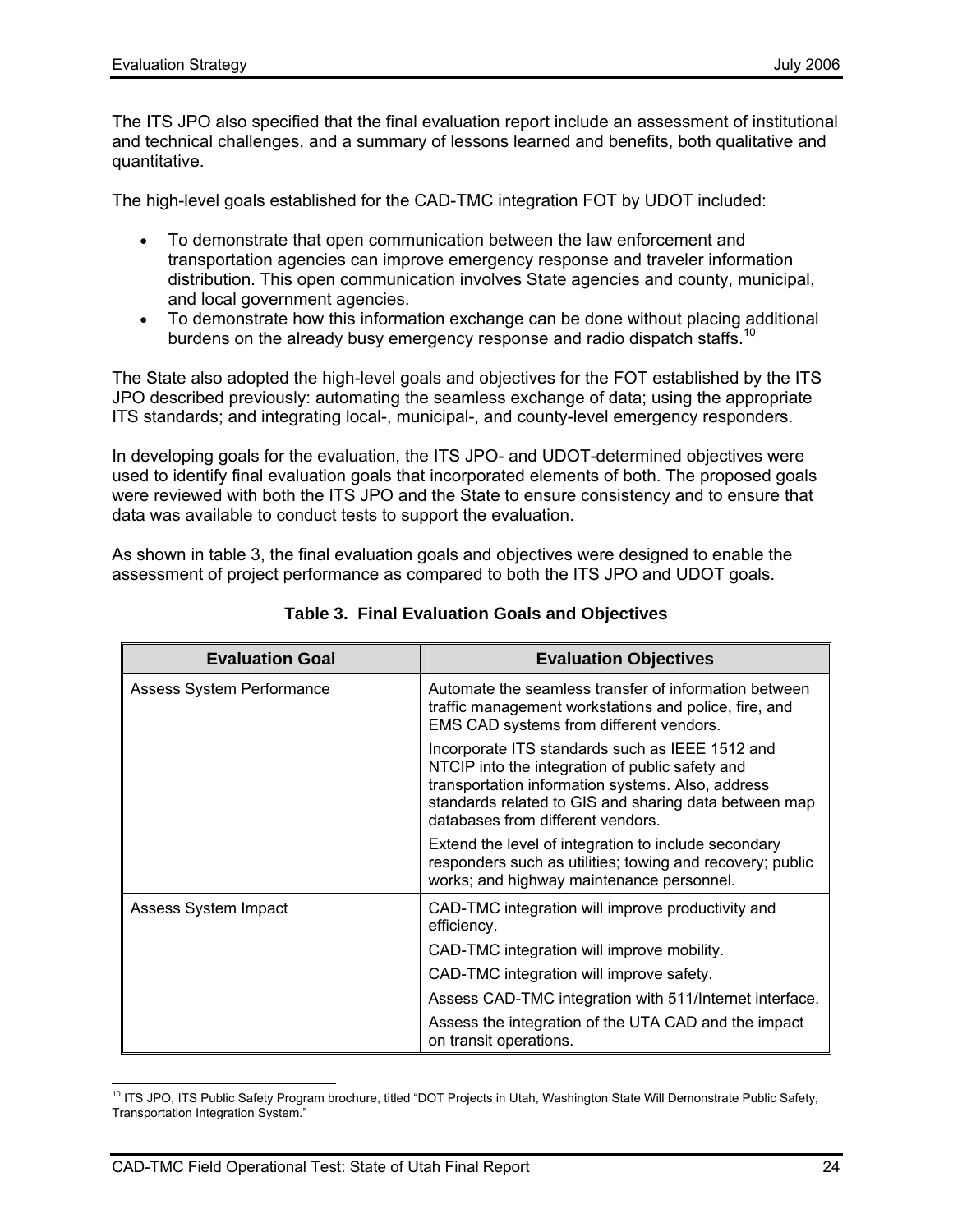| <b>Evaluation Goal</b>                                         | <b>Evaluation Objectives</b>                                                                                                  |
|----------------------------------------------------------------|-------------------------------------------------------------------------------------------------------------------------------|
| Assess Institutional Challenges and<br><b>Technical Issues</b> | Identify institutional and technical challenges and<br>document how they were resolved.                                       |
| <b>Identify Lessons Learned</b>                                | Develop a Lessons Learned Summary.<br>Identify institutional and technical challenges and<br>document how they were resolved. |
| <b>Summarize Benefits</b>                                      | Develop a Benefits Summary.                                                                                                   |

The Evaluation Plan articulated how to assess the degree to which the goals and objectives presented in table 3 would be met. The following studies and assessments were developed to assess these goals and objectives, as discussed in sections 3.2.1 through 3.2.6.

#### **3.2.1. System Performance Study**

The system performance test was designed to:

- Describe the environment in which the FOT will operate that could affect the applicability of the CAD-TMC concept to other sites and the interpretation of the system impacts data. This will help other potential deployment users to better understand the applicability of the CAD-TMC concept to their sites.
- Identify key performance measures that should be met by similar deployments to achieve the system impacts observed by the FOT deployment. This will help other deployment users identify and focus on the performance goals needed to achieve similar results. Also, document the design basis for these performance measures to help other deployment users adjust these measures to better suit their local conditions.
- Calculate and document the key performance measures for the system as it was deployed. This will help identify limitations in the deployed system that might affect the observed system impacts. Also, identify and document other performance measures that were gathered by the deployment team (e.g., during component and integration testing). While this data was not as critical to the evaluation as the key measures, the data should be available from the deployment team to reduce the cost associated with reporting the data.
- Identify other factors that affect the deployed system's performance. After the system is deployed, users may identify other factors that could make the system more useful and knowledge that could benefit others in developing similar systems.

In addition to these activities related to evaluating the performance of the deployed system, the system performance study was intended to:

- Evaluate the degree to which ITS standards such as IEEE 1512 and NTCIP were incorporated into the deployed system.
- Address the approach used to share data between map databases from different vendors and GIS standards that were applied.

#### **3.2.2. System Impact Study**

System impacts were evaluated using elements of the framework provided by the ITS JPO's National ITS Program Goal Areas: Mobility; Capacity/Throughput; Productivity; Safety; and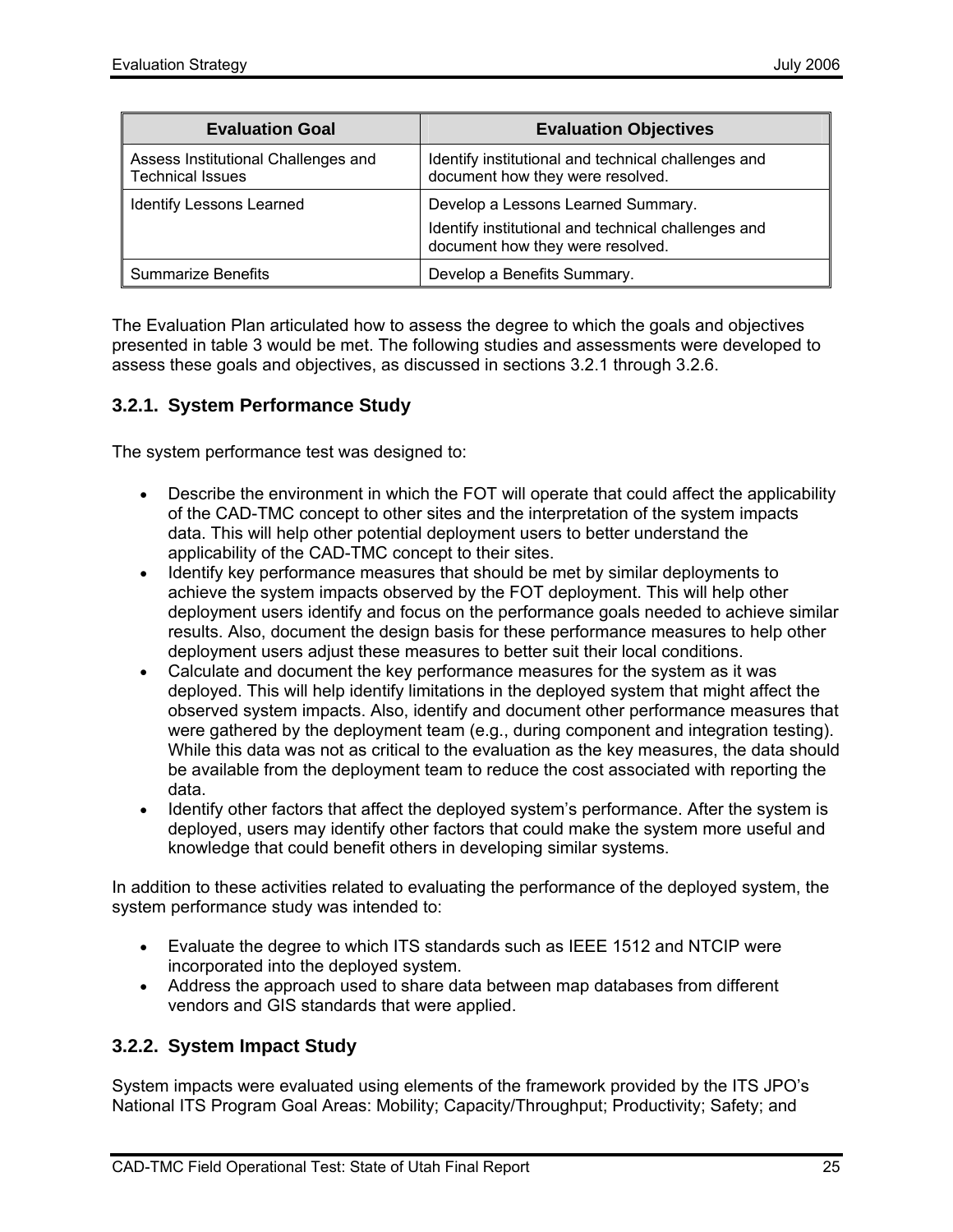Customer Satisfaction.11 The evaluation sought to quantify and document the benefits across these measurable areas for two very broadly defined beneficiary groups: incident responders and travelers. The system impact study was designed to:

- Determine if the CAD-TMC integration improves the efficiency and productivity of incident response.
- Determine if the CAD-TMC integration improves mobility and reduces delays during incidents.
- Determine if CAD-TMC integration enhances incident-specific traffic management plans.
- Determine if the CAD-TMC integration will reduce exposure of response personnel and secondary crashes during incident response activities
- Determine if CAD-TMC integration will improve incident management information available to travelers.

### **3.2.3. Institutional Challenges Assessment**

The institutional challenges were identified and documented primarily through stakeholder interviews**.** Interviews with project stakeholders provided the primary information source for identifying challenges and the processes by which they were resolved. These interviews were conducted on a before and after deployment basis.

The institutional challenges study was intended to:

- Document inter-agency cooperation at the State level, in particular, the processes used for identifying and solving problems.
- Assess how county and municipal agencies are integrated into the program (VECC, SLC).
- Identify what information is shared, and how the agencies determined that this was the right information to share.
- Document how UHP and UDOT determined what the information availability would be for exchanges between the CAD-TMC systems.
- Document how frequently the information provided through the project is used by:
	- − Responders.
	- − Travelers.
	- − Media.

- Document how these end-users used the information provided, and identify how the information was used.
- Determine if end-users found the information useful, and why or why not.
- Assess how the various CAD vendors were able to establish working relationships and share data.

### **3.2.4. Technical Challenges Assessment**

The technical challenges assessment documented how the FOT teams addressed technical challenges such as overcoming the barriers associated with incompatible and/or proprietary systems. In conducting the assessment, the Evaluation Team primarily relied on interviews with technical staff at each participating agency to identify the specific challenges addressed and

<sup>11</sup> Additional information regarding the ITS Evaluation Guidelines – ITS Evaluation Resource Guide can be accessed from the ITS Joint Program Office Web site at: <http://www.its.dot.gov/EVAL/eguide\_resguide.htm>.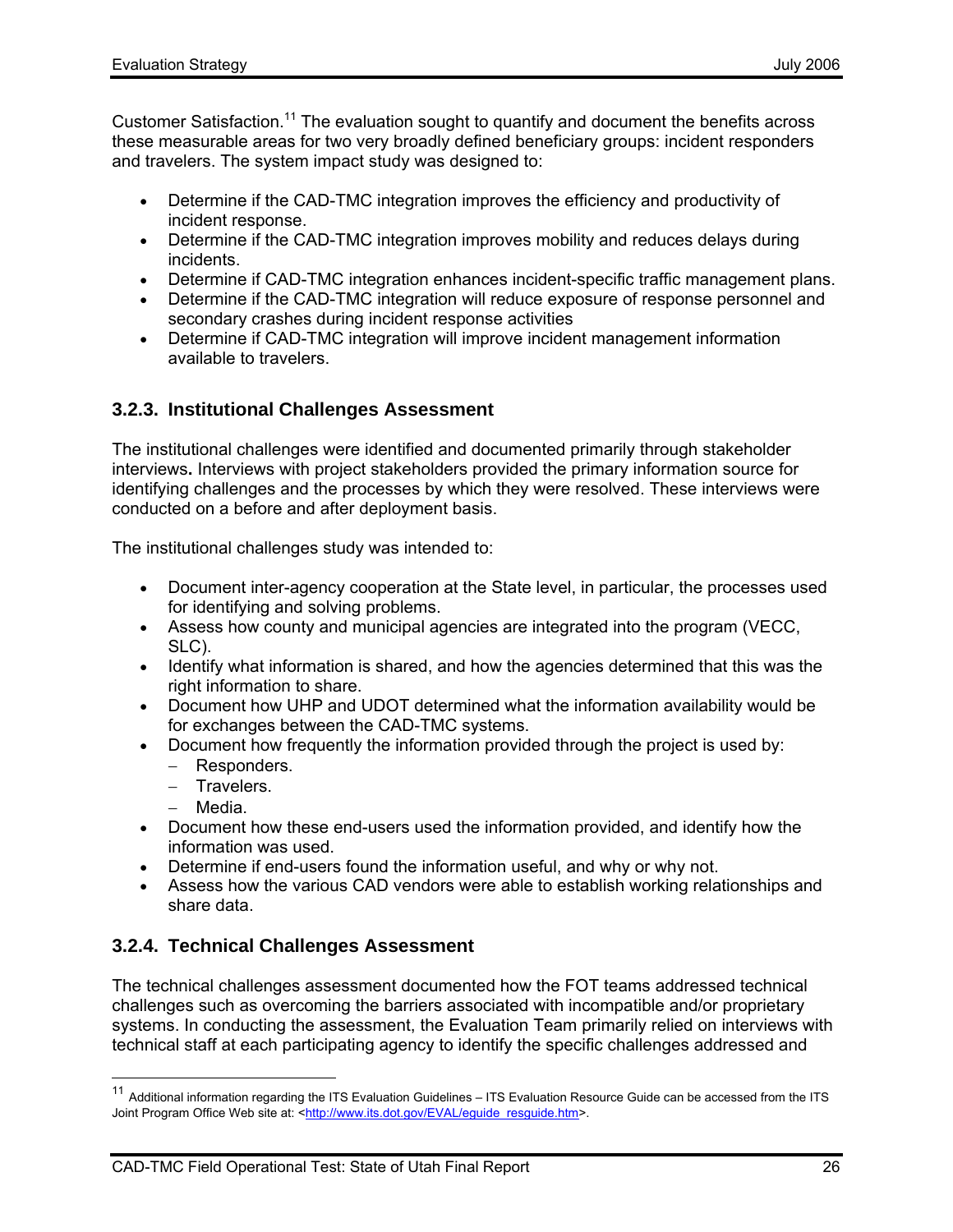evaluate how those challenges were resolved. Results from this assessment are presented in section 6.

#### **3.2.5. Lessons Learned Assessment**

The lessons learned assessment summarized lessons learned during the other portions of this evaluation. The Evaluation Team also explicitly requested information on lessons learned during interviews and meetings associated with the evaluation. Results from this assessment are presented in section 6.

#### **3.2.6. Benefits Summary Assessment**

The Benefits Summary documents benefits derived from the all of the individual studies in this evaluation. Results from this assessment are presented in section 6.

## **3.3 DATA COLLECTION**

Both qualitative and quantitative data were collected for the before (baseline) and after the FOT deployment. The collection of before data focused on establishing a baseline that was used to measure the impact of the FOT deployment. Collection of after data provided data that was compared to the baseline data to determine the impact of the FOT deployment.

Qualitative data collection was conducted for both the before and after data collection phases using the following methods:

- **Stakeholder/Vendor Interviews.** The Evaluation Team interviewed stakeholders/ vendors in person or via phone as the primary means to collect the qualitative information/data needed to successfully perform the CAD-TMC integration FOT evaluation. Stakeholder interviews also were used as a means of identifying issues relevant to the CAD-TMC evaluation. Stakeholder agencies interviewed included UDOT, UHP, VECC, UTA, SLCPD, and SLCFD.
- **Site Visits.** The Evaluation Team conducted periodic site visits with appropriate stakeholders/vendors to collect needed data not easily transmitted via phone, e-mail, or other convenient means.
- **Observations.** Visual observations were used as a means of collecting data that is not otherwise documented or easily conveyed. An example of this included documenting the activities of CAD and TMC operators before and after the new system was deployed to identify any changes in day-to-day procedures or work requirements.

Quantitative data were obtained for the periods of April through June 2004 (before) and for April through June 2005 (after). The qualitative data collected were used to gain user impressions of system performance and impacts, and to identify institutional/technical challenges and lessons learned. Quantitative data were used to assess system performance and system impact.

Sources for quantitative data collected through this FOT are presented by agency, as listed below. Under each data source are the specific field headings from which data were pulled.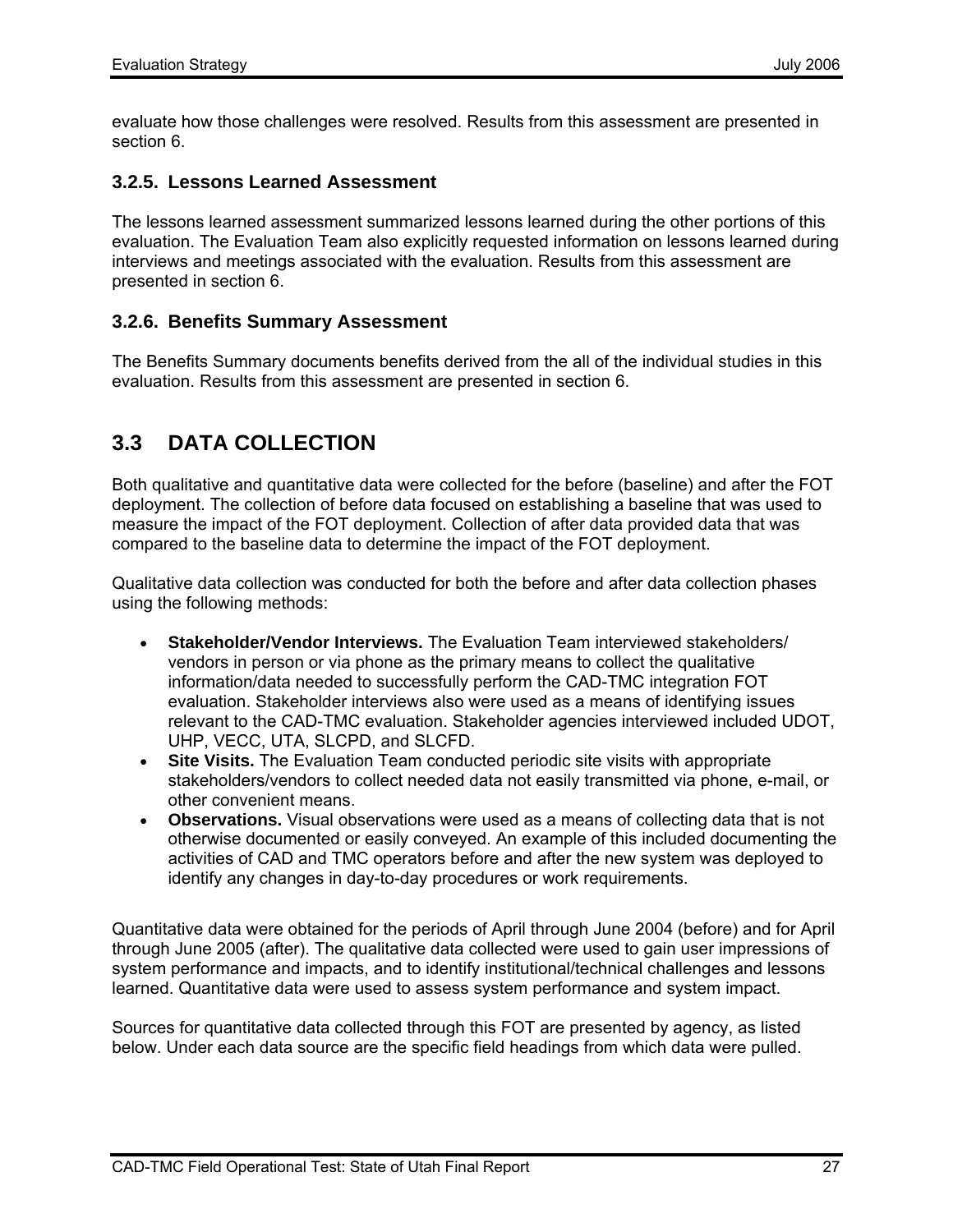- **UDOT:**
	- − Incident Management System records:
		- 1. DIRECTION
		- 2. INCIDENT ID
		- 3. COUNTY CODE ID
		- 4. ESTIMATED END
		- 5. SCHEDULED START
		- 6. SCHEDULED END
		- 7. ACTUAL START
		- 8. ACTUAL END
		- 9. CONFIRM TIME
		- 10. LAST UPDATE TIME
		- 11. X POSITION
		- 12. Y POSTION
		- 13. INCIDENT TYPE ID
		- 14. LOCATION TYPE ID
		- 15. PRIMARY ROUTE
		- 16. SECONDARY ROUTE
		- 17. LOCATION TEXT
- **UTA:** 
	- − Dispatch System message logs (Fixed Route Operations):
		- 1. LOG NUMBER
		- 2. LOG DATE
		- 3. LOG TIME
		- 4. CLEAR TIME
		- 5. DIRECTION
		- 6. MINUTES LATE
		- 7. PROBLEM
		- 8. COMMENTS
	- − Dispatch System message logs (Paratransit Operations):
		- 1. LOG NUMBER
		- 2. LOG DATE
		- 3. LOG TIME
		- 4. ACCIDENT/INCIDENT/NOTE
		- 5. CLEAR TIME
		- 6. LOCATION
		- 7. PROBLEM
		- 8. COMMENTS
- **VECC:** 
	- − CAD system message logs (Call records):
		- 1. RECORD NUMBER
		- 2. CALL TYPE (LAW/FIRE/EMS)
		- 3. CALL NATURE
		- 4. PRIORITY OF CALL
		- 5. WHEN OCCURRED EARLIEST
		- 6. WHEN OCCURRED LATEST
		- 7. WHEN REPORTED
		- 8. WHEN MODIFIED
		- 9. HOW RECEIVED
		- 10. RESPOND TO ADDRESS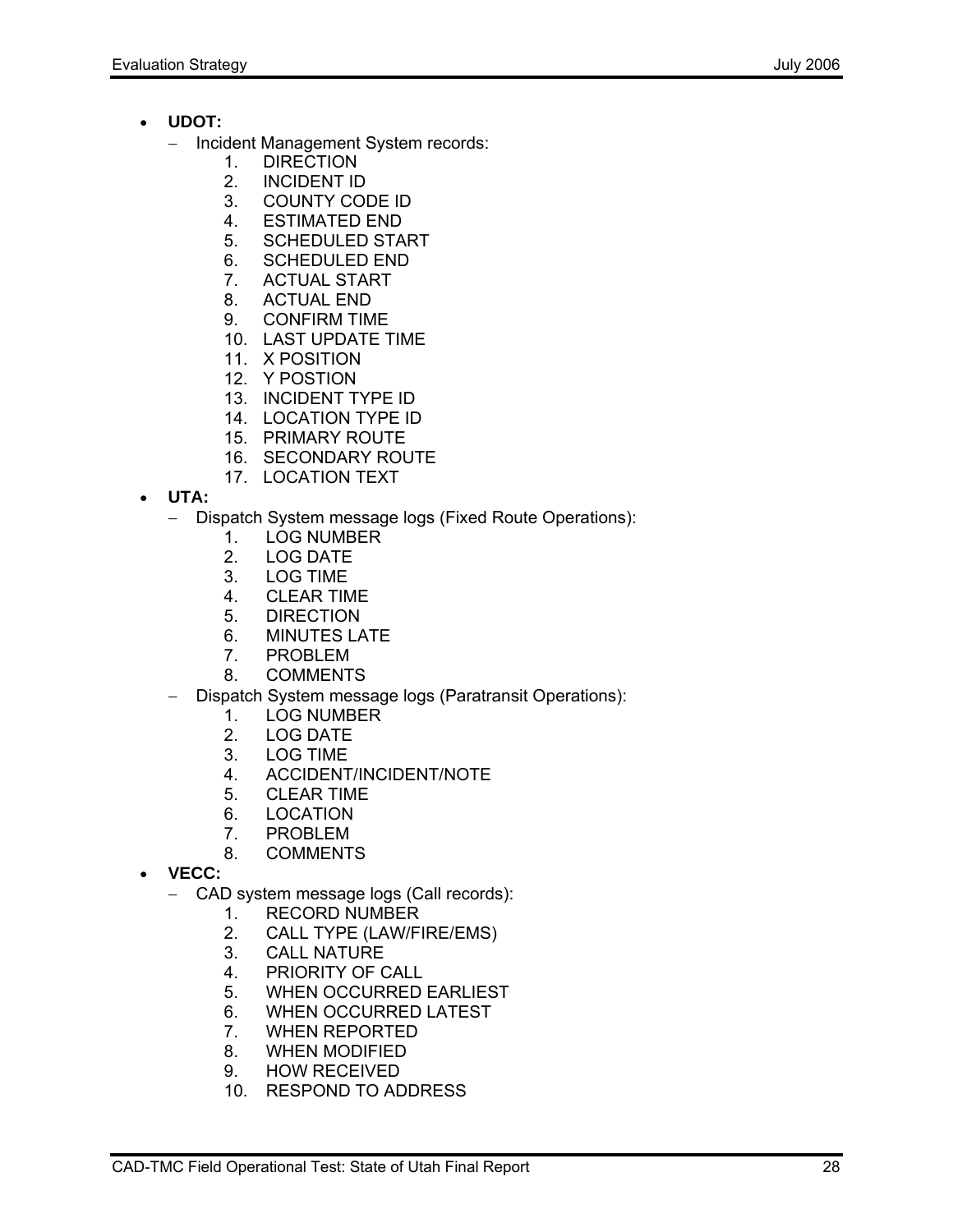- 11. CITY CODE
- 12. GEOBASE ADDRESS ID
- − CAD system message logs (Radio logs):
	- 1. LOG DATE
	- 2. X POSITION
	- 3. Y POSITION
	- 4. UNIT
	- 5. CALL ID
	- 6. AGENCY
	- 7. DESCRIPTION
	- 8. SHIFT
	- 9. CALL TYPE
- **SLCPD:** 
	- − CAD system message logs:
		- 1. DATE
			- 2. TIME
		- 3. CASE TYPE
		- 4. LOCATION
		- 5. X POINT
		- 6. Y POINT
		- 7. SEVERITY
		- 8. NUMBER VEHICLES
		- 9. NUMBER INJURED
		- 10. NUMBER KILLED
- **SLCFD:**
	- − CAD system message logs:
		- 1. INCIDENT TYPE DESCRIPTION
		- 2. INCIDENT BEGIN TIME<br>3 INCIDENT END TIME
		- 3. INCIDENT END TIME

Qualitative data were collected through interviews with and observations of the following agencies:

- **UDOT.** Before and after interviews were conducted with UDOT TOC personnel in July 2004 and September 2005. Before and after interviews were conducted with system development personnel in July 2004 and September 2005. Evaluation Team members also observed the operation at the TOC in July 2004 and September 2005. Various field observations and interviews with field personnel occurred at different times during the evaluation periods. UDOT personnel also were involved with several meetings to discuss the integration project, the most notable of which was the agency partner meeting held September 7, 2005.
- **UHP/DPS.** Input was received from key field and dispatch personnel through interviews and meetings during the evaluation period.
- **UTA.** Before and after interviews were conducted with UTA in August 2003 and October 2005. UTA also provided feedback during the agency partner meeting in September 2005.
- **VECC.** Primary input from VECC occurred during the agency partner meeting in September 2005.
- **SLCPD.** Primary input from SLCPD occurred after it came online, during the agency partner meeting in September 2005.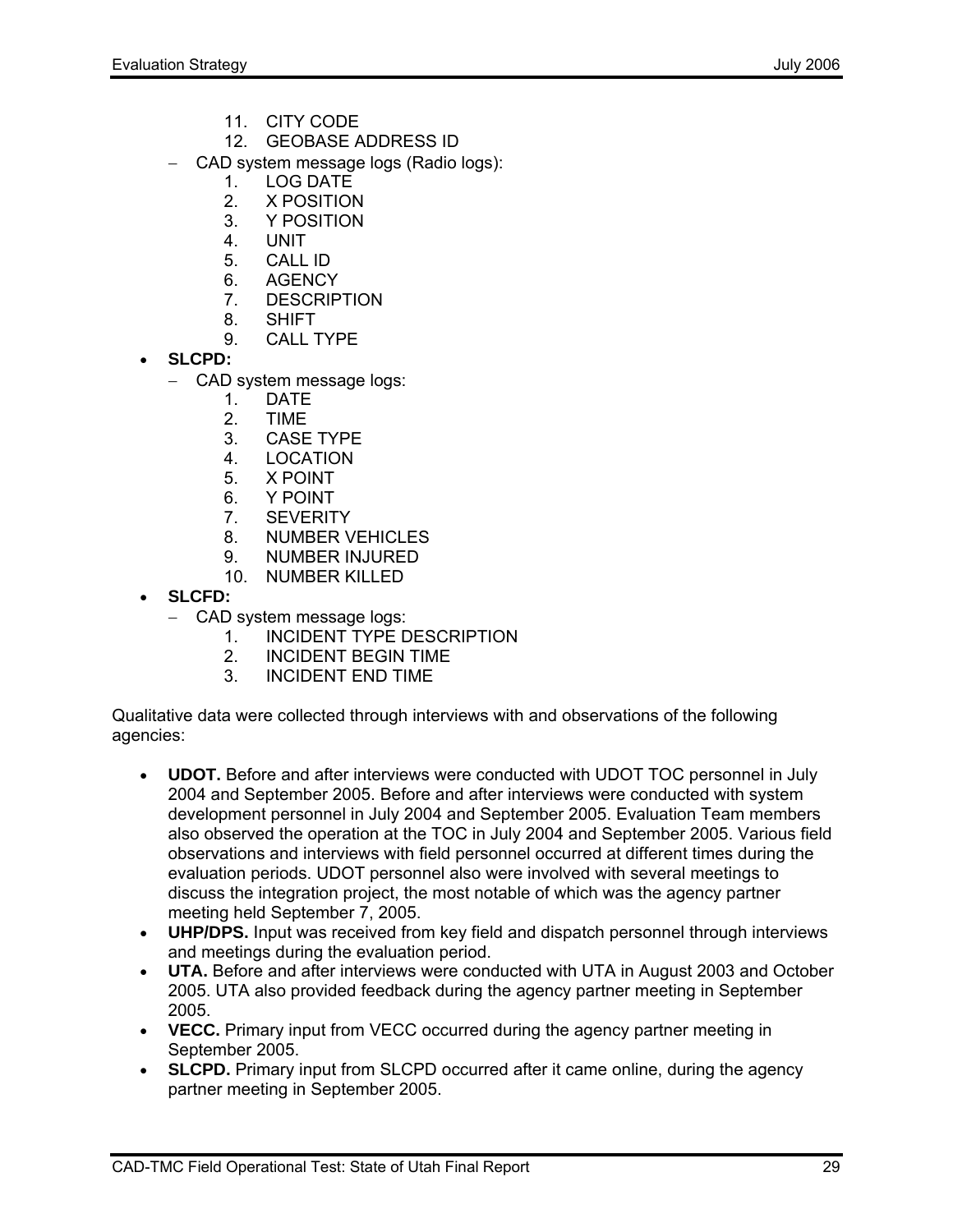# **3.4 MODIFICATION TO EVALUATION SCOPE**

An Interim Project Review (IPR) of the ITS JPO Public Safety Program-funded Utah CAD-TMC integration FOT was held on January 28, 2005. Participants included the Joint Program Office ITS Public Safety Coordinator, the COTR, the Mitretek Analyst, the Utah Project Manager, representatives from other stakeholder agencies, the system integrator, and the Evaluation Team. The purpose of the IPR was to:

- Provide the project team with a status report on evaluation activities, in particular, on the status of baseline data collection.
- Obtain an update on the status of project implementation.
- Discuss next steps:
	- − When to collect after project data.
	- − When to complete evaluation activities.
	- − Assess potential benefits of expanding the scope of the evaluation.

No significant developments beyond the original scope of the evaluation were identified during the IPR. A decision was reached by the meeting participants that the evaluation would be completed within the existing scope and schedule. It was determined that the SLCFD system would not be online and tested until April 2005; therefore, SLCFD would not be included in the final data collection activities, which were scheduled for and conducted between May and June of 2005. Further discussion determined that additional activities would include the after interviews and operation observations.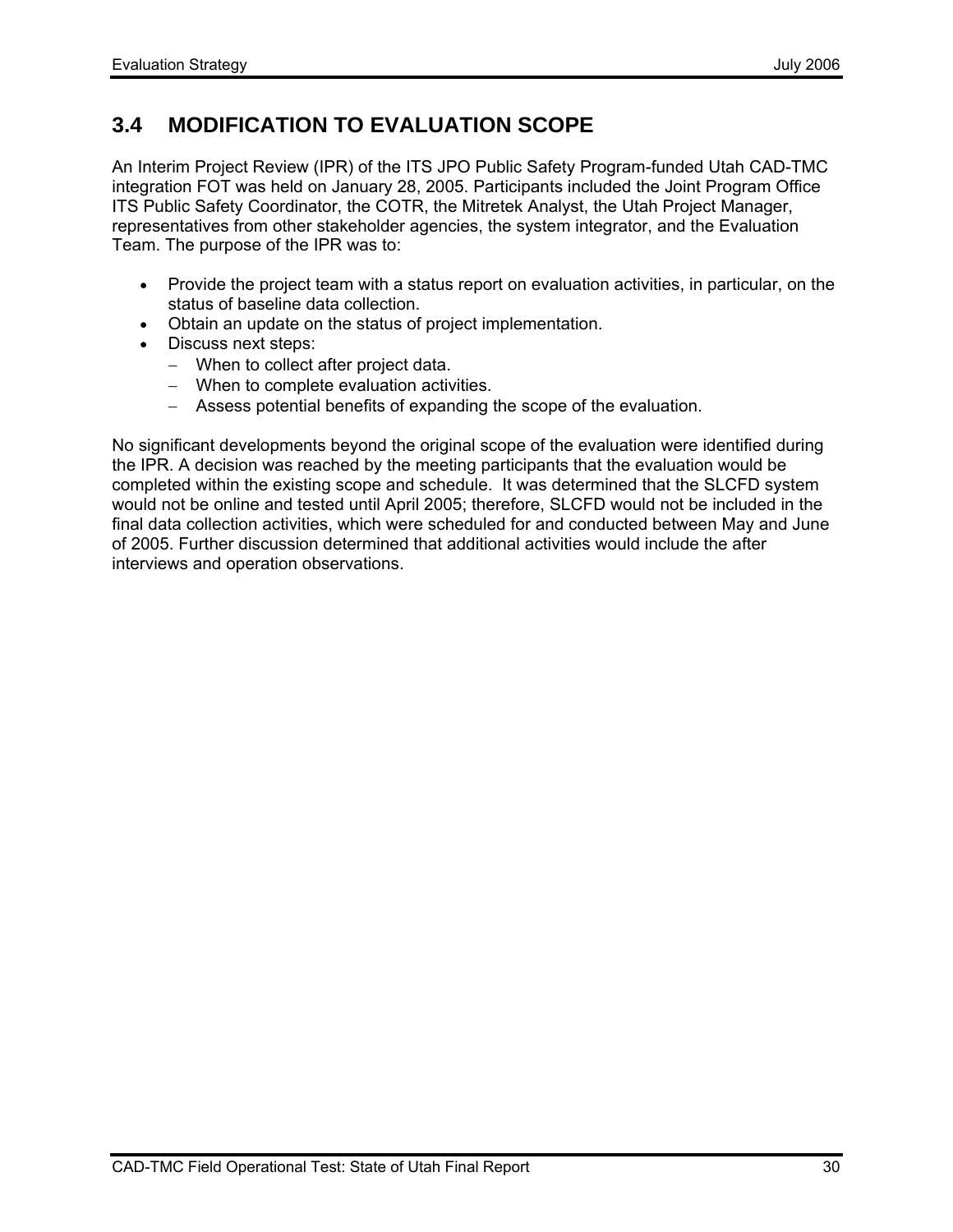# **4. TEST RESULTS**

The data discussed in section 3.1 was collected and analyzed according to the modified evaluation strategy described in section 3.4. This section presents the analysis results and a results summary regarding the system performance and system impact FOTs. Institutional and technical challenges were also assessed; however, because these are completely qualitative in nature, they are presented in section 5, Evaluation Findings. The lessons learned, which also provided important findings for this evaluation, are presented in section 6, Conclusions and Recommendations.

# **4.1 SYSTEM PERFORMANCE TEST RESULTS**

Table 4 summarizes the system performance test results based on the discussion in section 3. Following the table is a discussion for each evaluation objective, along with the corresponding results in sections 4.1.1 through 4.1.3.

| <b>Evaluation Objective</b>                                                                                                                                                              | <b>Hypothesis</b>                                                                                                                                                                                            | <b>Test Results</b>                                                                          |
|------------------------------------------------------------------------------------------------------------------------------------------------------------------------------------------|--------------------------------------------------------------------------------------------------------------------------------------------------------------------------------------------------------------|----------------------------------------------------------------------------------------------|
| Objective #1: Document the                                                                                                                                                               | The system meets functional specifications.                                                                                                                                                                  | Achieved.                                                                                    |
| system component<br>performance.                                                                                                                                                         | The CAD and TMC systems will be able to<br>link data on an incident.                                                                                                                                         | Achieved.                                                                                    |
|                                                                                                                                                                                          | Using the system improved incident<br>response procedures.                                                                                                                                                   | To a significant extent,<br>achieved through prior<br>projects.                              |
|                                                                                                                                                                                          |                                                                                                                                                                                                              | Project specific impact<br>not measurable.                                                   |
| Objective #2: Automate the                                                                                                                                                               | The system meets functional specifications.                                                                                                                                                                  | Achieved.                                                                                    |
| seamless transfer of<br>information between traffic<br>management workstations<br>and police, fire, and EMS<br>CAD systems from different<br>vendors.                                    | The FOTs will decrease the reliance on<br>manual methods for exchanging<br>information.                                                                                                                      | Preliminary result-<br>achieved.                                                             |
|                                                                                                                                                                                          | The FOTs will increase the extent and<br>reliability of information exchanges.                                                                                                                               | Preliminary result -<br>achieved.                                                            |
| Objective #3: Extend the<br>level of integration to include<br>secondary responders such<br>as utilities, towing and<br>recovery, public works, and<br>highway maintenance<br>personnel. | Improved integration of secondary<br>responders will reduce incident recovery<br>time by getting required recovery personnel<br>to the incident site as quickly as possible to<br>begin recovery operations. | Secondary responders<br>(ambulance, utilities, etc.)<br>were not included in the<br>project. |

#### **Table 4. System Performance Study Test Results Summary**

### **4.1.1. Objective #1: Document System Performance**

Following are the three hypotheses associated with the objective to document the system's performance: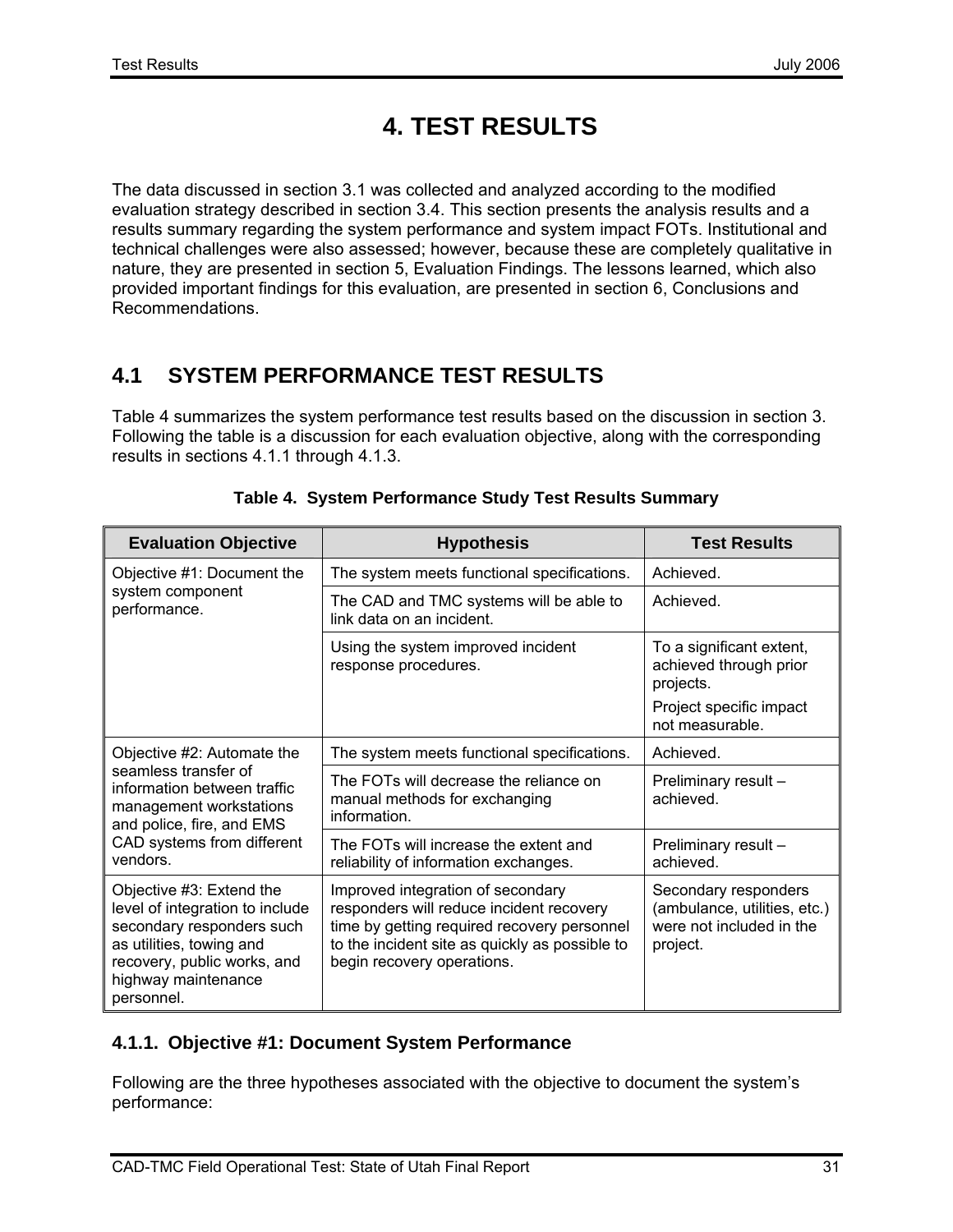- The system meets functional specifications.
- The CAD and TMC systems will be able to link data on an incident.
- Using the system improved incident response procedures.

The Evaluation Team relied on a combination of observations and interviews to determine whether or not the system met the functional specifications. Actually seeing the system work and finding out if the system met operator expectations were the best indicators to determine that the system successfully met system performance needs.

After the integrated system was implemented, a demonstration of the capability was held at the TMC with excellent results, as reported by the participants. A mock incident was sent from the UHP to the TMC, with the TMC having the ability to review each detail of the incident. The TMC staff was able to input updates to the incident information without needing to telephone UHP. The demonstration clearly illustrated that the technology worked properly and has excellent potential for improved sharing of incident details.

In interviews with UDOT deployment staff and operators from UDOT and their partner agencies, all described the system as meeting functional specifications. The consensus was that the system is "doing the job it was intended to do."

While observing the system in operation, information from partner agencies was displayed on the integrated system window within seconds from the time of input. For example, since UDOT operators have access to the VECC CAD Web site, incidents entered into the CAD system could be observed to display in the integrated system. The system also responded well when operators brought an outside incident (one from a partner agency) into the UDOT traffic management system through the integrated system. The time interval range varied from nearly instantaneous to taking a few seconds to populate the fields that could be populated by the partner agency data.

Through this demonstration and the observations of the working system, incidents that were brought into the UDOT traffic management system could be updated and sent out to other agencies. Data could be linked from one system to the other through incident number and geolocation. The system was designed to allow the operator to make the final determination of where incidents reported from more than one agency are the same and should be linked or not. As the test successfully showed, the system did provide this capability.

It was more difficult to determine to what extent incident response procedures were improved. Because of the close working relationship among the FOT partner agencies, improvements in field response activities could not be readily observed. In fact, all those interviewed acknowledged that little, if any, improvement occurred in field procedures. However, this outcome was expected going into the test.

There were some improvements in incident response procedures and resulting efficiencies in documenting incident management in the operations and dispatch centers in the region. In addition to improved efficiency, there are three other improvements that should be mentioned:

- Time to enter an incident first reported by a partner agency.
- Accuracy of the information in the incident record.
- Number of incidents included in the incident reporting system.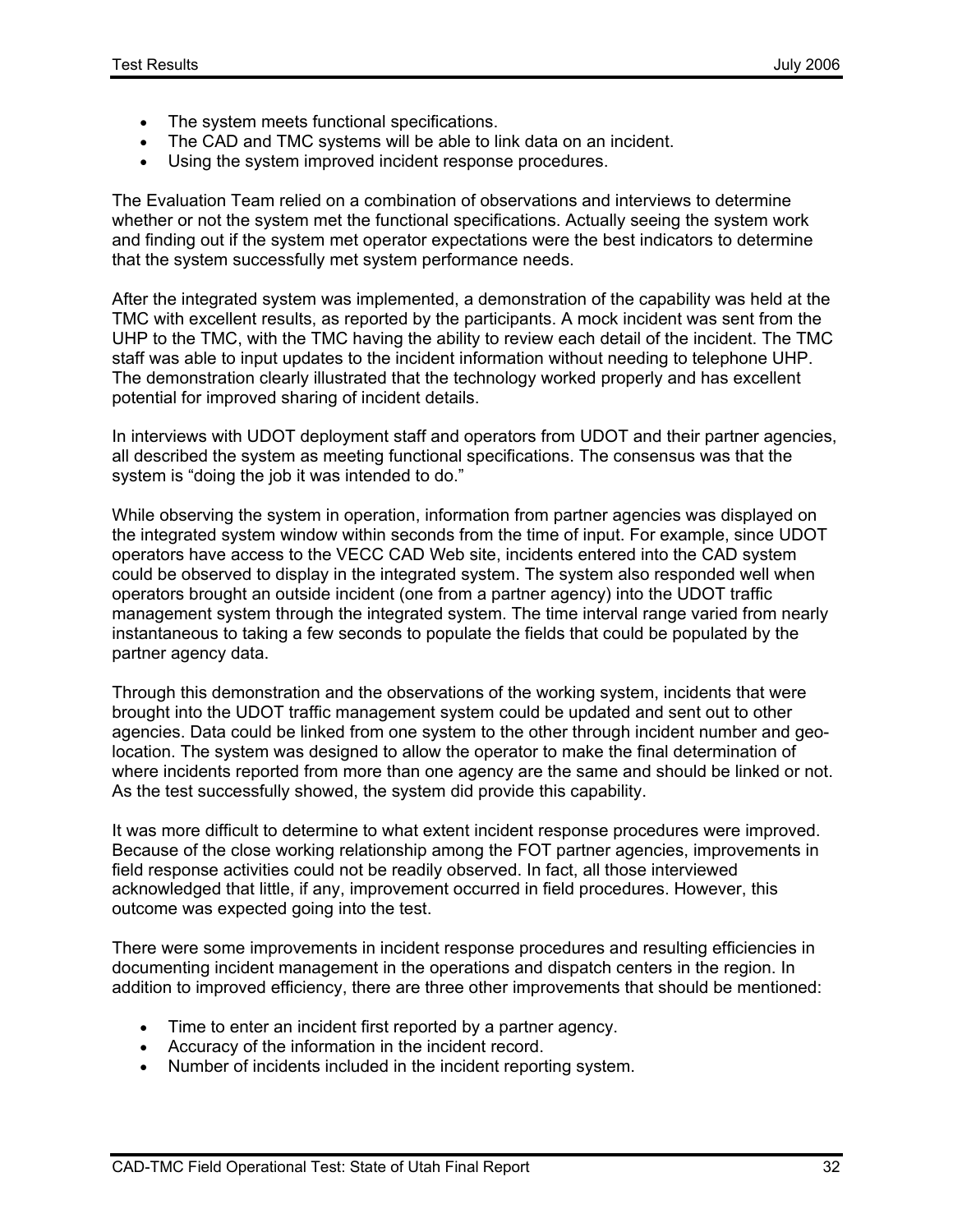The time required to enter incidents into the UDOT incident management system that were first reported by a partner agency was reduced as a result of automated data exchange. Previously, incident data was entered manually. Minimizing the time to enter an incident is important because all of the incident information that goes to the public either by the CommuterLink Web site or 511 comes from the UDOT incident management system. The quicker an incident can be reported, the sooner the public will know about it and take appropriate action. The incidents are reported essentially instantaneously to the CommuterLink Web site and 511 once the incident is "declared", or entered, by the operator.

In interviews with UDOT operators, estimates of up to 1 or 2 minutes in time saved to get the incident entered and located were reported. This improvement was recognized as a two-fold time savings factor. First, some of the incident fields were populated from information from the partner agency. Operators estimated a10- to 50-second improvement because of fields automatically being populated. The second factor is that the system can carry geo-location information so the incident can be located automatically rather than being placed at the proper location by the operator. The operators had estimated that between 1 to 2 minutes in time savings were realized because of the automatic placement of incidents.

Limited observations showed about a 5- to 10-second savings in time to enter incident data on incidents reported by VECC. VECC data had limited data brought into the system, however; only incident type and location are transmitted by the VECC system. (See later discussions of institutional challenges in section 5 and conclusions in section 6 for more discussion.) From observations made before the integrated system was implemented, normal incidents took from 50 to 120 seconds to populate and place. In the after observations, it took about 15 seconds to fill in the empty fields from VECC incidents. With automatic placement of incidents, the process is considered complete as soon as the empty fields are populated and the operator "declares" or enters the incident. The observations showed a time savings of roughly 35 to 105 seconds, relatively close to the operator estimates. (It should be noted that the observations, both before and after, were on relatively quiet days with few incidents and no major incidents. It is easy to see where greater time savings could occur on busier days.)

It should be noted that additional improvements would result for incidents reported by any of the partners with some modifications to the system. Those modifications include more automation in sending incidents to the integrated systems for all agencies other than VECC, which sends out all of its incidents; filtering incidents at the receiving agency so only incidents of interest are displayed to operators; and populating more fields in the integrated system, especially from VECC.

Accuracy of the information included in the incident record was improved because information from the partner CAD systems was imported directly into the UDOT incident management system. This process reduced the likelihood of introducing a manual operator error when the operator would re-enter the data. In addition, the geo-location information attached with the entries from some agencies reduced the likelihood that the incident would be positioned in the wrong location.

Although the interviews with operators downplayed any possibility of improved accuracy, the manual steps that were necessary in the old system provided some probability of errors, especially in placing the incident. Even though the improved accuracy may not have been perceived as a major improvement, it is worth mentioning.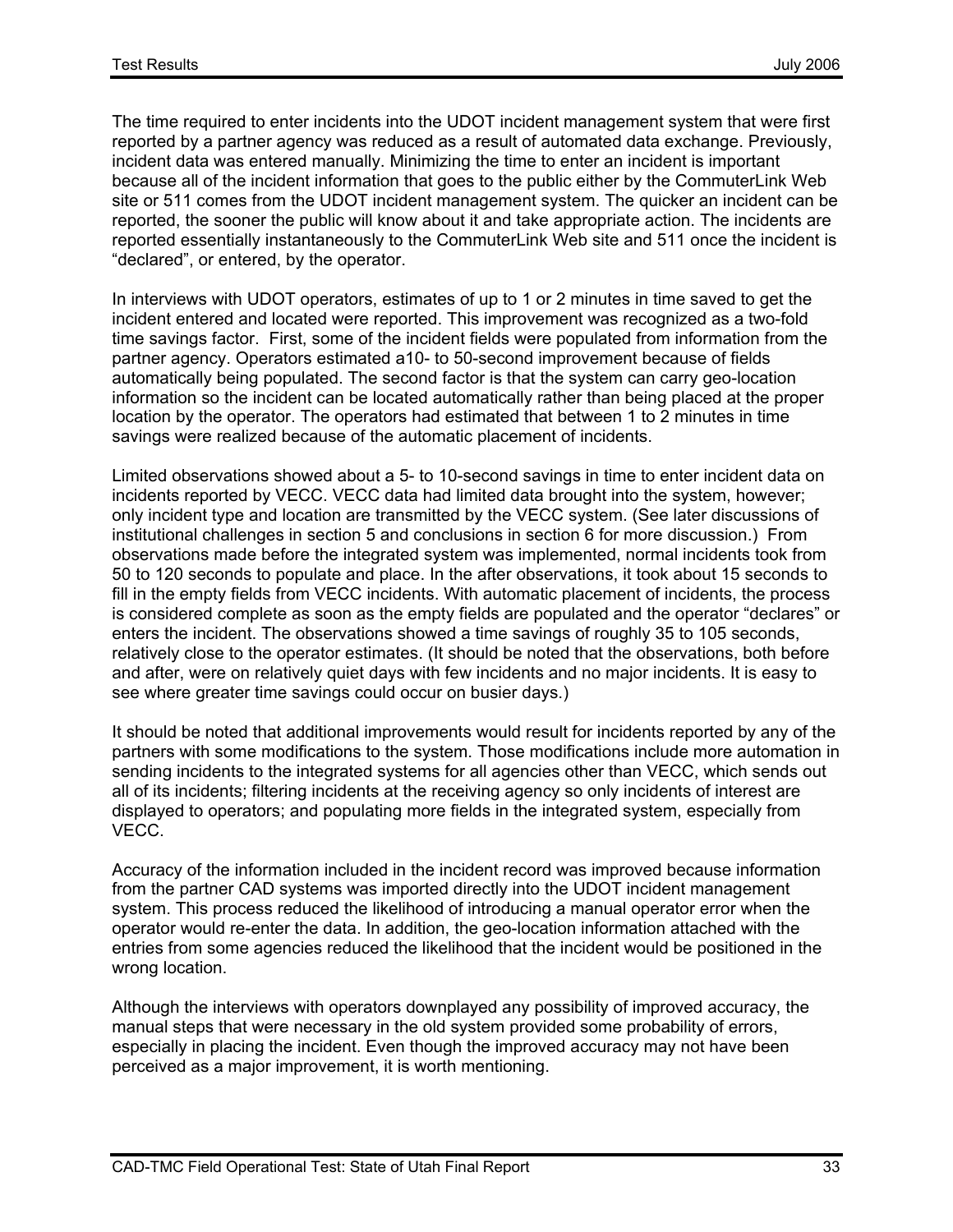The number of incidents included in the integrated system was considerably larger than in the nonintegrated system. All VECC incident entries are transmitted to the integrated system. Prior to the integration, UDOT operators relied on scanners or the VECC CAD Web site to find out about incidents outside UHP's jurisdiction. During the FOT, the operators needed to decide on which incidents from VECC in the integrated system should be brought into the incident management system and reported to the public. Interviewees thought that they may be handling between 75 and 100 percent more incidents. The incident logs showed that there were nearly 5 times as many incidents reported per month after the integrated system as before. (See section 4.2 regarding the test results for system impact.)

In discussions with UDOT managers, the opinion was expressed that some of the increase in number of incidents was because the test overall placed more emphasis on reporting incidents due to the heightened awareness of the importance of reporting incidents. Regardless of the overriding reason, there was a large increase in the number of incidents reported.

#### **4.1.2. Automate Information Transfer between TMC and Emergency Responders**

The second objective under system performance was to automate the seamless transfer of information between traffic management workstations and police, fire, and EMS CAD systems from different vendors. The following three hypotheses are associated with this objective:

- The system meets functional specifications.
- The FOTs will decrease the reliance on manual methods for exchanging information.
- The FOTs will increase the extent and reliability of information exchanges.

From the discussion in section 4.1.1, it was effectively demonstrated that the system met the functional specifications.

From observations and interviews, it was demonstrated that the integrated system reduced the reliance on manual methods for exchanging information. Incidents reported by partner agencies were transmitted to the integrated system and easily imported into the UDOT incident management system. Sharing information on incidents reported by other agencies, particularly from VECC, significantly reduced UDOT operator reliance on listening to scanners to "discover" incidents of interest.

Before the integrated system was deployed, the scanners were the primary way of UDOT's finding out about incidents from agencies other than UHP. Operators kept part of their attention on the scanners at most times. When busy with other tasks, the operators indicated that it would be very easy for an operator or dispatcher to miss an incident. If the operator missed part of the message from the scanner, it would be very difficult to get the information unless the operator/dispatcher called the agency that reported the incident. Additionally, if the location or agency was part of the message that was missed, there was no method available for the operator to gather or retrieve additional information. With the integrated system, operators were still able listen to scanners, but generally only after they saw an incident come in on the integrated system and they needed to get additional information.

The number of times the operator needed to phone other agencies to get additional information also was reduced. During the before observations, operators called other agencies routinely. During the after observation, operators only rarely called other agencies.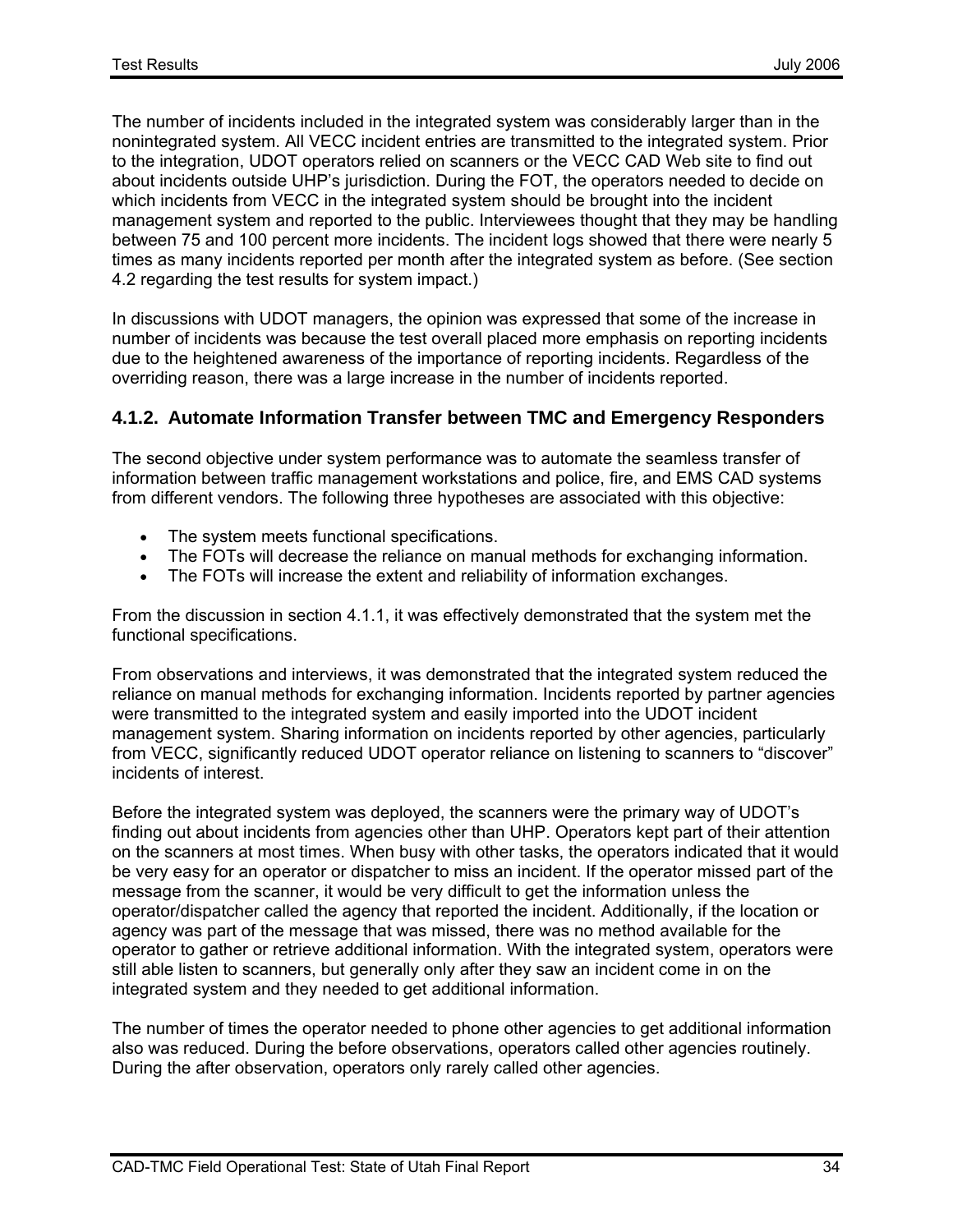From observations and interviews, it was proved that integration increased the extent and reliability of information exchanges. Information passed to other agencies directly from CAD so conversations only were needed to clarify information, which translated to there being a reduced likelihood of operators misunderstanding the basic aspects of the incident.

#### **4.1.3. Integration of Secondary Responders**

Secondary responders (ambulance, utilities, etc.) were not included in the FOT. Initially, UDOT wanted to incorporate ambulance services and tow trucks. This approach was not pursued because the ambulance services were transitioning from private operators to municipal services. It was too early in the transition process to incorporate ambulance dispatch in the integrated system. Since the tow industry does not use CAD, it was not practical to incorporate this entity into the integrated system.

## **4.2 SYSTEM IMPACT TEST RESULTS**

To assess the system impacts of the CAD-TMC deployment, data was collected from the following sources:

- UDOT incident logs.
- SLCFD incident logs.
- SLCPD incident logs.
- UTA call logs for paratransit and fixed routes services.
- VECC call and radio logs.

Data from before the CAD-TMC deployment was collected for the period from April through June 2004. Data from after the deployment was collected for the same period during 2005.

Table 5 summarizes the system performance study test results based on the discussion in section 3. Following the table is a discussion for each evaluation objective, along with the corresponding results in sections 4.2.1 through 4.2.5.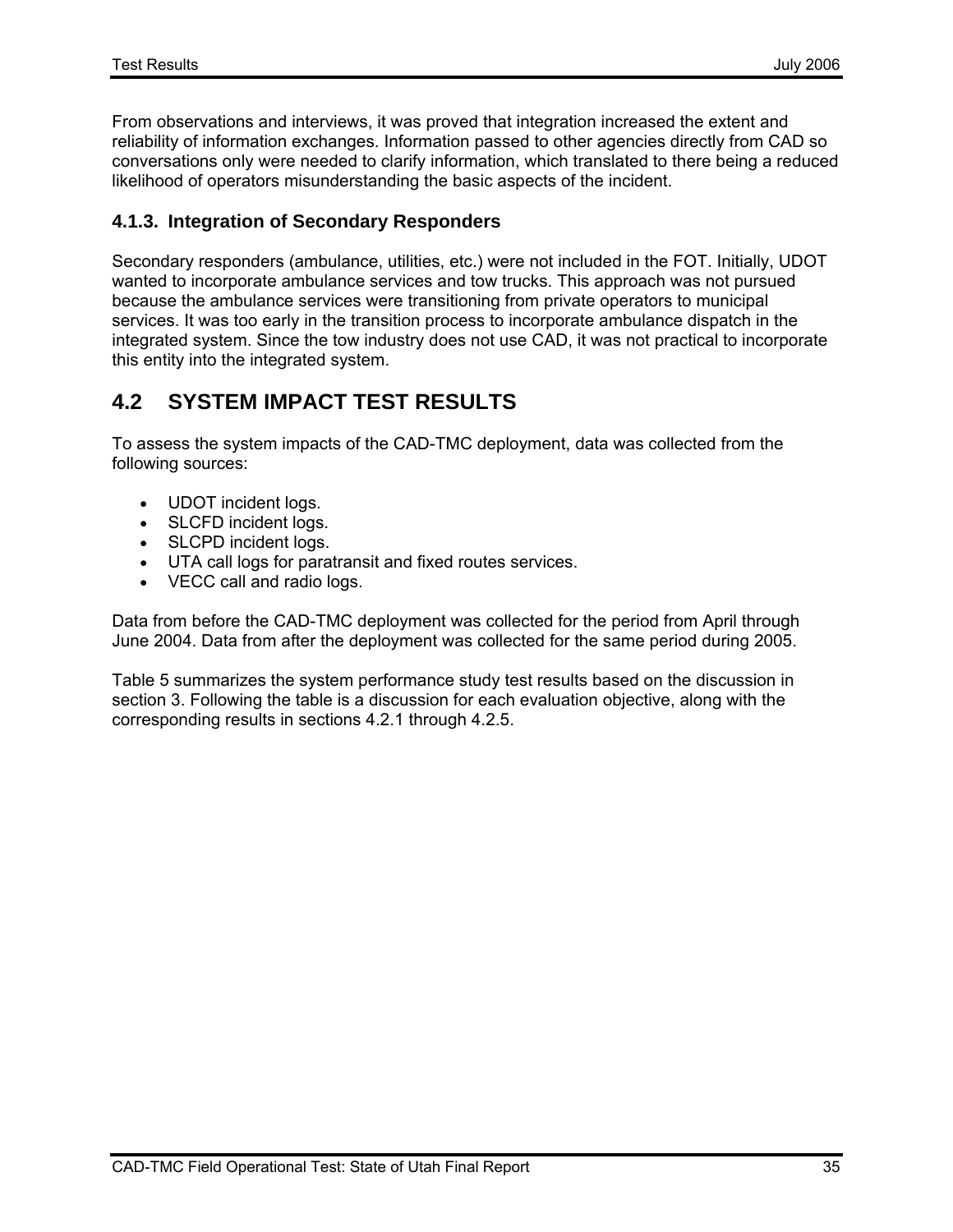| <b>Evaluation Objective</b>                                                                                                                                  | <b>Hypothesis</b>                                                                                                                                    | <b>Test Results</b>                                                                                                                                    |
|--------------------------------------------------------------------------------------------------------------------------------------------------------------|------------------------------------------------------------------------------------------------------------------------------------------------------|--------------------------------------------------------------------------------------------------------------------------------------------------------|
| Objective #1: Productivity -<br>To determine if the CAD-TMC<br>integration improves the<br>efficiency and productivity of                                    | CAD-TMC integration enhances<br>communications among<br>responders.                                                                                  | Achieved - Key issue to be<br>addressed is that of refining<br>information exchange to meet<br>agency specific requirements.                           |
| incident response.                                                                                                                                           | CAD-TMC integration improves<br>efficiency of on-scene operations.                                                                                   | Not measured during the<br>evaluation.                                                                                                                 |
|                                                                                                                                                              | CAD-TMC integration enhances<br>efficiency in documenting incident<br>management.                                                                    | Achieved.                                                                                                                                              |
|                                                                                                                                                              | CAD-TMC integration reduces<br>incident clearance times.                                                                                             | Not measured during the<br>evaluation.                                                                                                                 |
| Objective #2: Mobility - To<br>determine if the CAD-TMC<br>integration improves mobility<br>and reduces delays during<br>incidents.                          | CAD-TMC integration enhances<br>mobility during incident<br>management (IM) activities.                                                              | No impact measured during the<br>evaluation.                                                                                                           |
| Objective #3: Capacity/<br>Throughput - To determine if<br><b>CAD-TMC</b> integration<br>enhanced incident-specific<br>traffic management plans.             | CAD-TMC integration enhances<br>incident-specific traffic<br>management plans.                                                                       | Not measured during the<br>evaluation.                                                                                                                 |
| Objective #4: Safety - CAD-<br>TMC integration will reduce                                                                                                   | CAD-TMC increases safety for<br>response personnel.                                                                                                  | Not measured during the<br>evaluation.                                                                                                                 |
| exposure of response<br>personnel and secondary<br>crashes during incident<br>response activities.                                                           | CAD-TMC increases safety to the<br>traveling public.                                                                                                 | Not measured during the<br>evaluation.                                                                                                                 |
| Objective #5: Traveler<br>Information - To determine if<br>CAD-TMC integration will<br>improve incident<br>management information<br>available to travelers. | CAD-TMC integration enhances<br>customer satisfaction and mobility<br>during incident management<br>activities by improving traveler<br>information. | Qualitative assessment: Improved<br>ability to post incident information<br>for public access via 511, Web<br>site.                                    |
| UTA Objective: To determine<br>if the integration of the UTA<br>CAD system improves UTA's<br>ability to respond to incidents.                                | The CAD-TMC integration will<br>enable UTA to more effectively<br>implement reroute decisions in<br>response to an incident.                         | CAD-TMC integration provided<br>real-time information on<br>unplanned incidents and<br>complemented existing UTA<br>incident management<br>procedures. |
|                                                                                                                                                              |                                                                                                                                                      | Additional benefit from system is<br>information provided on planned<br>incidents, such as road closures<br>and/or construction activities.            |

|  |  |  | Table 5. System Impact Study Test Results Summary |
|--|--|--|---------------------------------------------------|
|--|--|--|---------------------------------------------------|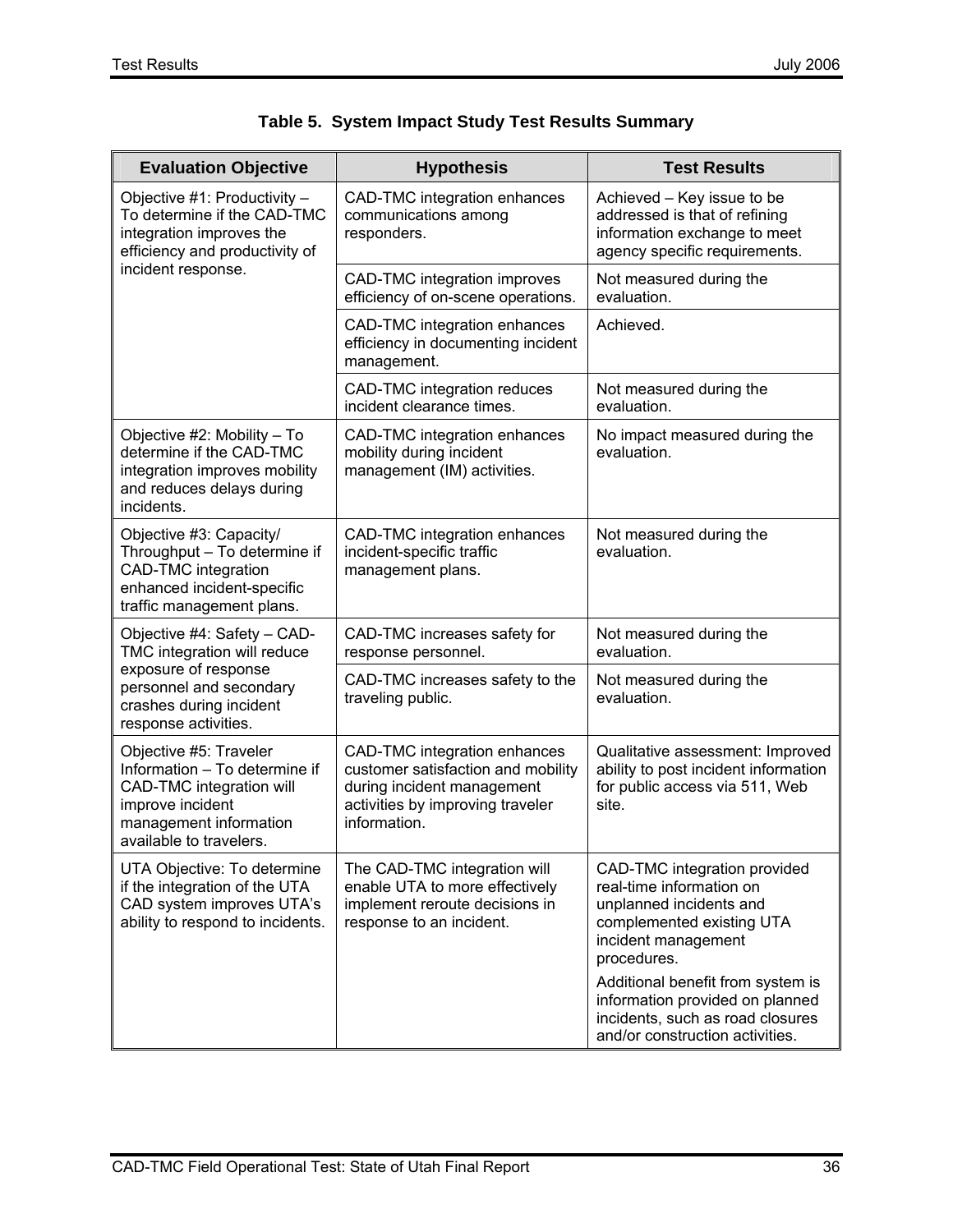### **4.2.1. UDOT Incident Logs**

Before the CAD-TMC deployment, the UDOT incident logs contained information about 336 incidents that occurred during the period from April until June 2004 as shown in table 6.

| <b>Month</b> | <b>Count</b> |
|--------------|--------------|
| April        | 50           |
| May          | 114          |
| June         | 172          |

**Table 6. Incidents Logged from April 1 through June 30, 2004** 

However, these incident logs did not include any information about accidents; they only included information about construction and other activities that could result in road closures. The incident type information was inferred from a numeric Incident Type field, which assumed that the same codes were used for the 2004 data as for the 2005 data. The duration recorded for these incidents was not very detailed, with incidents beginning and ending on the half hour.

There were some apparent inconsistencies between the codes included in the before and after data collected. The reasons for the inconsistencies were not known, and could range from a problem in translation with regard to the definition of incidents to broader data issues. Based on questions that arose from these inconsistencies, most of the quantitative analysis that was done on the before and after data sets was rejected by the Evaluation Team.

After the CAD-TMC deployment, the UDOT incident logs contained much more detail about a much larger set of incidents, with nearly 5 times as many incidents reported per month than in the before data. An interesting aspect of this increase in incidents is that the project partner agencies were reported to be discussing issues related to the type and quantity of data that needs to be collected, such as the need for data filters to ensure that the system is not overloaded with redundant information about an incident. Table 7 presents the increased amount of incidents logged during May and June  $2005<sup>12</sup>$  over the corresponding months in 2004.

| <b>Month</b> | Count |
|--------------|-------|
| May          | 678   |
| June         | 950   |

### **Table 7. Increases in After-Deployment Incident Data Reports for May and June 2005**

The after-deployment data was also more complete than before the deployment. For example, the "City" code (a code used to identify the city in which the incident occurred) was specified for only 69 incidents in the before data, and was specified for 833 incidents in the after data with the time stamps for the incidents were usually recorded to the nearest minute. Both of these

  $12$  After data was not available for the month of April 2005 due to delays in system start-up operations.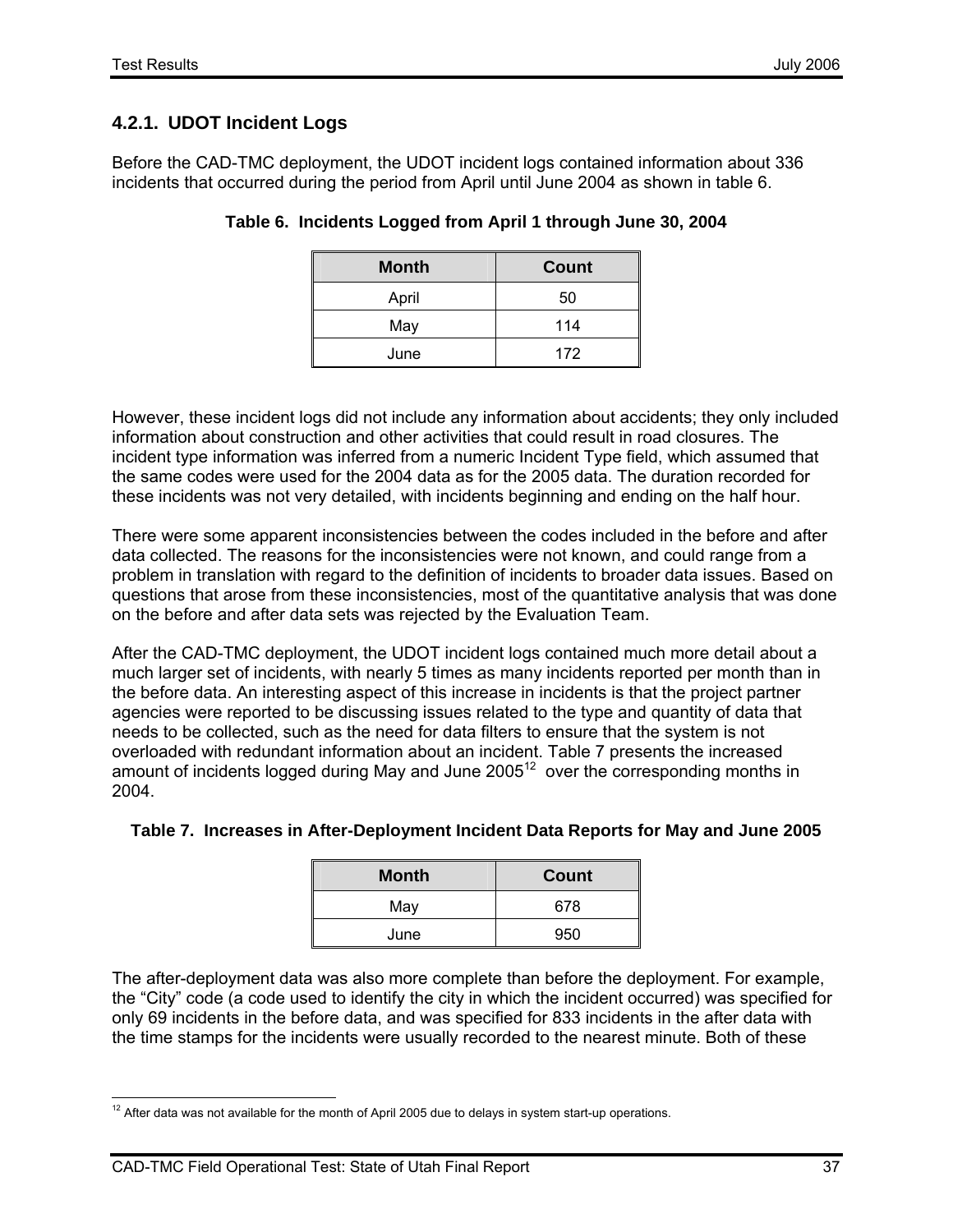observations indicated that the information obtained from the integrated system contained more real-time traffic information and that the overall accuracy of the data was highly improved.

The fact that the after data was more complete also meant that this data would support more detailed incident analyses than the before data. Table 8 shows how incident duration varied with the type of incident and recorded the type and quality of the data being generated by the integrated system. This level of detail and accuracy was significantly improved when compared with the before project data quality.

| <b>Incident</b> | <b>Number of Incidents by Incident Type</b> |              |               |                   |                     |
|-----------------|---------------------------------------------|--------------|---------------|-------------------|---------------------|
| <b>Duration</b> | <b>Accident</b>                             | <b>Stall</b> | <b>Debris</b> | <b>Congestion</b> | <b>Construction</b> |
| $\leq$ =5 min   | 37                                          | 39           |               |                   |                     |
| 5 to 15 min     | 82                                          | 22           |               | 2                 |                     |
| 15 to 30 min    | 189                                         | 21           | 5             |                   | --                  |
| 30 to 60 min    | 515                                         | 34           | 9             | 3                 | 2                   |
| 60 to 120 min   | 394                                         | 22           | 3             | 3                 | --                  |
| 120 to 720 min  | 78                                          | 15           |               | 2                 | 36                  |
| 720+ min        | າ                                           |              |               |                   |                     |

#### **Table 8. Incident Duration Variables Recorded Based on Number of Incidents by Incident Type**

### **4.2.2. UTA Call Logs**

UTA provided two types of call logs: one each for the paratransit vehicles and for the fixed route vehicles. It should be noted that UTA paratransit dispatch uses its CAD system differently than UDOT. UTA defines their accident, incident, and note fields as follows: $13$ 

- Accident: This field can be either an accident with a vehicle or a passenger. Most accidents are with passengers.
- Incident: This field is used mainly for passenger behavioral issues (some dispatchers put these in the notes field).
- Note: This field is primarily used for passenger behavioral issues, broken down vehicles, passengers that don't show, and passengers that pay for round trip fares.

The paratransit logs included 328 records covering the period from April to June 2004. Each call was classified as an accident, incident, or note, as listed in table 9. Most of the records classified as an accident were actually misclassified, and an informal review of the accidents did not identify any that were related to incidents of concern to UDOT.

<sup>-</sup> $13$  UTA definitions for accident, incident, and note provided by email communiqué May 18, 2006, via Mr. Richard Manser (UDOT) and Mr. Nolan Hess, TransCore (system integrator).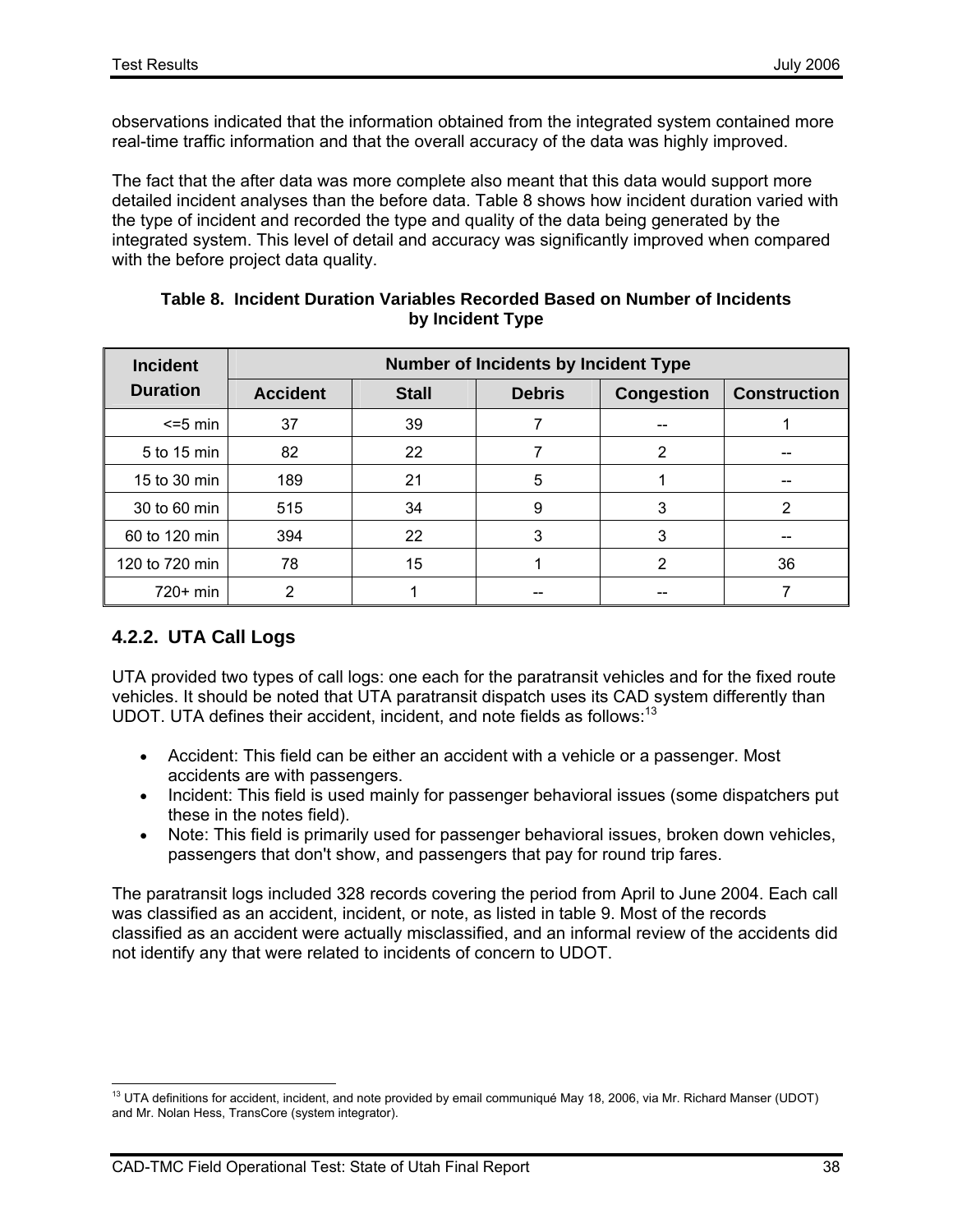| <b>Incident Type</b> | <b>Number of Records</b> |              |  |
|----------------------|--------------------------|--------------|--|
|                      | <b>Before</b>            | <b>After</b> |  |
| Accident             | 23                       | 415          |  |
| Incident             | 54                       | 63           |  |
| <b>Note</b>          | 251                      | 377          |  |

#### **Table 9. UTA Call Log Incidents Reported by Incident Type and Number Before and After Deployment**

### **4.2.3. VECC Call and Radio Logs**

The VEC call and radio logs are detailed logs of calls received by VECC and radio messages exchanged with field units. For example, the before VECC call logs included 180,814 records about VECC calls. The radio logs included more than 500,000 records of radio calls. As with the SLCPD and SLCFD data, there appeared to be little overlap between these incidents and the incident monitored by UDOT. For example, of the 500,000 radio log records in the before data, only 9 had a 10-code field related to traffic.

### **4.2.4. UTA CAD Integration**

Table 10 summarizes the planned quantitative aspect of the UTA CAD integration assessment to complement the qualitative assessment based on the before and after interviews. This table includes the objective, hypothesis, measures of effectiveness (MOE), data sources, and analysis performed. It did not prove feasible to measure the changes in time to implement and rerouting of routes based on the available data sources, so the quantitative aspect of this assessment was not completed. However, the qualitative assessment based on the before and after interviews provided considerable insight into these and other impacts of the CAD integration on UTA operations. The remainder of this section reports on these insights gained from the qualitative assessment.

| <b>Objective</b>                                                                                                              | <b>Hypothesis</b>                                                                                                                        | <b>MOEs</b>                                                                                                                                                             | <b>Data Sources</b>                                                                | <b>Analysis</b>                                                                                             |
|-------------------------------------------------------------------------------------------------------------------------------|------------------------------------------------------------------------------------------------------------------------------------------|-------------------------------------------------------------------------------------------------------------------------------------------------------------------------|------------------------------------------------------------------------------------|-------------------------------------------------------------------------------------------------------------|
| To determine<br>if the<br>integration of<br>the UTA CAD<br>system<br>improves<br>UTA's ability<br>to respond to<br>incidents. | The CAD-TMC<br>integration will<br>enable UTA to<br>more effectively<br>implement<br>reroute decisions<br>in response to an<br>incident. | Changes in time<br>needed to implement<br>rerouting following an<br>incident.<br>Changes in time<br>needed to end<br>rerouting once an<br>incident has been<br>cleared. | Sources include<br>UTA CAD system<br>and UTA logs;<br><b>TMC</b> incident<br>logs. | Descriptive<br>statistical analysis<br>of key measures<br>and comparison<br>of baseline and<br>after cases. |

| <b>Table 10. UTA CAD Integration Assessment</b> |  |  |  |  |
|-------------------------------------------------|--|--|--|--|
|-------------------------------------------------|--|--|--|--|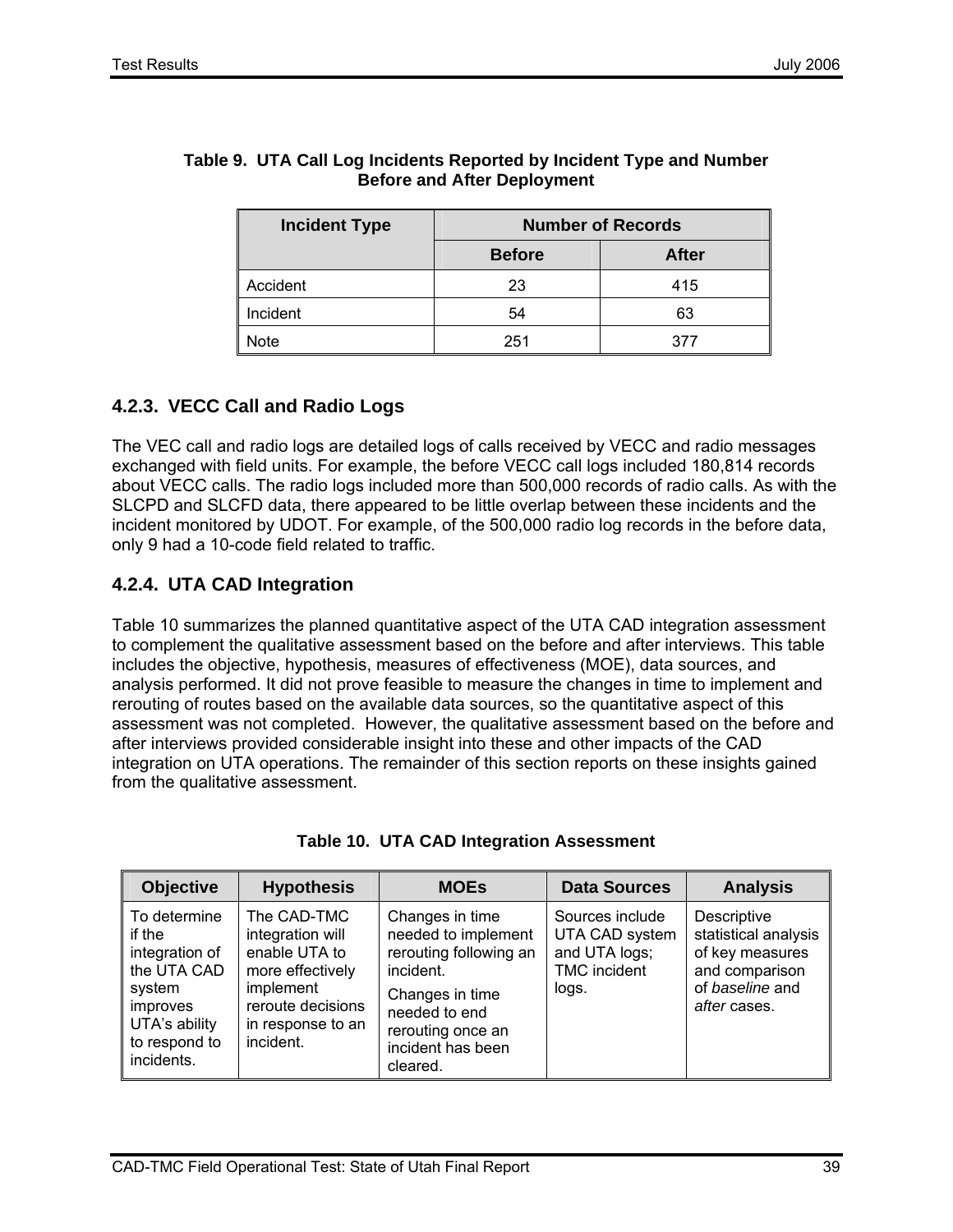UTA did not feel that the availability of this new information tool had a significant impact on the incident management practices and capabilities of UTA dispatchers. Due to the dynamic and autonomous nature of their roles, UTA dispatchers were already empowered to make operational decisions including those needed in response to incidents. To support this role, UTA already had protocols in place for the general operational response to various scenarios. This new information did not change these practices and capabilities, but did provide a new information exchange mechanism to complement those that were previously in place.

In practice, the new messaging interface did not usually address advance notice disruptions such as road closures or delays. Instead, the new messaging interface focused on the real-time status of unexpected disruptions. UTA already had established mechanisms for receiving advance notice disruption information through other channels, including CommuterLink in particular, and relied on ongoing information sharing with each of the 72 municipalities in which the agency operated to receive information on planned road disruptions.

Although the messages did not usually address advance notice disruptions, UTA dispatchers were asked to log these as well using the documentation arm of the CAD software. Overall, the extended information in the CAD system documentation arm served as a new source of information for customer service agents, who could ask the dispatcher to query the documentation arm information to help research a customer issue.

In the past, UTA would typically become aware of an on-street incident when it was first encountered in revenue service. The primary effect of the messaging interface was that in some cases, UTA would be made aware more quickly of an incident that might affect its operations, before it was encountered in revenue service. This established a new opportunity to mitigate the impact of an incident on operations. Although a supervisor still needed to assess the incident to determine if a detour could/should be implemented, the quicker notification allowed a supervisor to be dispatched more quickly, thus reducing the time until an operational response could be implemented and mitigating the impact. However, depending upon an incident's location and duration, it was not always feasible to implement an operational response. When this occurred, the quicker incident notice did not necessarily translate into a reduced operational impact.

For unplanned incidents, UTA's procedure would be to respond to on-site supervisor feedback. With the messaging interface, sometimes the supervisor could be dispatched before the incident was first encountered by an operator. However, if a UTA operator encountered an incident first, the UTA procedure would be to contact 9-1-1. UTA did not typically take responsibility for initiating an incident report to other agencies via the messaging interface without first having a supervisor onsite to assess it (by which time the incident report has usually already been initiated by a public safety agency).

UTA has had the capability for dispatchers to notify other parts of the UTA organization about a service disruption, using one of several internal email distribution lists. UTA opted not to establish any automated linkage between incoming incident messages and this email distribution capability. UTA relied on its dispatchers to assess incoming incident messages in the context of all other available information to decide which of these will result in a UTA service disruption.

UTA felt that although it was slower than some other agencies to initiate its participation in the FOT, the agency was able to implement its solution fairly quickly as a result of having developed its CAD system in-house and not needing to negotiate the system modification with a vendor.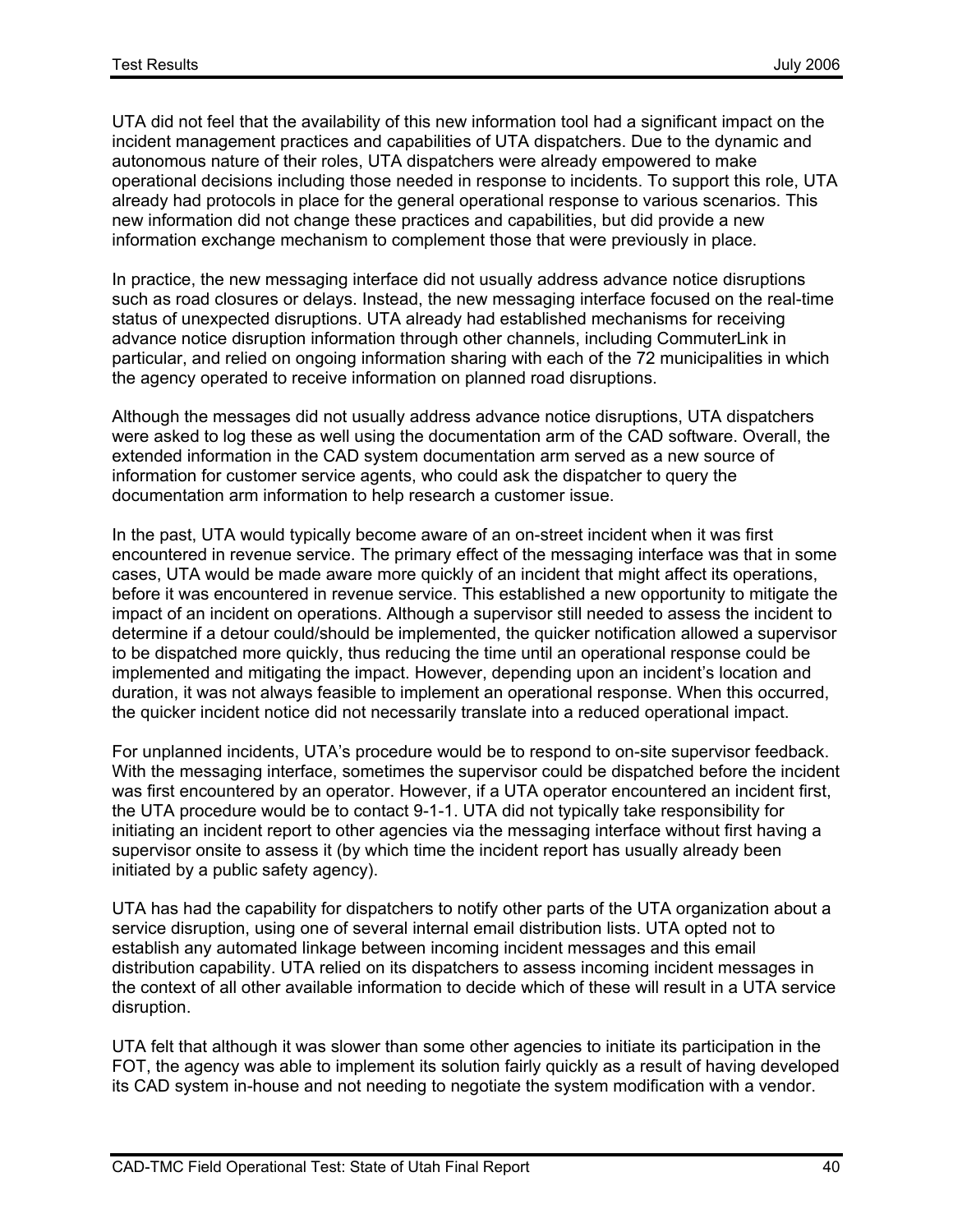# **5. EVALUATION FINDINGS**

## **5.1 SYSTEM PERFORMANCE**

The primary system performance assessment findings are as follows:

- From interviews and observation, the system meets functional specifications.
- From observations, the CAD and TMC can link incidents. Observed incidents from the CAD terminal displayed properly in the integrated system.
- From observations and interviews, some TMC incident response procedures were improved. The time to enter an incident discovered by a participating agency into the UDOT incident management system was reduced by as little as 30 seconds to as much as nearly 2 minutes. The accuracy of the information in the incident record was improved because information from the partner CAD systems is imported directly into the UDOT incident management system reducing the chance of making an error if the operator was to enter the data manually.
- Geo-location data passed with the incident reduces the chance that the incident will be placed in the wrong location.
- The number of incidents included in the incident reporting system increased dramatically―nearly 5 times the number of incidents were included per month after the integrated system was implemented.
- From observations and interviews, the integrated system reduces the reliance on manual methods for exchanging information. Partner agency incidents are automatically brought into UDOT system. The integration system reduced operator reliance on listening to scanners.
- From observations and interviews, integration increased the extent and reliability of information exchanges. Information is passed from other agencies directly from the CAD systems so conversations are only needed to clarify information.

# **5.2 SYSTEM IMPACT**

The time period for which after project data was collected coincided with the initial months of system operation. Some quantitative data was obtained and analyzed, but the State has not had adequate time to use the system and develop a database that might be used to develop a comprehensive empirical estimate of system impact.

Although the amount of quantitative data available for analysis was limited, the Evaluation Team noted that one result of the FOT was a significant improvement in the quality of the data. For example, the before project data collected frequently had incident start and stop times indicated on the hour or half hour, and also contained a large number of incidents for which one or both times were not entered. In the after project data, the system was able to accurately capture both start and stop times to the minute.

An additional example of improved data quality involved the coding of incidents. Prior to the FOT, coding errors were common, in particular when agencies attempted to map their incident codes to UDOT codes. With the integration, this translation is done electronically and agencies are now able to match incidents using the integrated system.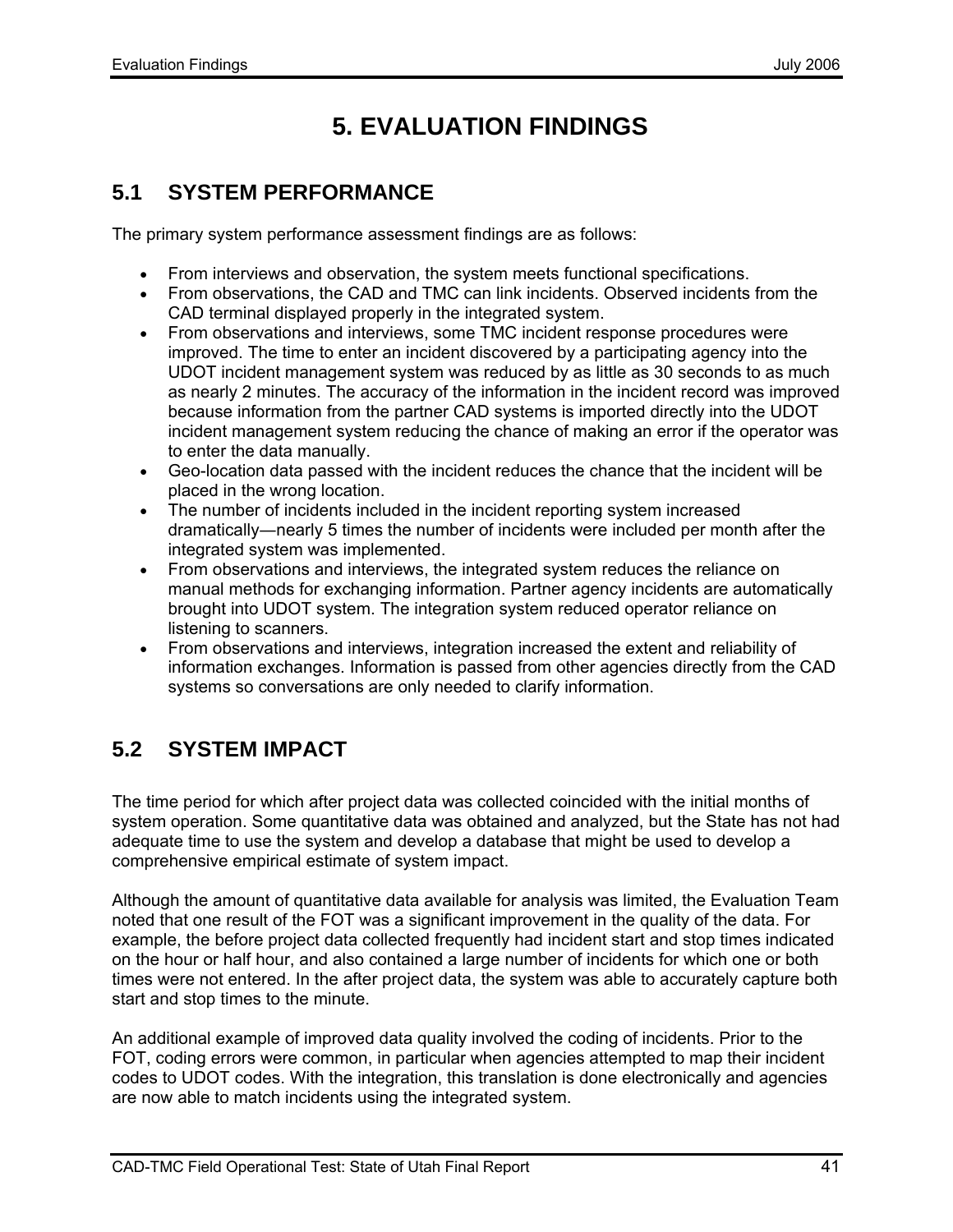The evaluation findings related to system impact are qualitative, as follows:

- From observations, communication among response agencies was enhanced by CAD-TMC integration. Project meetings enhanced face-to-face communication. Phone calls were focused on clarifying specific information rather than trying to receive all of the information on an incident.
- From observations, efficiency in documenting incident management improved. (See the similar finding under System Performance above.)
- From interviews, scene clearance time improved. Better traveler information allowed the public the opportunity to bypass the incident, which resulted in less congestion and better response sooner (response units getting to the scene faster via a clear route). This conclusion by responding agencies could not be verified because before data on clearance time was not available.

## **5.3 INSTITUTIONAL CHALLENGES**

In general, Utah faced fewer institutional challenges than would be expected in most states in implementing an integrated CAD-TMC system. Agencies in Utah had very close working relationships, particularly DPS/UHP and UDOT. DPS dispatchers were located in the UDOT TOC and working relationships were particularly strong. In addition, the momentum from the 2002 Winter Olympics and the strengthened institutional relationships significantly supported the evaluation efforts. Even in this setting, however, there were some institutional challenges that the agencies involved had to overcome, which are described in sections 5.3.1 through 5.3.5.

### **5.3.1. Data Sharing**

The first of the institutional challenges was partially due to the unique position held by the VECC in the region. VECC dispatches for essentially all emergency response agencies in Salt Lake County with the exception of DPS/UHP, Salt Lake City, and the Sheriff's Office. This single agency allowed UDOT and UHP to coordinate with fewer agencies. However, VECC had to reflect its client agencies' policies. As a result, VECC doesn't have the authority to provide certain types of information to the integrated system. Because the VECC system incorporated many agencies, the automation has to reflect a consensus or agreement position among all of the agencies involved. The agency with the most conservative policy in data sharing would drive what the system provides. Some of VECC's client agencies were concerned over how the information would be used and controlled after it was shared in the integrated system. The agencies were especially concerned about the privacy of individuals involved in the incident. As a result, only incident type and location were transmitted to the integrated system.

With the initial system operation, the shortcomings of sharing only the limited incident type and location data became evident, as stated in section 4 of this document. Currently, an effort is underway to develop a Memorandum of Understanding (MOU) that will cover how shared information will be used and protected. The UDOT incident management system used the following operator-entered fields:

- Incident Type.
- Detection Type.
- Location (City/County and Description)
- Primary Characteristics.
- Lanes Closed.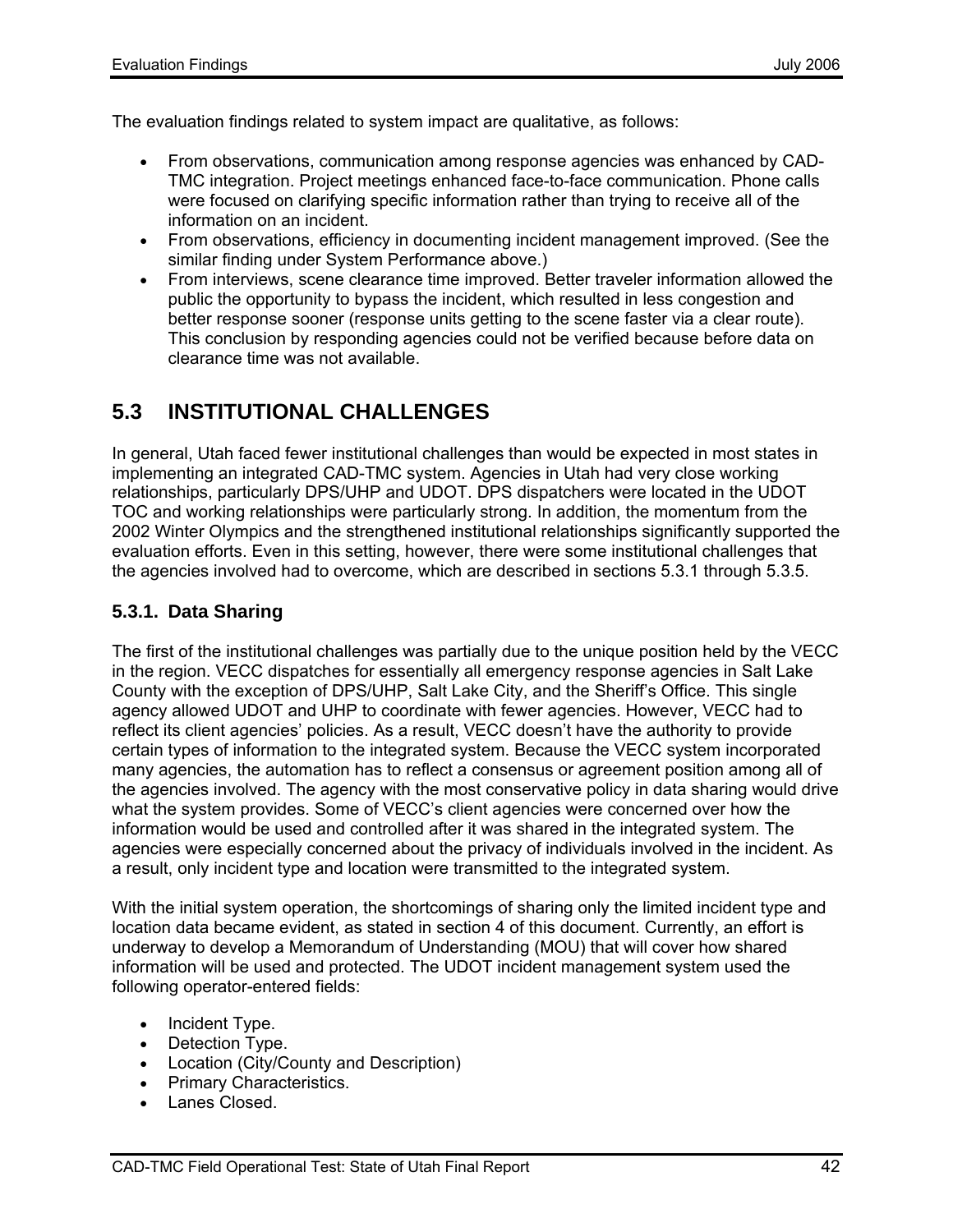- Location Type.
- Direction.
- Personnel/Vehicles Involved.
- Estimated Duration.
- Severity.
- Impact.

UDOT would like additional information shared to reduce the entry required by its operators. Especially desired is the direction of travel, the start time of the incident (which is automatically generated when the UDOT operator initiates an incident), and the time the incident is closed (also automatically generated for incidents that were opened by a UDOT operator).

For other agencies that may consider implementing an integrated CAD-TMC system, it would be wise to work out an agreement on how the data will be used and protected prior to system implementation. This action would ensure that all system partner agencies would receive as much data as is needed by the incident management and reporting system.

### **5.3.2. Operator and Dispatch Procedures**

With the exception of the VECC staff, the integrated system design relied on CAD operators to decide which incidents should be sent to which partner agencies. This decision point added a step in the operator/dispatcher normal work process. As a result, incidents were not shared consistently from dispatcher to dispatcher. When they are particularly busy, it was less likely that a dispatcher would have the time to add any steps into their normal work process. It may also be most critical that the incidents that occurred during these busy times be shared. Therefore, it is important for integrated systems to accommodate existing work processes for operators or dispatchers.

UDOT has planned future system improvements that will automate sharing incidents with rules for the data that can be shared and to determine what incidents should be sent to which agencies. This planned improvement is discussed more fully in section 5.4 of this document.

### **5.3.3. Primary Agency Responsibilities**

Another institutional challenge faced in Utah was that each agency had its own primary responsibility. Integrating the CAD and TMC functions is not a primary responsibility of any of the partner agencies, but is important to all agencies. As a result, sometimes individual agency priorities required that less attention be paid to the integrated system than would have been optimal. It is unreasonable to think that priorities would change during the development and implementation of the integrated system.

In Utah, the partner agencies were responsive to project requirements. Project participant meetings helped keep the project momentum and open communications ongoing, and provided a venue to promote emphasis on the project from each partner agency's perspective. Agencies interested in pursuing an integrated CAD-TMC system should keep in mind the importance of these meetings. In addition, the approach and schedule for developing and implementing an integrated system should reflect the challenges inherent in working with multiple agencies on a project that is not top priority for any one of the participating agencies. Schedules should be longer than initially anticipated and more effort should be budgeted for meetings and coordination.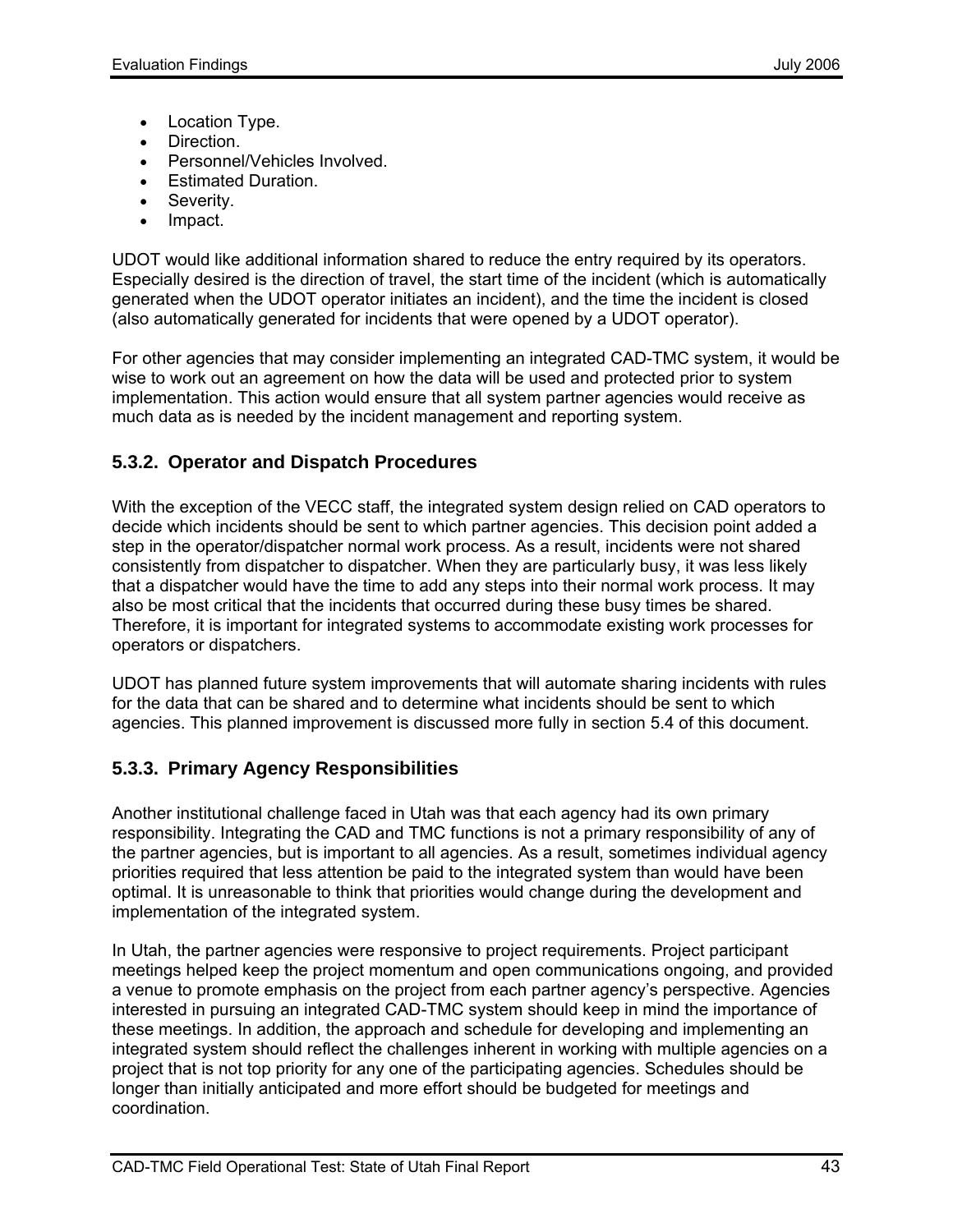### **5.3.4. CAD System Modifications Contractual Arrangements**

The integration required that all of the CAD systems had to be modified. Each agency contracted directly with its respective CAD vendor to upgrade the individual agency's CAD system. Coordination among and between the vendors and UDOT's system integrator was often challenging. UDOT's system integrator was responsible for making the whole system fit together and work according to specifications, but had no control and limited influence over the work being done by the individual CAD vendors.

An alternative approach could have been the agencies forming a consortium to contract for the entire integrated system. A single integrator could be contracted, who then subcontract to each CAD vendor. The agencies involved would have control over the work in their systems through the consortium, and the single integrator would have more control or influence over the work contracted to the vendors.

### **5.3.5. UTA**

An overall institutional challenge for UTA was that many agencies, in particular, the public safety agencies, felt that there were security and/or privacy issues with releasing much detail on incidents via the messaging interface. As a consequence, this led to messages from these agencies indicating that the message related to a certain incident type, but with little additional insight – not even about the incident status (i.e., new, ongoing, ended), which was the primary type of additional information of interest to UTA. In some cases, there were some additional details included in the message description field, but UTA dispatchers found it difficult to quickly decipher the meaning of the various encoded information or to extract the traffic impact implications.

The combination of this challenge, along with UTA's choice to receive all messages, led to a general feeling for UTA dispatchers of being flooded with messages, with those from particular agencies containing information of limited value to UTA. The practical consequence was that dispatchers came to pay only limited attention to messages generated by those agencies.

In hindsight, UTA indicated that it might be more effective in the future for the system to evolve towards UDOT generating "traffic impact-oriented" messages based on monitoring the messages from all agencies, which UTA could monitor.

# **5.4 TECHNICAL CHALLENGES**

Even though the Utah CAD-TMC integration project was determined to be a technical success, there were some rising technical challenges. The way in which the Utah agencies overcame these challenges may be instructive to other agencies considering a similar project.

### **5.4.1. CAD System Upgrade Schedules**

The approach taken in Utah required an upgrade to every CAD system included in the integrated system. Since CAD systems are primarily off-the-shelf products, the main reason for the upgrade was to provide standards-compliant messages for system communication. The CAD systems developers provided upgrades on a fixed release schedule to ensure that the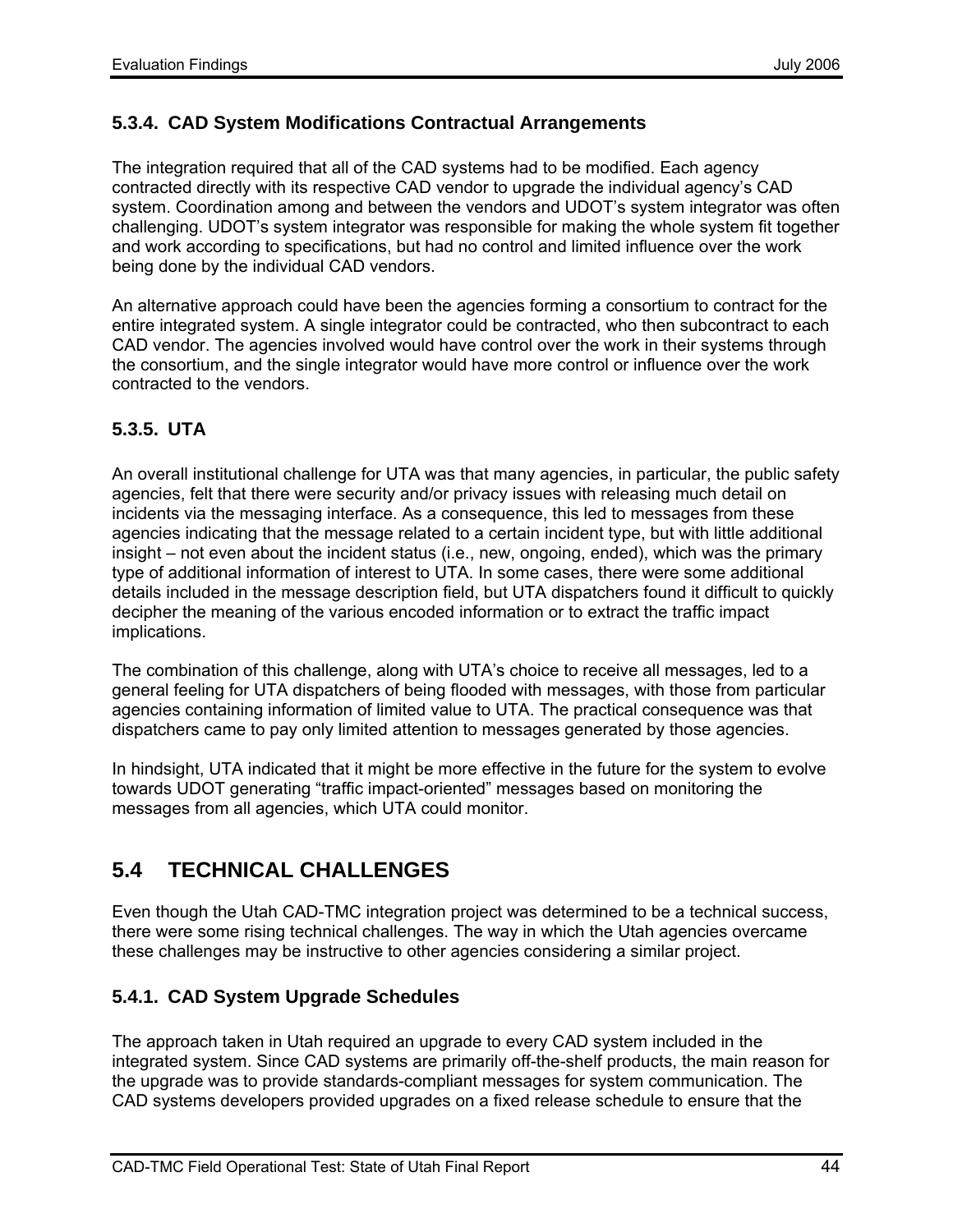systems would continue to be supported as part of the core CAD product. However, the overall project schedule was dependent on the CAD vendors' release schedules.

For agencies taking a similar approach to an integrated system, it is crucial to include consideration of the vendor release schedules in the overall project schedule.

#### **5.4.2. Degree of Automation**

As discussed in section 4, the original approach for most of the agencies was to allow the dispatchers to decide which incidents should be sent to which partner agencies. However, as discussed under institutional challenges, this approach led to changes in the dispatchers' work processes.

The technical challenge was to determine the level of automation that would be appropriate and to provide a system that allowed some flexibility in the level of automation. This determination would enable agencies to start at one level of automation, and then change as they learned what worked best for their dispatchers and their partner agencies.

Since the Utah agencies intend to modify their systems to allow more automation, they will need to upgrade their systems to do so.

#### **5.4.3. Information Filtering**

For VECC, all incidents were sent to the integrated system. However, not all incidents were of interest to all agencies. Operators at UDOT, for example, had to decide which VECC incidents should be brought into their incident management system. VECC had been transmitting all incident data, and at times it was difficult to determine the degree of importance of each transmittal to the CommuterLink system. In busy times, it was likely that some incidents that could be of interest were missed by UDOT operators. Automatic filtering of incidents would help by presenting only those incidents of most interest to the operators.

The partner agencies and the UDOT system integrator discussed filtering incidents early in the project. However, because the agencies involved had no experience in receiving incidents from partner agencies, they weren't sure what filters would be most useful. Following the end of the FOT, they determined that it would be beneficial to add a mechanism to filter messages. Both the sending and receiving agencies would provide filters to the messages.

For other agencies considering an integrated system, it would be valuable to consider a similar option and plan to include filtering if funding allows.

### **5.4.4. Communication and Architecture**

Communication among agencies in any integrated system is critical. Messages and information have to reliably pass among the systems. In Utah, a fiber optics system was used to provide the primary communication medium. In case the fiber-optics system ever malfunctioned or was damaged, Utah's contingency plan included using the Internet as a back-up communication mechanism to link agencies via the State's wide area network.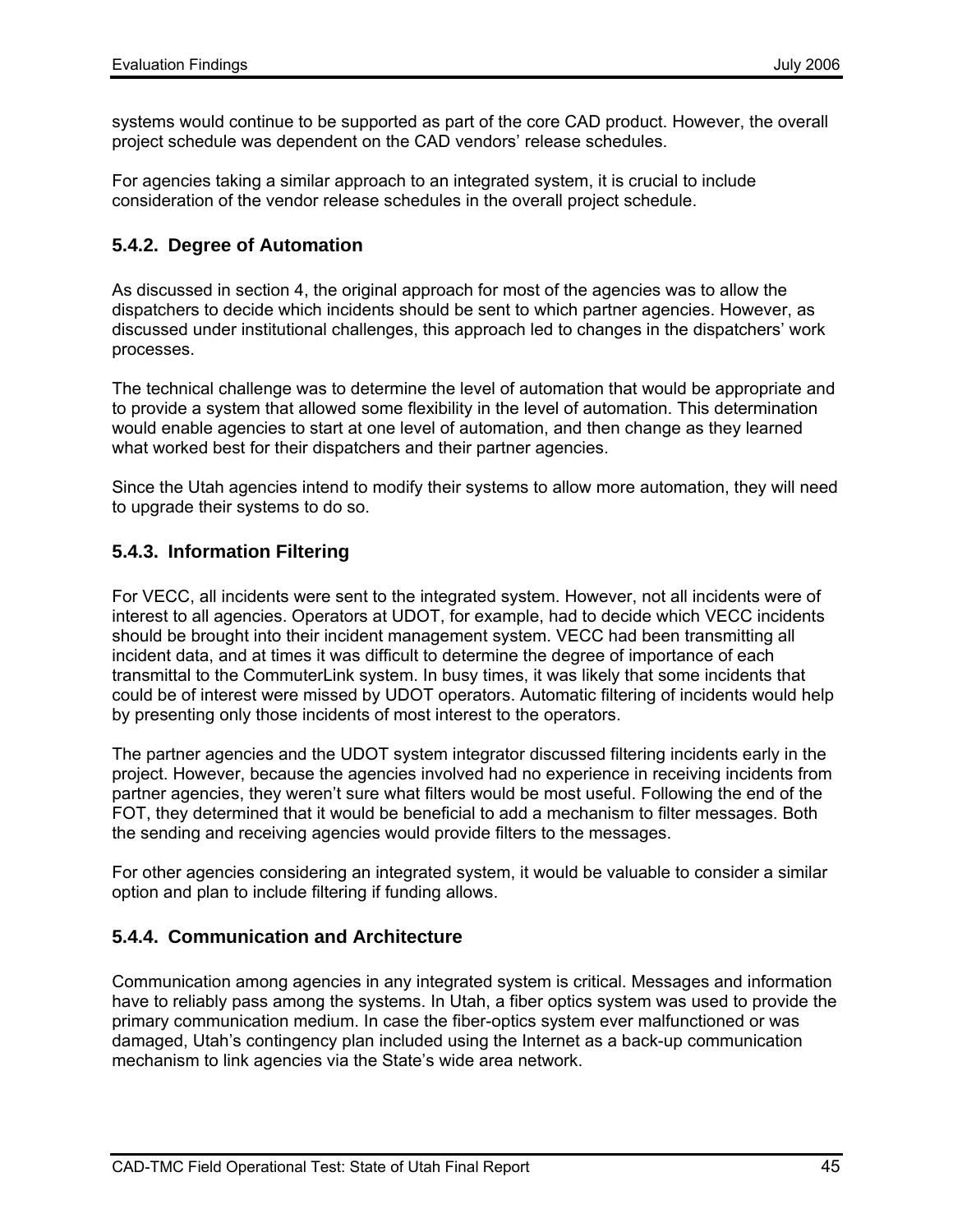#### **5.4.5. Architecture and Standards**

The Utah system utilizes a peer-to-peer architecture. Each vendor wrote their communication routines to conform to the protocol that UDOT and its system integrator specified. The protocol relied on ITS standards, and was based heavily on the IEEE 1512 incident management standard.

One of the challenges was that not all CAD systems used a code set that would be compatible with IEEE 1512 codes. The options from which dispatchers in the dispatch centers can select did not necessarily have a one-to-one correspondence to the IEEE 1512 codes. This led to an imprecise translation among the CAD systems and the UDOT incident management system.

#### **5.4.6. GIS Standards**

Geo-referencing standards are also important in an integrated system so that the location of an incident transmitted from one system is interpreted as the same location by another. Not all of the systems use the same geo-referencing scheme, so a translation from one system to another would be required. The DPS/UHP system uses State Plane Coordinates, as do many State police agencies nationwide. The system translates State Plane Coordinates to latitudelongitude. This translation is relatively straightforward in a confined space, such as the Salt Lake City region. However, over a larger geographic area, such as the entire State, there would be distortions as the plane coordinate system is translated to the spherical coordinates of latitudelongitude.

Agencies considering an integrated system should be aware of the various geo-referencing schemes used by the systems involved so accurate translation can be included in the schedule and budget.

### **5.4.7. UTA**

An ongoing technical challenge for UTA was that the IEEE 1512 incident messaging standard underwent some evolution, and the agency needed to adjust its implementation to incorporate those changes.

In addition, since UTA was one the first agencies to implement its messaging interface, the agency found that it also needed to make ongoing adjustments to reflect changes in firewall and Internet Protocol (IP) address settings as other agency interfaces came on-stream.

Yet another ongoing evolutionary challenge was the switch, after the system became operational, from Internet-based communications to use of the ATMS fiber optic communications system. While UTA already had security and access rights infrastructure in place for communications with other agencies via the Internet, the switch to fiber optic communications required that additional infrastructure be established.

Also, it was necessary to ensure that other agencies (1) provided UTA the required security and access rights to their infrastructure; (2) provided documentation on these rights to UTA; and (3) informed UTA of changes in its security and access rights configuration.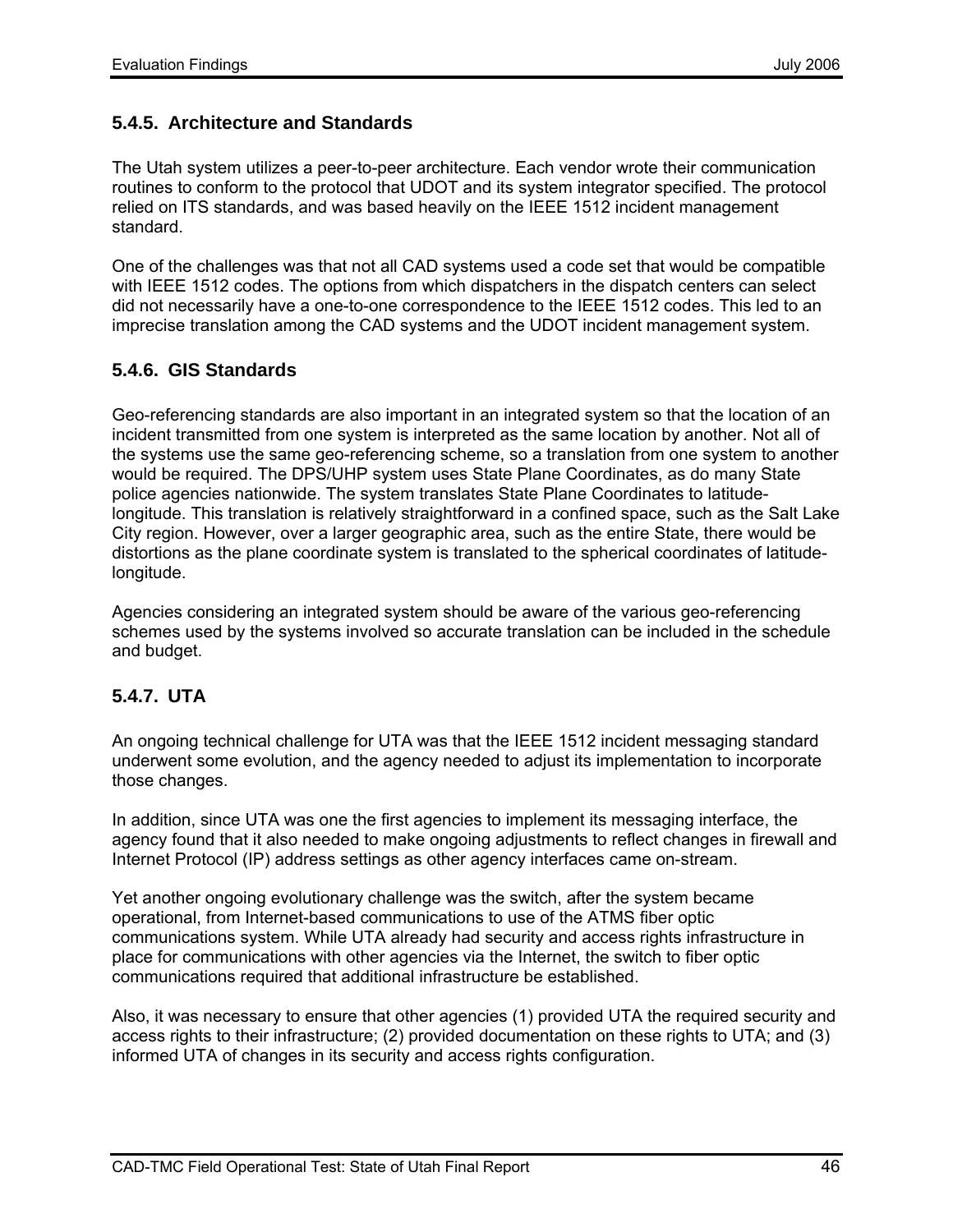While UTA understands that fiber optic communications holds an intrinsic advantage over Internet-based communications regarding message security, UTA did not feel that fiber optic communications provided any noticeable increase in the performance of the message delivery system from the agency's perspective.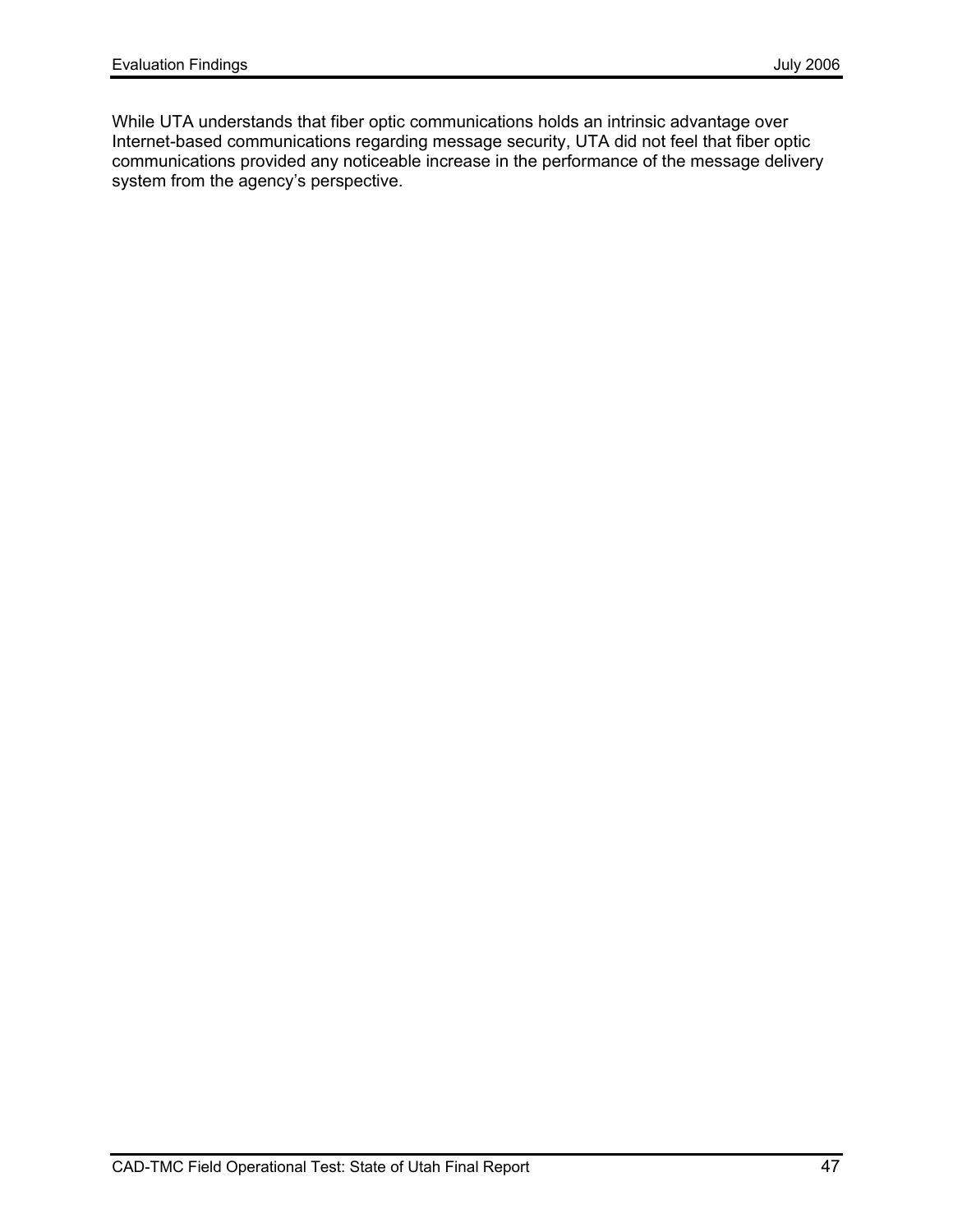# **6. CONCLUSIONS AND RECOMMENDATIONS**

This section provides the overall conclusions and specific recommendations as they relate to lessons learned regarding institutional and technical challenges. A benefits summary also is included to aid other States and agencies in determining the value of integrating a CAD-TMC system.

# **6.1 CONCLUSIONS**

Utah is fortunate that it had a well developed and established program in place prior to this field test. A joint process for handling incidents had been developed and refined over several years and included access to 9-1-1/CAD information for all types of incidents. Many of the benefits of an integrated TMC-CAD system were realized well before the field test got underway.

The FOT has proven worthwhile for the agencies to continue their quest to develop a true realtime data exchange system. As improvements are completed, operators from both agencies will recognize the benefits.

The real value of this FOT can be applied in Region 4 within Utah, and in other states that do not have the interoperability and strong institutional relationships that are already in place in the Salt Lake Valley region. This is especially true for areas where multiple agencies from state and local government agencies may respond to incidents on freeways, such as home rule states,  $14$ where interoperable CAD would be a huge benefit in trying to provide real-time traffic information. This would apply both to other regions within Utah and to other states. Delays in obtaining information in these outlying areas far exceed the delays that occur in the Salt Lake City region and sometimes significant events are not reported to UDOT at all.

### **6.2 RECOMMENDATIONS**

The recommendations developed by the Evaluation Team are intended to serve as a general guideline that other states could consider when planning similar CAD-TMC integration projects. The intent was to help states proactively identify issues that may impact deployment cost, schedule, and technical performance, and reflect the lessons learned by Utah during the FOT.

The recommendations are presented in two sections. Section 6.2.1 presents general recommendations for consideration by all stakeholder groups involved in this type of project. Section 6.2.2 captures recommendations specific to the involvement of transit agencies in this type of integration, which were derived from UTA's experience.

<sup>&</sup>lt;sup>14</sup> The term "home rule states" refers to a certain type of governmental organization within states. The following definition of home rule is incorporated from the National League of Cities Web site: <http://www.nlc.org/about\_cities/cities\_101/153.cfm>: "Home rule is a delegation of power from the state to its sub-units of governments (including counties, municipalities, towns or townships, or villages). That power is limited to specific fields, and subject to constant judicial interpretation. Home rule creates local autonomy and limits the degree of state interference in local affairs."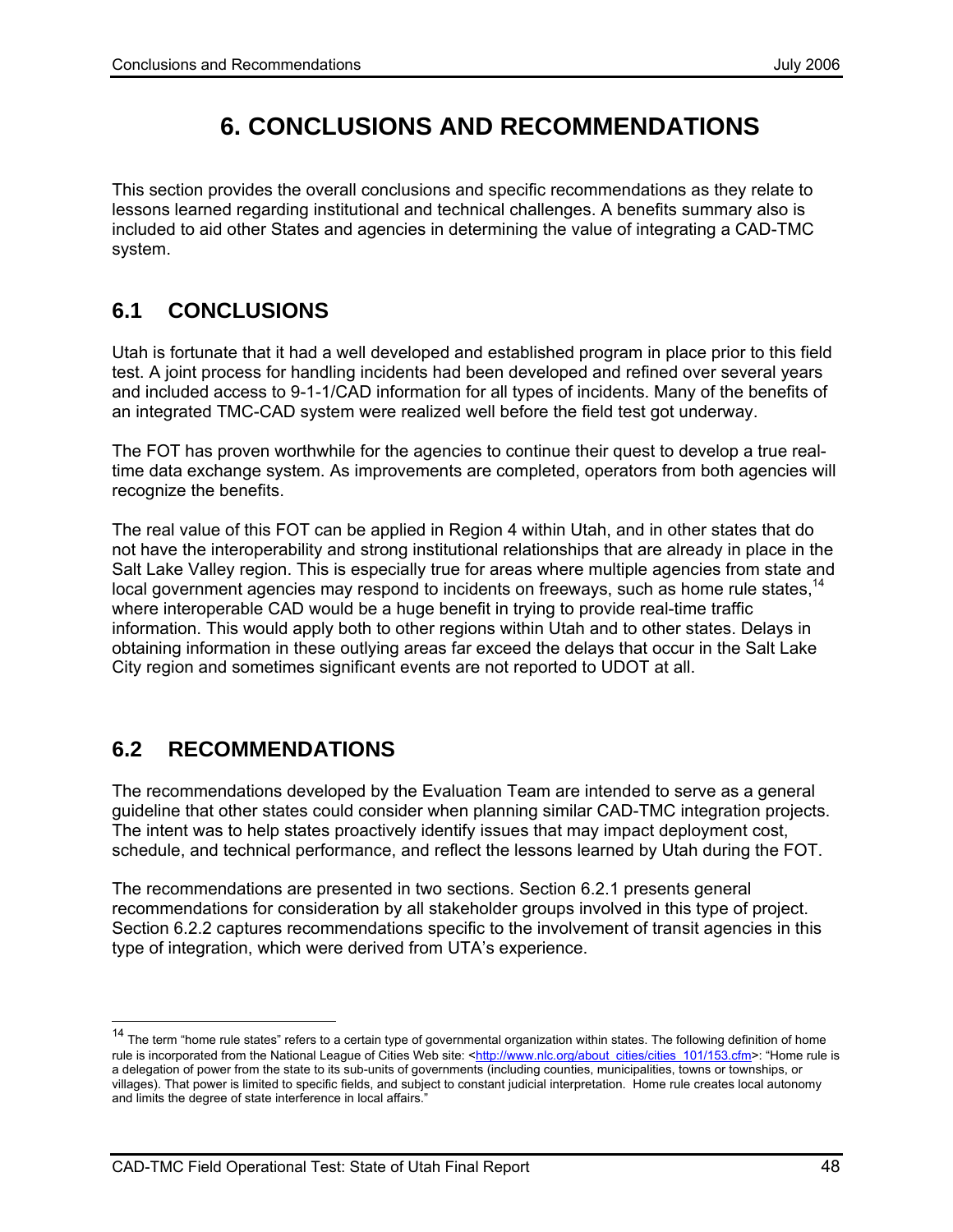### **6.2.1. General Recommendations**

**#1: Involve IT staff early-on in the project planning process.** Interviewees mentioned the importance of involving agency information technology staff early in the development of the integrated system. This is important so the IT organization provides technical input to the system to assure that the computing and communication environment fit within each agency and can be effectively maintained.

**#2: Understand the importance of close working relations from the start.** All of those interviewed by the Evaluation Team mentioned the importance of the close working relationship among the agencies involved in this FOT. The close working relationship was strengthened by the work these agencies did in preparation for and during the 2002 Winter Olympic Games. Although not every region can strengthen relationships among agencies by hosting the Olympic Games, agencies should consider how to build these relationships in advance implementing an integrated system.

**#3: Provide dedicated staff working on integration, or staff with emphasis on integration.** Interviewees mentioned that it was often difficult to spend enough time on the integrated system. Decisions and work items sometimes took longer than those involved would have preferred. Even though every agency supported the integrated system, staff had normal responsibilities with integration duties added on. It would be ideal if staff involved had a priority on the integrated system tasks.

**#4: Build in short development cycles to reduce staff turnover issues.** Interviewees mentioned that some agencies had critical staff turnover during the implementation of the integrated system. Staff turnover can be disruptive to implementation schedules and budgets as new people have to come up to speed on the system. If the system is planned to have incremental implementations (see section 5.4, Technical Challenges), then the development cycles for each incremental implementation can be short to minimize the likelihood that staff will turnover during a given development cycle. Staff turnover between cycles is not as disruptive as turnover during a development cycle.

**#5: Understand the importance of considering role of business practices in the integrated system.** As discussed earlier in this document, it is important that the integrated system not require a change in the operator's or dispatcher's work process. However, if other aspects of an agency's business practice would improve the integrated system, it should be considered. For example, VECC agencies were concerned about providing certain information to the integrated system. UDOT is planning to develop an MOU with the VECC agencies that will specify how the information will be used. This may allow a change in those agencies' business practices that will lead to more information shared in the integrated system.

**#6: Understand the importance of coordination meetings**. Interviewees mentioned the importance of ongoing, periodic coordination meetings with the partner agencies. These meetings kept communication open and emphasis on the integrated project.

**#7: Coordinate deployment schedule with vendor schedule for system modifications and upgrades.** As mentioned in section 5, CAD systems are generally off-the-shelf products. Vendors have a fixed release schedule. It is important to coordinate project schedules with the vendors' release schedules.

**#8: Define what data is exchanged and when**. In the Utah system, the IEEE 1512 standard was selected for incident management messages and codes. However, not all vendors supported those codes. It is important for agencies to prepare for differences in codes and determine how to handle these differences.

**#9: Decide what incidents will be shared among agencies and what information will be exchanged when an incident is shared.** The experience in Utah is leading the participating agencies to automatically send incidents of interest and allow the receiving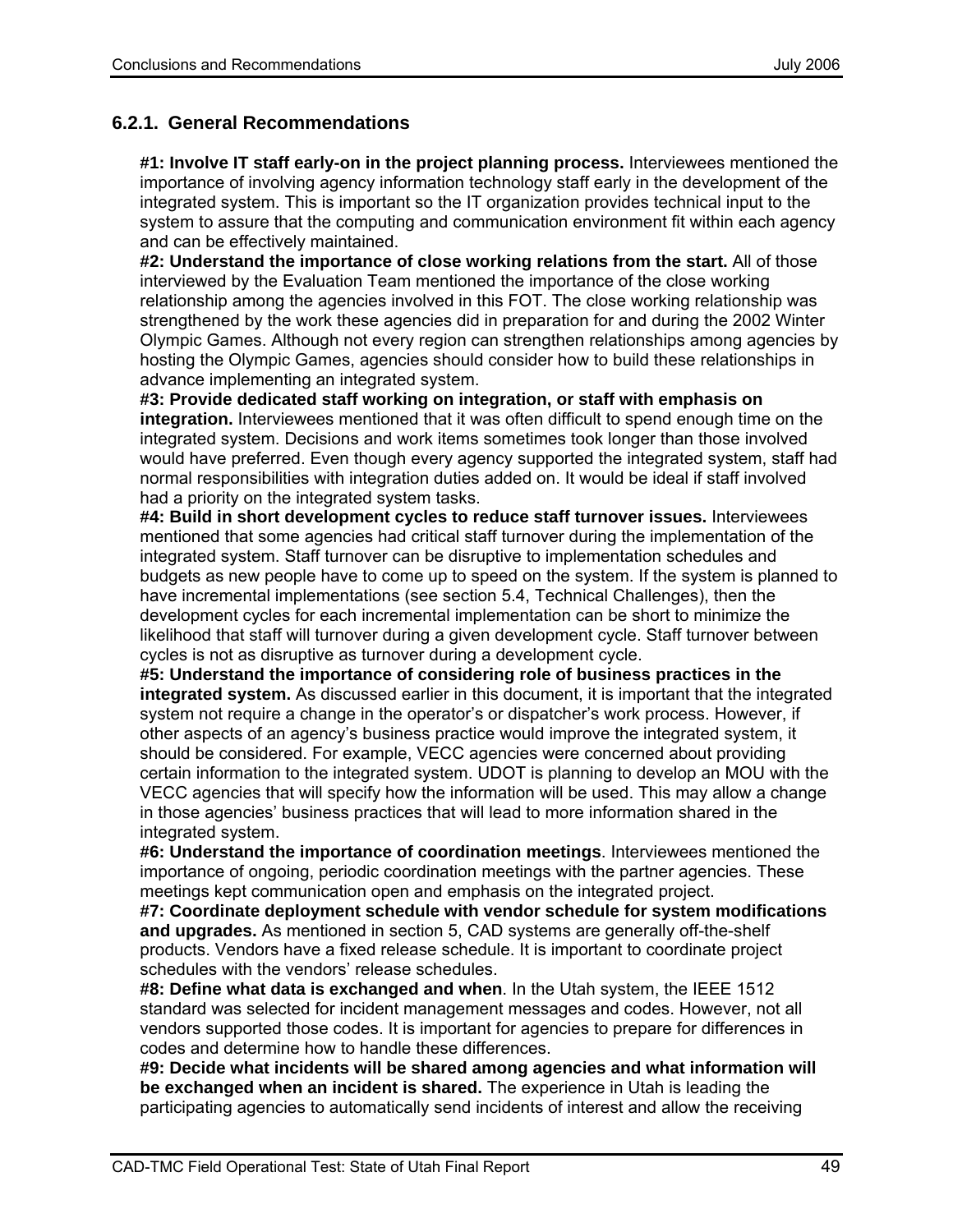systems to filter those incidents to display the ones that are likely to be of most interest to the operators.

**#10: Understand the importance of incremental implementation.** In the Utah system, agencies learned a lot in the initial implementation of the integrated system. The agencies are using that knowledge to plan improvements to the integrated system. For agencies planning an integrated system, it is recommended that they plan an initial implementation and at least one subsequent, incremental improvement. Any group of agencies is almost certain to learn how they would prefer to have the system operate. The project and related contracts should be arranged to allow the agencies to implement what they learn in the initial implementation.

**#11: Understand the importance of redundant communication path.** As discussed in section 5, a back-up communication pathway is important. Agencies should plan to include redundant communications in an integrated system.

**#12: Minimize or avoid duplicate entry**. Because not all needed information is transferred from VECC to the integrated system, UDOT operators have to enter data in their system that was already entered by VECC dispatchers in their system. Ideally, any given piece of information would only be input once by any operator in the integrated system. This is an important concept to plan for in any integrated system.

### **6.2.2. Transit-Specific Recommendations**

UTA cited the following general technical and institutional lessons learned, with recommendations provided as appropriate:

**Transit #1:** Expect a great deal of complexity in interfacing with the various network protocols and security infrastructures for multiple public sector agencies, in particular, given the sensitive nature of much of the subject matter for the messages. Not everything UTA thought it understood at the outset turned out to be correct, both technically and institutionally. There is no effective way to learn these things other than by working through them with the other agencies, and it is useful to understand that extra time and effort will be needed.

**Transit #2:** A technical example was the need to make various unexpected changes in UTA's messaging interface to accommodate the specific configurations of the messaging system interfaces developed later by other agencies. UTA did not anticipate the amount of time that would be needed for such adjustments to the configuration of its software. **Transit #3:** An institutional example was the unexpected difficulty for dispatchers in being able to quickly interpret public safety agency incident messages, due to the various codes and jargon used.

**Transit #4:** For agencies that need to work with a vendor for the necessary enhancements to their respective CAD systems, it will be useful to establish strong working relationships and effective contractual mechanisms for ongoing technical support. It would be difficult to anticipate the specifics of all required vendor support for incorporation into system specifications. This leads to vendor support being needed for requirements that were not necessarily incorporated into UTA's original specifications. Since UTA developed and enhanced its software using in-house resources, it did not need to work with a vendor and did not experience this directly. However, several of the other agencies did need to work with their respective CAD software vendors to implement the changes, and this was UTA's observation on the effect.

**Transit #5:** Incident information generated by public safety agencies needed to be filtered and processed before being presented, for effective use by transit dispatchers. In their raw form, it was found that only some of these incident messages would affect traffic. In addition,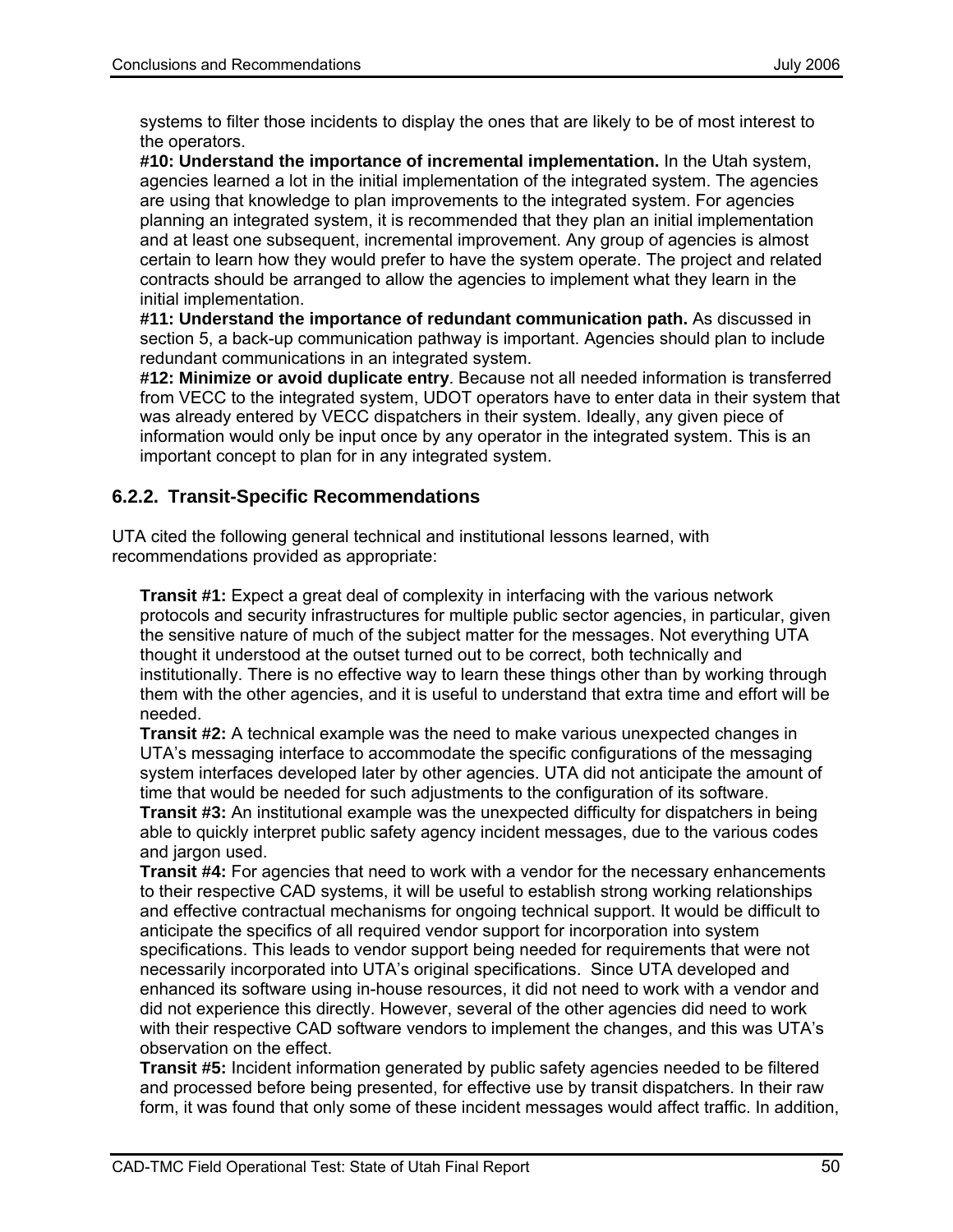the message description contained a range of information not needed by transit operations and in a format that was difficult to decipher. The filtering and processing could be performed either by a designated staff person, or by another agency such as UDOT. The purpose of this filtering and pre-processing for UTA would ideally be to (1) limit messages to those that could affect traffic in main corridors of the UTA service area; (2) provide a plain language description of the potential traffic impact location; and (3) distinguish between messages about new incidents and updates on existing incidents.

# **6.3 BENEFITS SUMMARY**

The Benefits Summary presented in the Evaluation Plan identified the key metrics to be assessed during the course of the evaluation. The following benefits were identified:

**#1. Enhanced field operations was associated with locating and responding to incidents.**

To a significant extent, this benefit was previously realized by Utah. UDOT and UHP had previously co-located staff at TMCs, and CAD terminals were placed in TMCs to enable data sharing. The most significant benefit realized by the project was the ability to engage in direct data exchange between legacy systems rather than having an operator observe two or more terminals. This real-time exchange of data adds to the benefits previously obtained through inter-agency cooperation and represents an additional enhancement of field operations and fills what had been a gap in the existing incident management and response program already in place in Utah.

**#2. Geo-location for placing incidents and marginal improvement in scene clearance.**  Observed benefits included the use of Geo-location in providing a mechanism to place incidents without operator intervention, and from interviews, a qualitative assessment that scene clearance time seemed to improve marginally. Better traveler information allows the public the opportunity to bypass the incident which leads to less congestion and better response sooner (response units getting to the scene via a clear route). This logic seems sound; however, data was not available to support these conclusions.

**#3. Enhanced communications among responders; enhanced on-scene activities.** The evaluation was not able to completely assess this benefit. The system is newly deployed and while operational is still undergoing refinement. This benefit would be more accurately assessed when the system has matured and has been in use for a period of several years instead of several months.

**#4. Enhanced efficiency in documenting the incidents.** In the first 2 months of operation, UDOT increased documented incidents of 800 percent, as noted in section 4.2.1. The number of incidents for which the TMC maintained data increased significantly after the CAD-TMC integration. The main difference observed between the before and after data discussed above was that UDOT seemed to maintain much more complete incident records after the deployment, both in terms of the number of incidents recorded and the details recorded about each incident. It is believed that this increase is due in large part to the fact that CAD data was more readily available to TMC operators after the CAD-TMC deployment. This is supported, in part, by the large number of incidents in the after data for which Dispatch Services/9-1-1 were listed as the reporting agency.

**#5. Improved data quality.** The electronic data collection, particularly, recording the incident start and stop times, has significantly improved overall data quality. An additional example of this is reflected in a decrease in the error rate for the coding of incidents by type.

**#6. Improved interagency working relationships.** Utah had already achieved substantial progress in this area, and the project represented a continuation of this benefit. Utah's success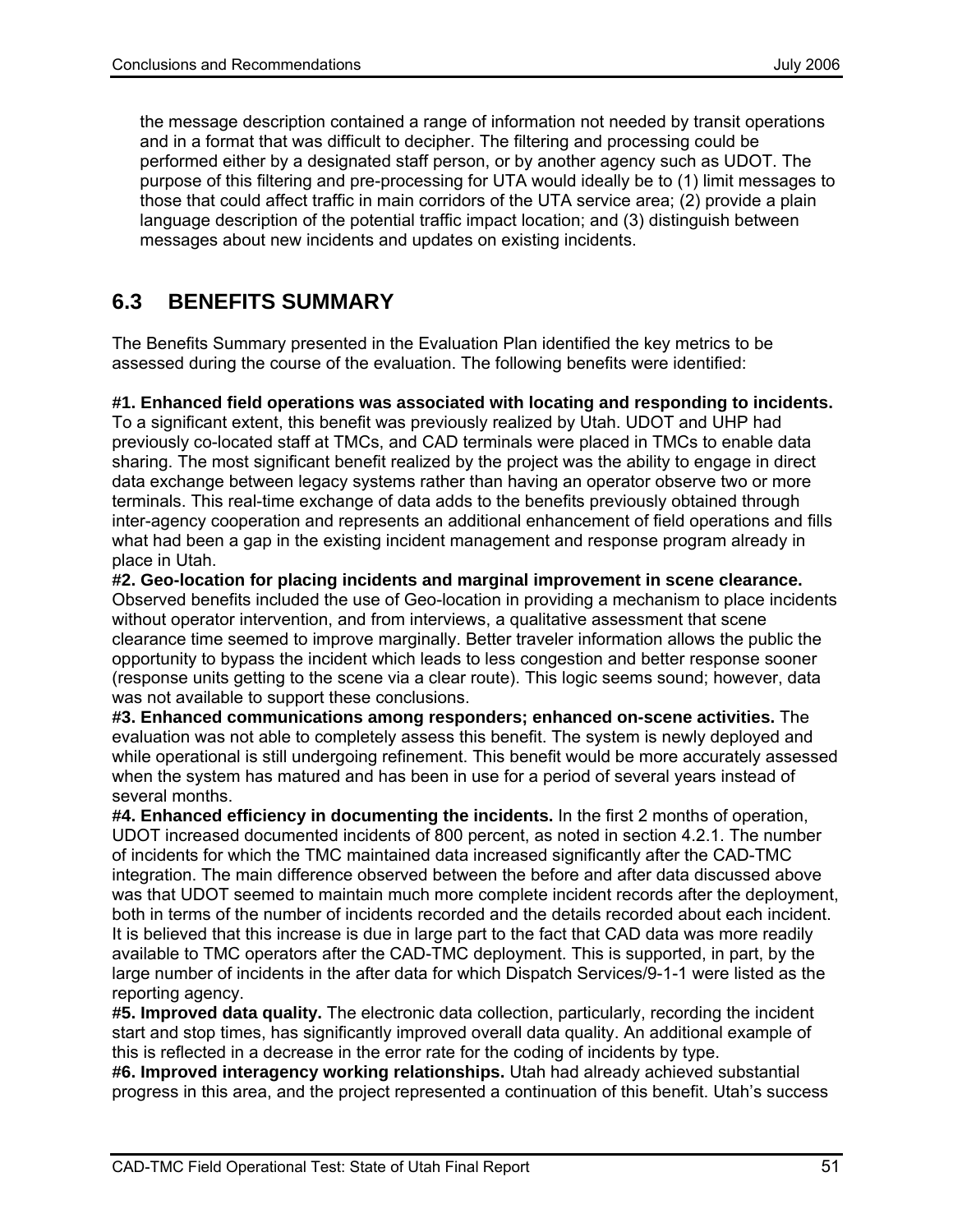in this area is represented by the inter-agency discussions on the amount and type of data that should be exchanged between the systems—the inter-agency cooperation that enabled this data exchange established the venue for addressing this type of system refinement based on initial deployment experience.

**#7. Enhanced communication with the traveling public and media.** This benefit would be more properly addressed at system maturity. While anecdotal evidence obtained during after project interviews indicates that enhanced communication is occurring, assessing this metric based on several years of implementation experience will provide a more accurate measure the benefit of enhanced communication to the traveling public and the media. From observations, efficiency in documenting incident management improved. This was presented in section 4.1, and was also an objective of the system impact study. Input for some fields was automated so UDOT operators did not have to enter this data.